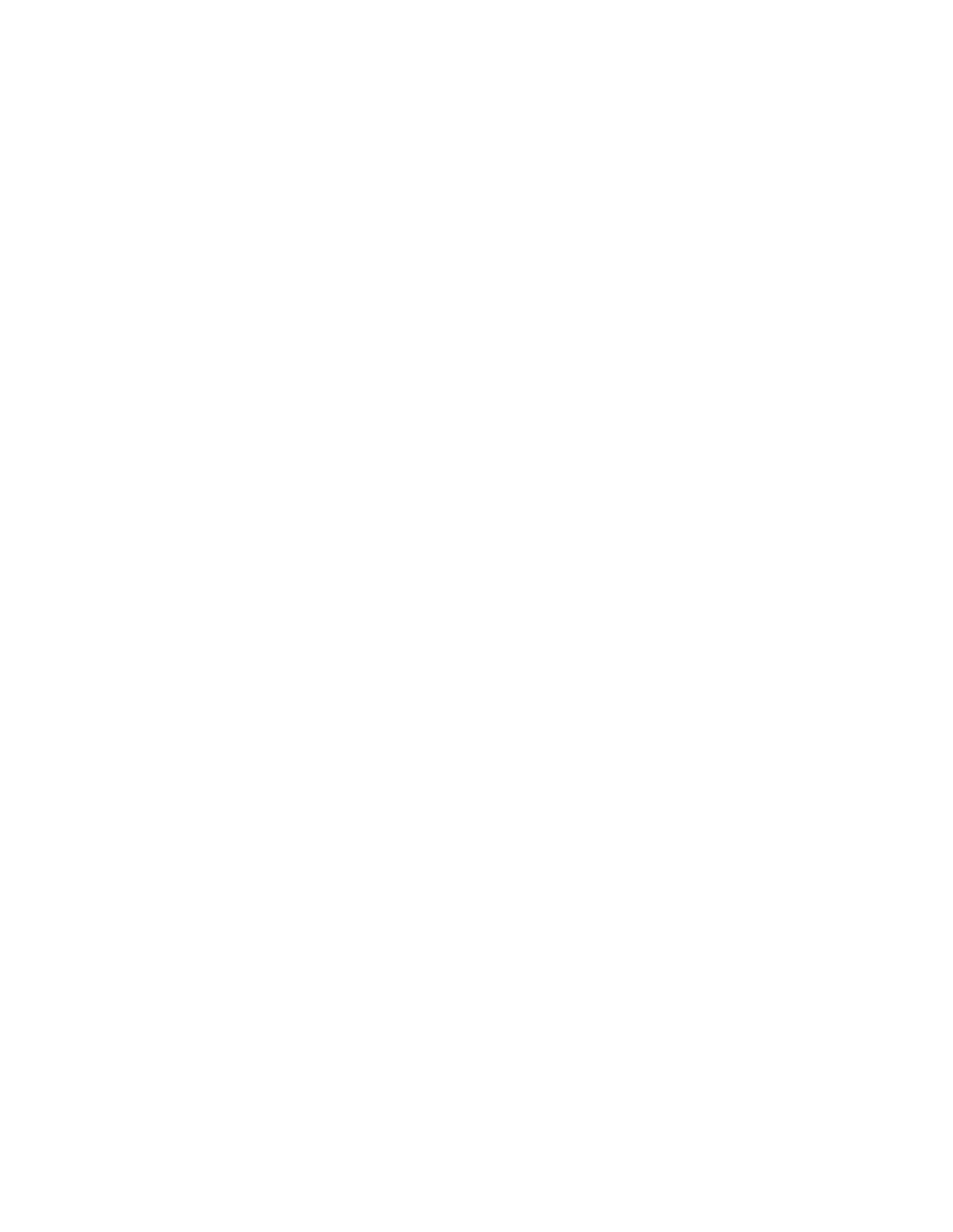# AN ABSTRACT OF THE THESIS OF

Liam Robert Wustenberg for the degree of Master of Science in Food Science and Technology presented on September 20, 2011.

Title: Shelf Life and Microbial Content of Fluid Milk from Nine Processing Plants in Oregon

Abstract approved:

# Lisbeth M. Goddik

High-temperature-short-time pasteurized fluid milk commonly has a shelf life around 16-19 days. The aim of this study was to determine the shelf life of fluid milk in Oregon and characterize the bacterial growth over 23 days. Samples of pasteurized 2% milk were collected at six time points from all nine fluid milkprocessing plants within Oregon. Milk was collected at 23, 21, 19, 16, and 8 days pre-testing, allowing for aging to occur. Fresh samples were collected 24 hours pretesting. Raw milk samples were collected twice at 23 days and within 24 hours of testing for enumeration of endospores. Samples from each time point were cultured for Total Plate Count (TPC), and gram-negative counts (GNC). Concurrently, shelf lives of the milk were determined by employing triangle tests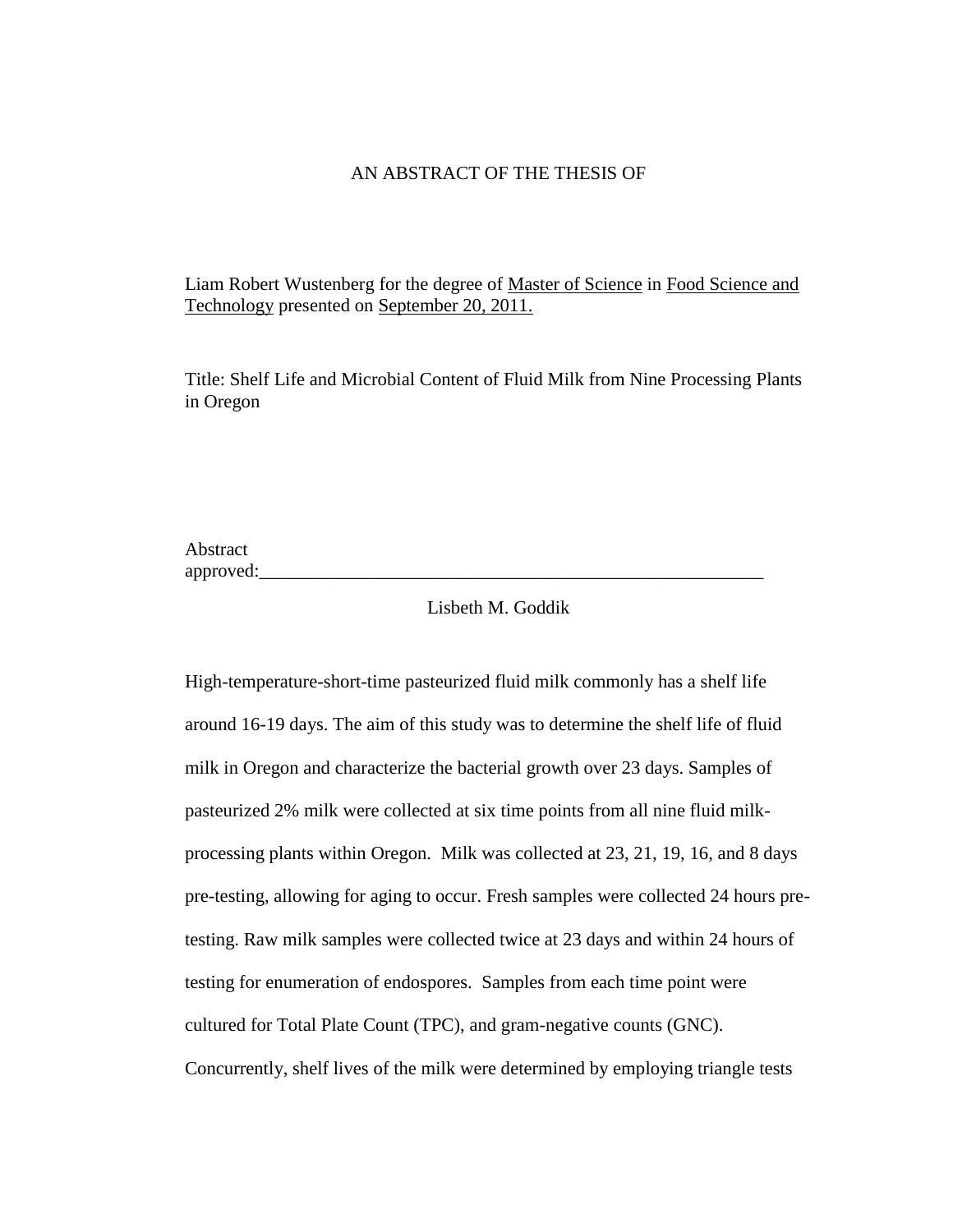(N=25) where milk-drinking consumers were asked to distinguish between fresh and aged milk samples. Shelf lives varied greatly among the nine processing plants ranging from less than 8 to 21 days. Two accelerated milk shelf-life tests, the Pre-Incubation Count (PI) and the Moseley Keeping Quality (MKQ) test were also conducted. Both accelerated shelf life tests failed to accurately predict the shelf lives among plants. TPC's at 23 days of age were within one log value of  $10^6$ cfu/ml among all nine dairy plants. Endospore counts (ESC) ranged from  $10^3$ - $10^7$  at 23 days. ESC counts trailed the TPC and gram-negative counts, as high numbers of spores were not seen until after 16 days. GNC counts followed the TPC closely. The four dairies with the shortest shelf lives utilized coated paperboard carton packaging. Microbial content and packaging material showed no correlation. Pasteurization temperature did not correlate to the bacterial growth, although the five plants with the shortest shelf lives utilized the longest holding times. Bacterial species in raw and pasteurized milk samples were identified using Terminal Restriction Fragment Length Polymorphism (t-RFLP). *Paenibacillus* spp. were the most commonly found organism in the pasteurized samples. *Pseudomonas spp.*  were only found in one pasteurized sample, however they were found in 56% of the raw milk samples. *Streptococcus* spp. were found in the pasteurized milk of the four plants with the shortest shelf lives and are a possible cause of reduced shelf life. This study demonstrates that although pasteurized milk processing is a wellestablished process, there is still significant variability in the milk quality and shelf life between dairy plants.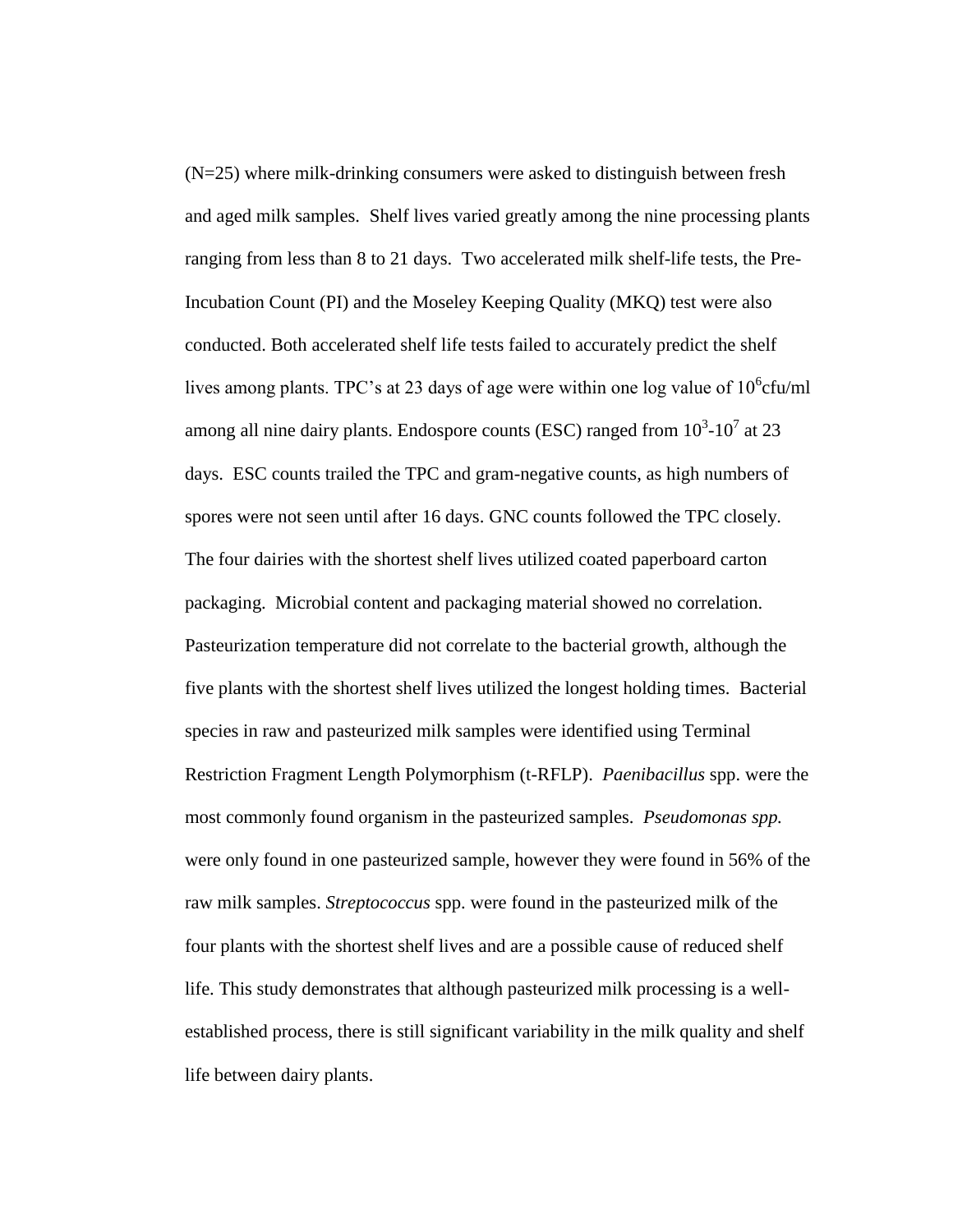©Copyright by Liam Robert Wustenberg September 20, 2011 All Rights Reserved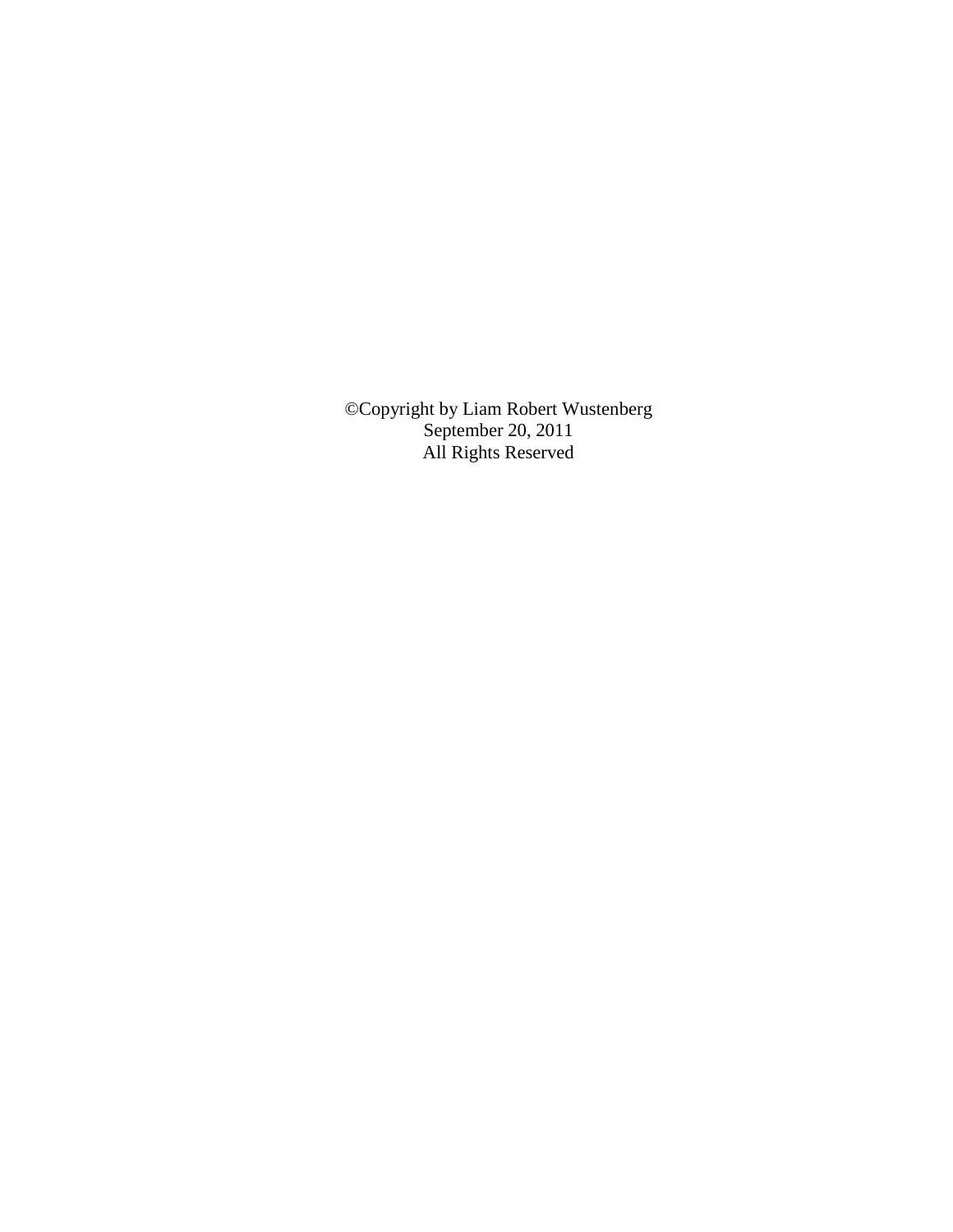# SHELF LIFE AND MICROBIAL CONTENT OF FLUID MILK FROM NINE PROCESSING PLANTS IN OREGON

by Liam Robert Wustenberg

# A THESIS

Submitted to

Oregon State University

in partial fulfillment of the requirements for the degree of

Master of Science

Presented September 20, 2011 Commencement June 2012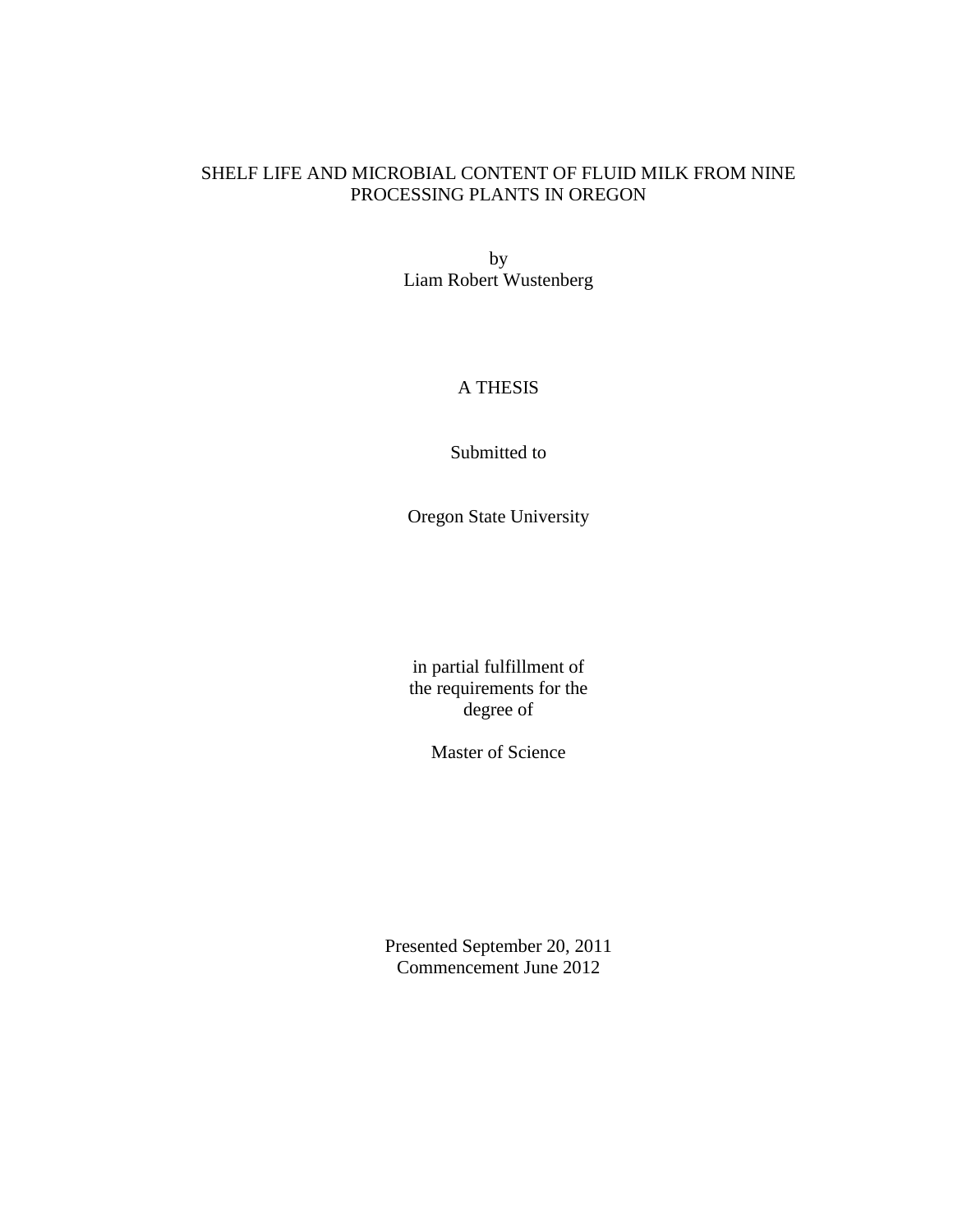Master of Science thesis of Liam Robert Wustenberg presented on September 20, 2011.

APPROVED:

Major Professor, representing Food Science & Technology

Head of the Department of Food Science & Technology

Dean of the Graduate School

I understand that my thesis will become a part of the permanent collection of Oregon State University libraries. My signature below authorizes release of my thesis to any reader upon request.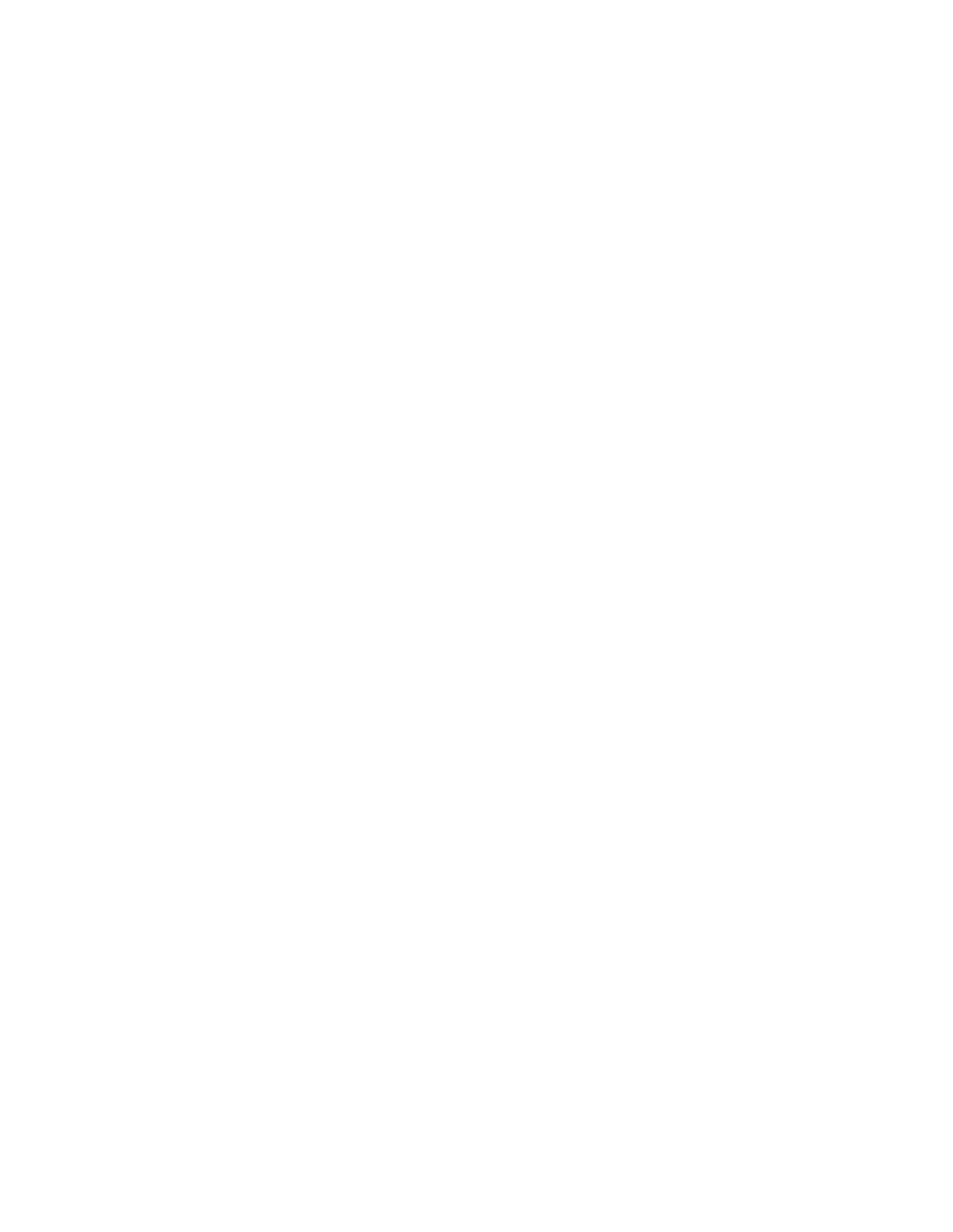# ACKNOWLEDGEMENTS

I would like to express my deepest appreciation to my major professor, Dr Lisbeth Goddik for her support throughout the last two years of my academic career. Your advice and support throughout my graduate experience have been crucial to the furthering of my education. You have been a great source of inspiration to me as I leave the academic world and enter into the dairy industry.

I would also like to thank, Walt Ream, Cindy Lederer and Larry Hodges for their help with my research. I would like to thank Juyun Lim, James Osborne, and Linda Bruslind for serving on my committee and for their help and support.

Finally, I would like to thank my friends Brian Yorgey, Tresider Burns, Peter Landman, Johnny Brose and Arthi Padmanabhan. You helped me walk the fine line between too much fun and just enough. Without you, my graduate school experience would have been much duller.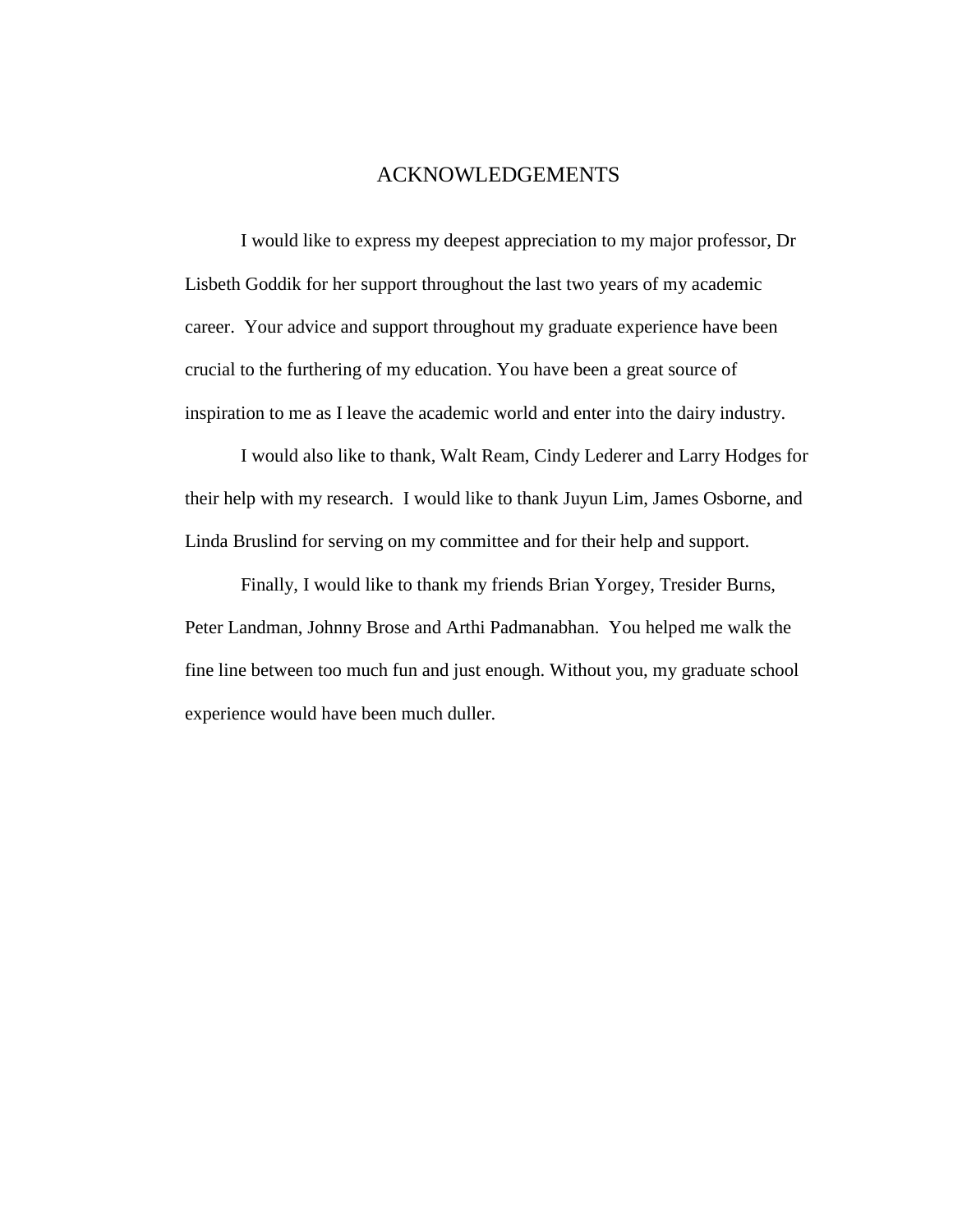# TABLE OF CONTENTS

| <b>Chapter</b>                              | Page |
|---------------------------------------------|------|
| $1_{-}$                                     |      |
|                                             |      |
| 3. Determining the Shelf Life and Microbial |      |
|                                             |      |
|                                             |      |
|                                             |      |
|                                             |      |
|                                             |      |
|                                             |      |
| <b>Terminal Restriction Fragment</b>        |      |
|                                             |      |
|                                             |      |
|                                             |      |
|                                             |      |
|                                             |      |
|                                             |      |
|                                             |      |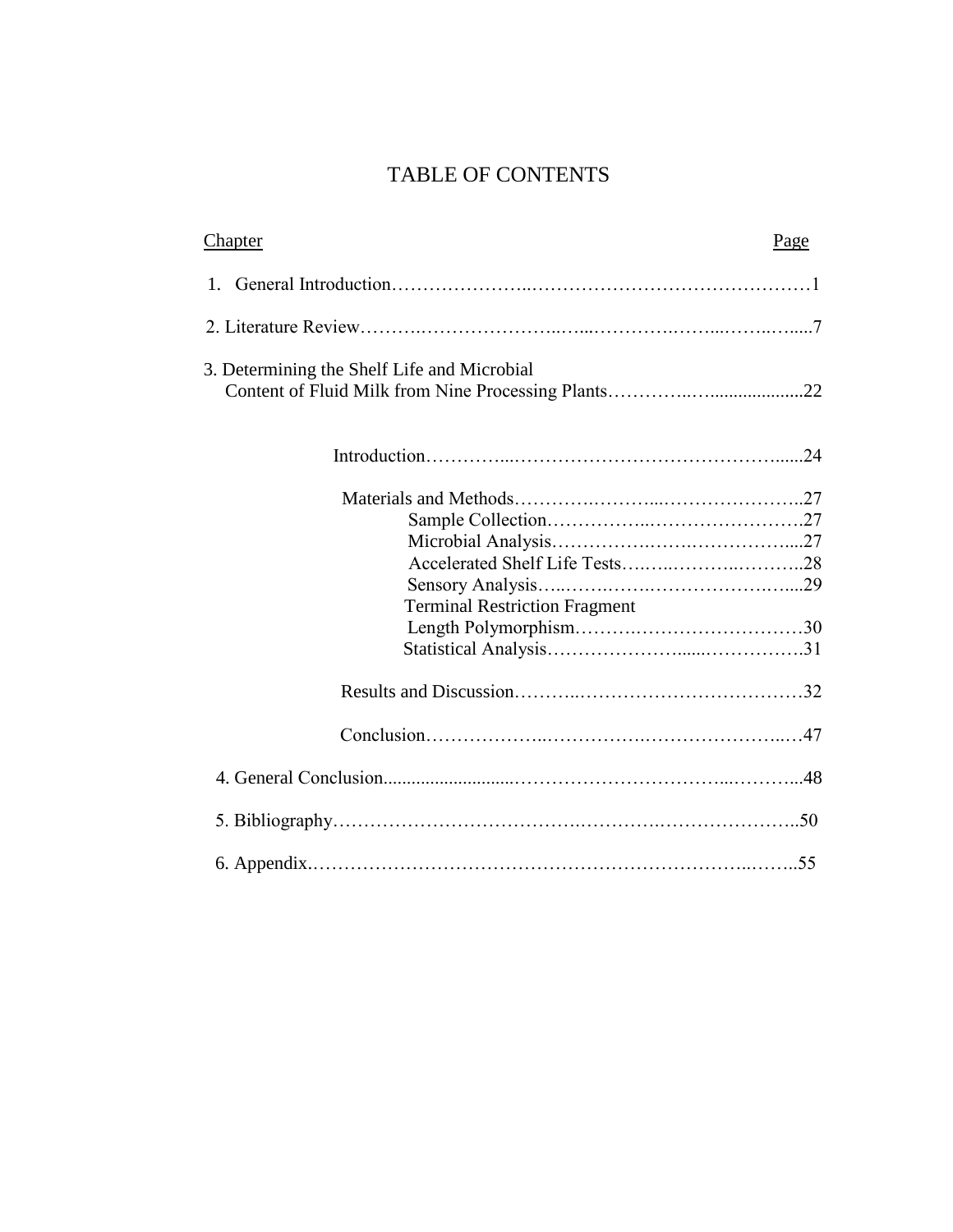# LIST OF FIGURES

# **Figure** Page

1.1 Production line for pasteurized milk. Milk passes balance tank, regeneration section, separator, online standardization with homogenized cream, heating section, holding tube, regeneration section, and cooling

| section. | $milk$ $\bullet$ $\bullet$ $\bullet$                                                                                                                                                                                                                                                                                                                                                                                   | cream, | skim milk, |
|----------|------------------------------------------------------------------------------------------------------------------------------------------------------------------------------------------------------------------------------------------------------------------------------------------------------------------------------------------------------------------------------------------------------------------------|--------|------------|
|          | standardized milk, $\sim$ cooling medium, $\sim$ heating                                                                                                                                                                                                                                                                                                                                                               |        |            |
| medium.  | diverted flow. . Balance tank (1), product feed pump (2),<br>flow controller $(3)$ , plate heat exchanger $(4)$ , separator $(5)$ , constant pressure<br>valve $(6)$ , flow transmitter $(7)$ , density transmitter $(8)$ , regulating valve $(9)$ ,<br>shut-off valve $(10)$ , check valve $(11)$ , homogenizer $(12)$ , booster pump $(13)$ ,<br>holding tube $(14)$ , flow diversion valve $(15)$ , process control |        |            |
| 3.1.     | Endospore counts for 2% milk, from nine dairy                                                                                                                                                                                                                                                                                                                                                                          |        |            |
| 3.2.     | Total plate count trends for 2% milk, from nine dairy plants,                                                                                                                                                                                                                                                                                                                                                          |        |            |
| 3.3.     | (A) Total plate counts, endospore counts, gram negative counts and d-<br>prime trends for dairy 401 which were relatively similar to seven other plants.<br>(B) Total plate counts, endospore counts, gram negative counts and d-prime<br>trends for dairy 221 which were different from the other eight                                                                                                               |        |            |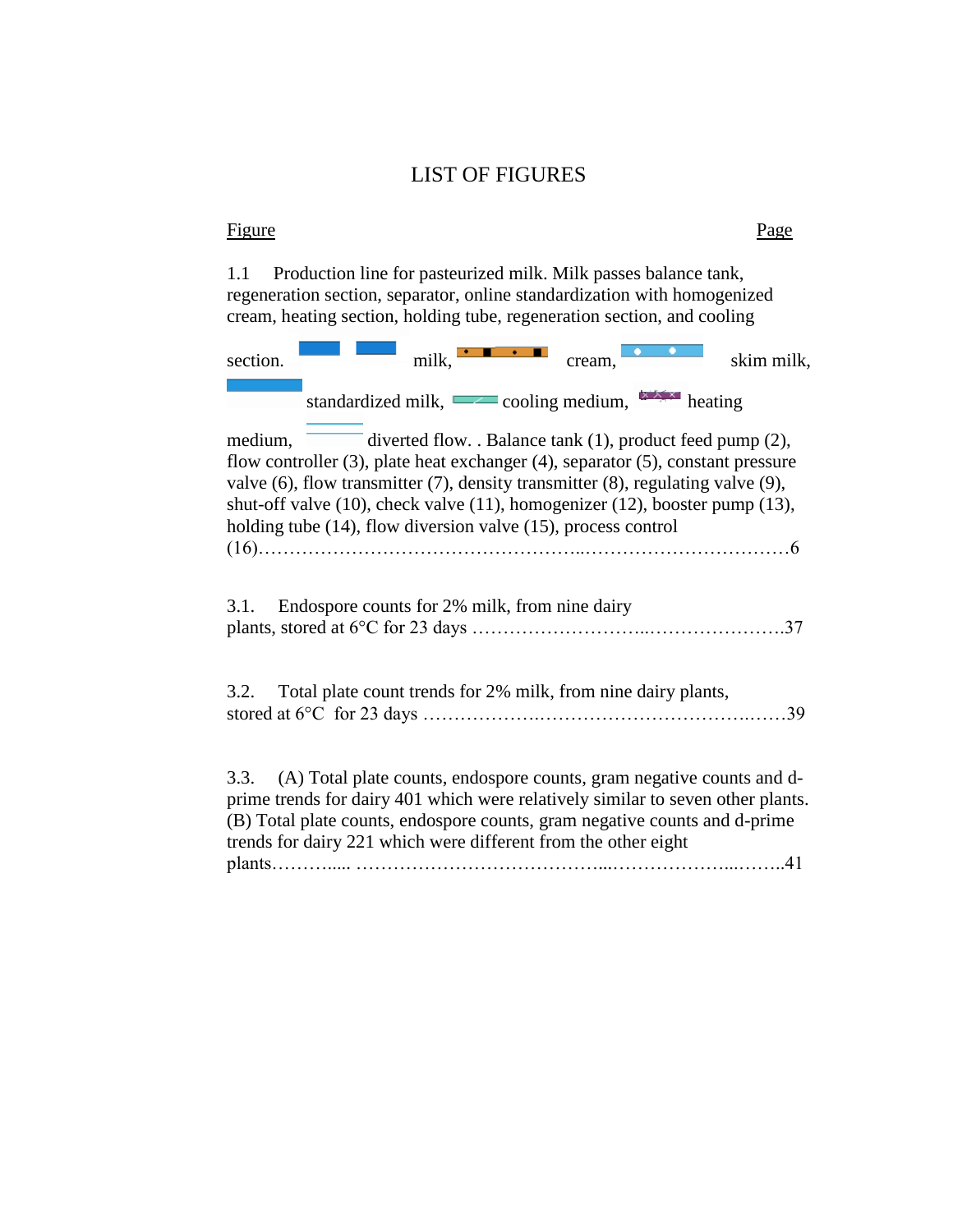# LIST OF TABLES

| Table                                                                                                                                                                                                                                                                                                       | Page |
|-------------------------------------------------------------------------------------------------------------------------------------------------------------------------------------------------------------------------------------------------------------------------------------------------------------|------|
| Temperature $(^{\circ}C)$ - time (min/sec.) relationships for pasteurization<br>1.1<br>as specified by US FDA's Grade "A" Pasteurized milk                                                                                                                                                                  |      |
|                                                                                                                                                                                                                                                                                                             |      |
| D-prime values for consumer sensory tests of fresh and aged fluid<br>3.1<br>milk samples from nine dairy processing plants. Samples were aged at 6°C<br>for up to 23 days and compared to fresh samples using triangle tests. For<br>some plants D-prime values increased consistently throughout the shelf |      |
| Shelf life (determined by consumer triangle testing), Sell by/Use by<br>3.2<br>Date, P.I. and Moseley Predictions, Packing Type and Pasteurization<br>Specifications for Nine Dairy                                                                                                                         |      |
| Bacterial species represented by a peak that was 10% or more of the<br>3.3<br>total peak area were identified for the raw and aged samples. Percentages of<br>total peak area and corresponding total plate counts for each peak are                                                                        |      |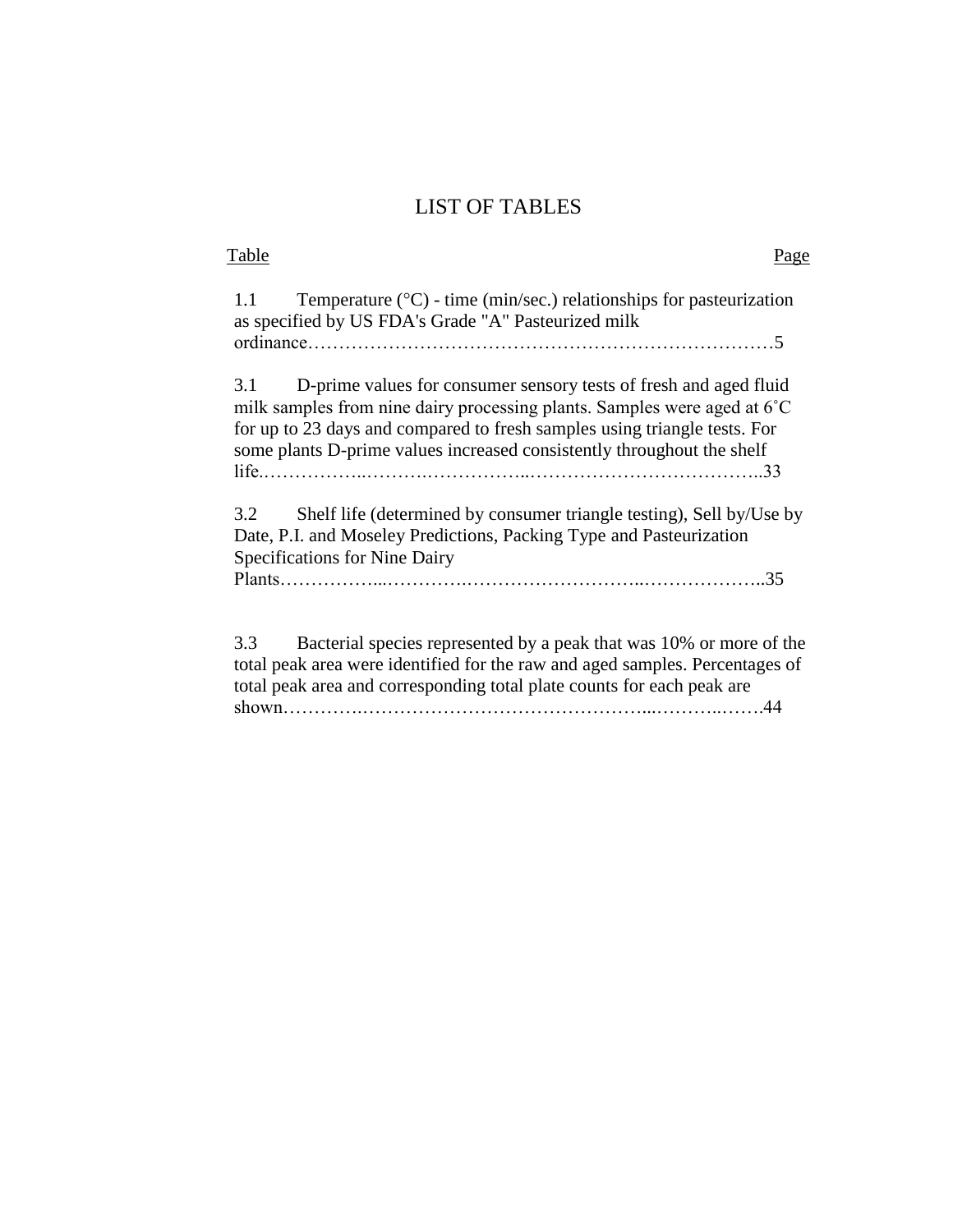# **CHAPTER 1**

# **GENERAL INTRODUCTION**

#### **U.S. Milk Production**

High-temperature short-time (HTST) pasteurized fluid milk remains a competitor in U.S. beverage market. The U.S. is the leading cow's milk producer in the world supplying 193 billion pounds of milk in 2010. However, per-person consumption has decreased recently due to competition from extended shelf-life (ESL) products such as water and soda. Approximately 30 percent of the milk produced in the US is processed into fluid milk and cream, with the remainder being transformed into cheese, butter, powders and frozen products (NASS, 2011). Since the early 1900s, there have been numerous changes to the dairy production and processing industries in the U.S. The most prominent of which are a sharp reduction in total cow numbers, a near six-fold increase in average production per cow, substantially greater total annual milk production, a large decrease in the number of herds in the U.S., but a large increase in the number of cows per herd, a shift in cow numbers from the north and east to the west; and a decline in the per capita consumption of whole milk equivalent and fluid milk. Major advances in technology and dairy processing have drastically improved the safety of fluid milk (Chandan et al., 2008). Because of these advances in safety, there has been a shift in the focus of dairy research from the safety of fluid milk to general quality and acceptance of fluid milk. HTST fluid milk processors are still face challenges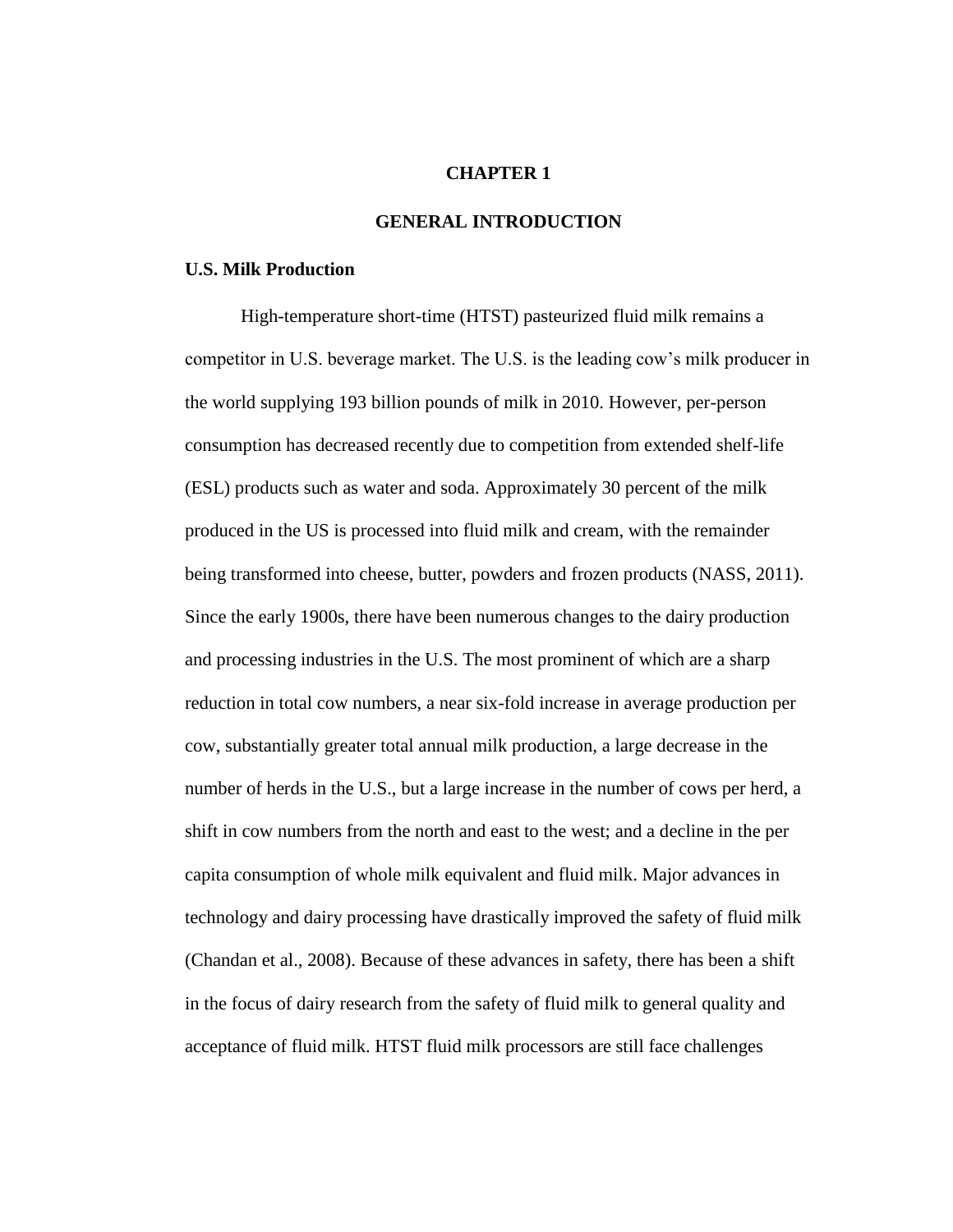extending the shelf life beyond 14 days. For HTST milk to continue to compete in the U.S. beverage market, there will need to be drastic increases in shelf life.

# **Oregon Dairy Industry**

There are nine different fluid milk processing plants in Oregon, along with several very small-scale processors. Eight of the nine processing plants produce HTST pasteurized milk, only one of the processing plants produces ultrapasteurized milk as well. Oregon is different than most states in the U.S. in that it has many medium scale and small independent dairy processing plants. With increased density of fluid milk processors comes an increased likelihood of variability in fluid milk quality. The varying sizes of fluid milk processing plants may also cause variability in milk quality.

#### **Fluid Milk Processing**

Current fluid milk processing practices can be divided into seven general steps, from the farm to the packaged product. These steps include:

- 1. Bulk milk handling and storage
- 2. Separation
- 3. Standardization
- 4. Homogenization
- 5. Pasteurization
- 6. Cooling
- 7. Packaging and storage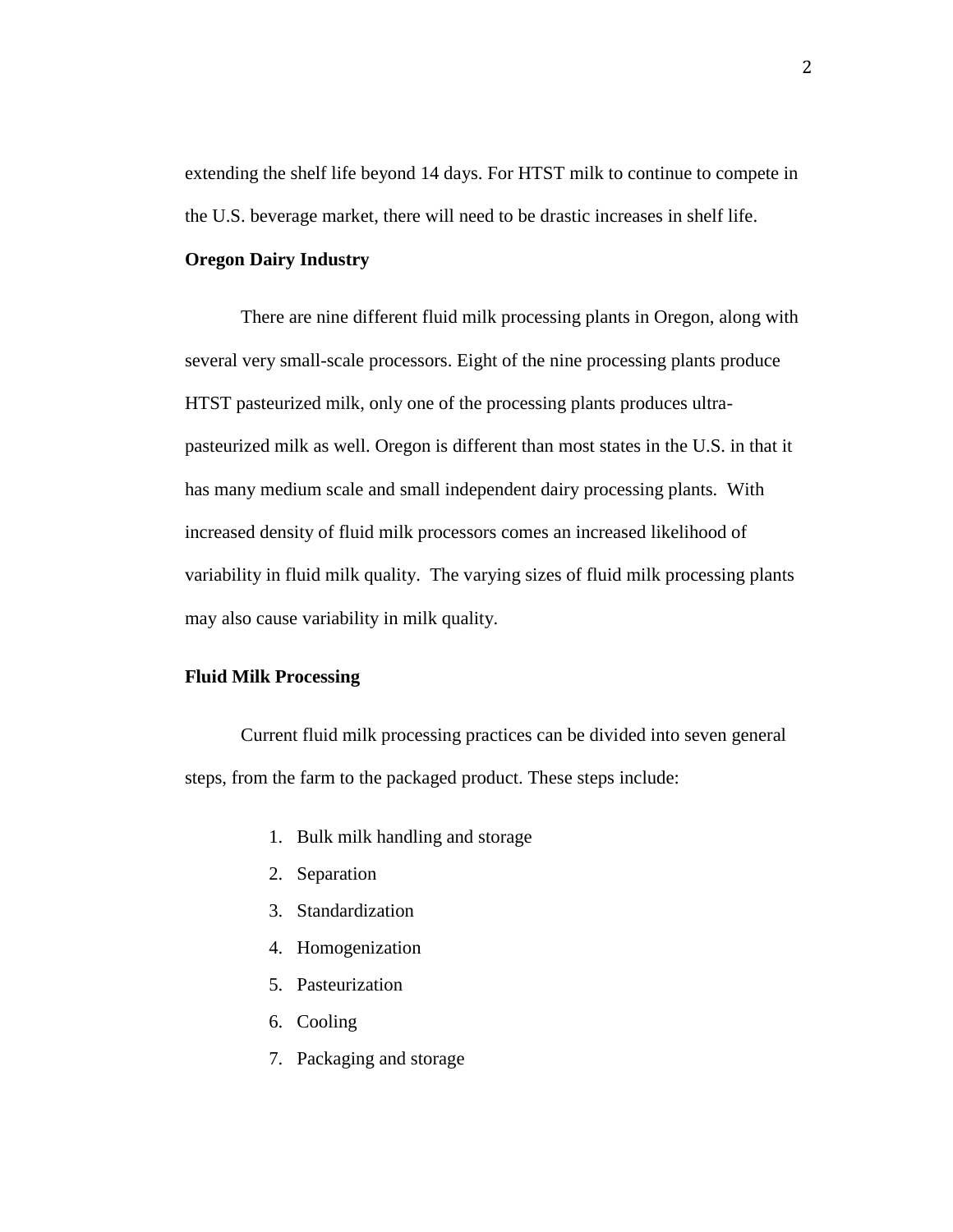Figure 1 outlines processing steps one through six. Each one of these steps can be broken down into several stages. Bulk milk handling and storage starts on the farm where the cows are milked and the raw milk is cooled over several hours to below 7.2°C and stored in a raw milk bulk tank until pick-up. The milk is then transported in a tanker truck from the farm to processing plant. In some cases the farm is on the same grounds as the processing plant and no transportation is required. At the processing plant the milk is stored in silos and often mixed with raw milk from other dairy farms. Separation is the first step that takes place in the processing plant. During this step the milk is separated into a heavier skimmed milk fraction and a lighter cream fraction (Chandan et al., 2008). The separation step allows for standardization, which is the next step in the process. During standardization the processor can obtain a predetermined fat content. Blending the cream and skimmed milk fractions allows for the production of products with varying fat contents. Reduced fat milks are fortified with vitamins A and D. Vitamins A and D are both fat soluble so they are removed in the cream fraction and must be added back to the skimmed fraction. This usually takes place between the separation and homogenization step. If the vitamins are added before homogenization it allows for them to be dispersed properly. Homogenization can take place in either one or two stages and is always carried out at temperature of 37.2°C or higher. Often the cream is homogenized after separation and then added back into the skimmed milk during standardization. During the homogenization step the fat globules of the milk are reduced in size and the total surface area of exposed lipids is increased.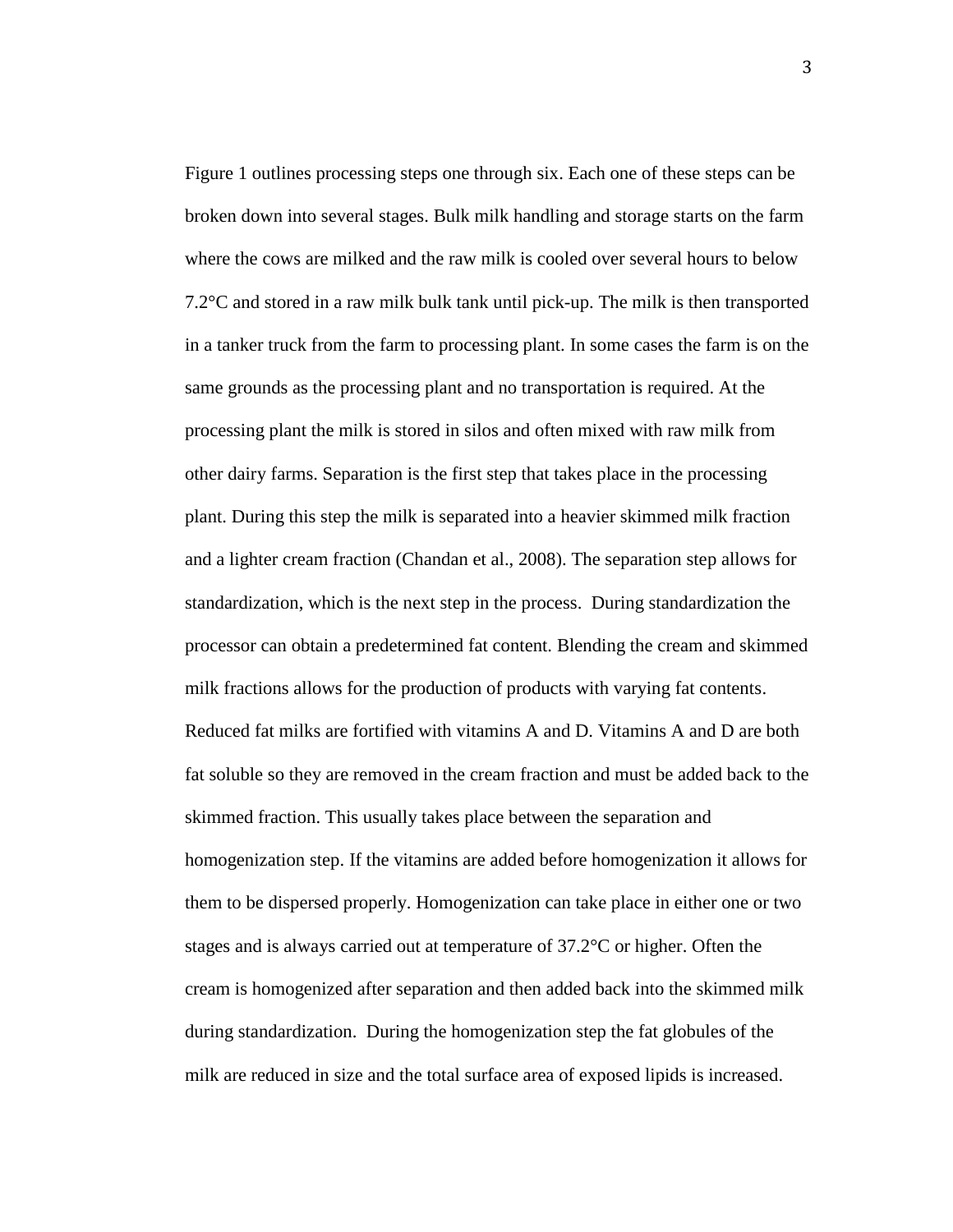Homogenization prevents the milk fat from separating during storage. Once the milk is standardized it is heat-treated. Several pasteurization methods are commonly used for fluid milk processing, specifically HTST and ultra-high temperature (UHT) pasteurization. Low temperature long time (LTLT) pasteurization is not commonly used in fluid milk production since the rise of HTST and UHT pasteurization methods. HTST and UHT pasteurization utilize a regeneration step which makes them more efficient than LTLT pasteurization. Although UHT pasteurization produces a longer shelf life product when packaged aseptically, there still tends to be a preference for HTST milk by consumers (Blakely, 1995). There are off-flavors associated with the UHT pasteurization process, the most common of which is a cooked flavor (Blakely, 1995). Specifications for the pasteurization temperature and time combinations approved by the FDA can be found in Table 1.1.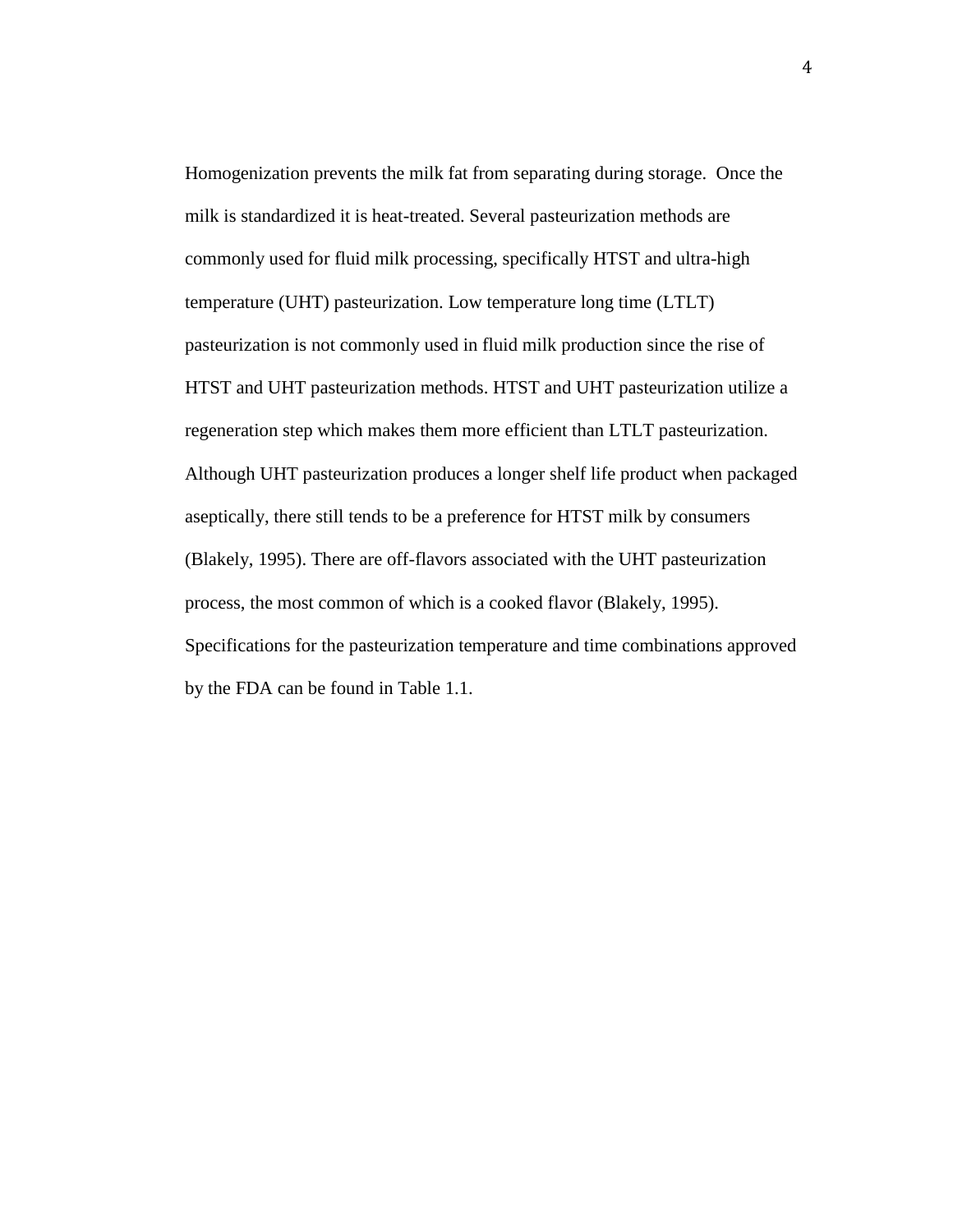| Temperature $(^{\circ}C)$ | Time (seconds) |
|---------------------------|----------------|
| $a_{63}$                  | 30 min (LTLT)  |
| $a_{72}$                  | 15 (HTST)      |
| 89                        | 1.0            |
| 90                        | 0.5            |
| 94                        | 0.1            |
| 96                        | 0.05           |
| 100                       | 0.01           |

Table 1.1. Temperature ( ${}^{\circ}$ C) - time (min/sec.) relationships for pasteurization as specified by US FDA's Grade "A" Pasteurized milk ordinance.

 $^{\circ}$  If the fat content of the milk product is 10% or more, or if it contains added sweeteners, the specified temperature shall be increased by 3°C.

The majority of fluid milk processing plants in Oregon utilize HTST pasteurization specifications (72°C, 15 seconds). After pasteurization the milk is cooled and readied for packaging. The packaging step has been shown to be critical in keeping microbial levels low (Gruetzmacher and Bradley, 1999). The milk can be packaged in several different containers such as high-density polyethylene (HDPE) bottles or coated paperboard cartons (CPC). Once packaged the milk is stored at approximately 4.4°C until delivery to the store shelf. All of these steps, from the farm to the packaged product, are critical in producing a high quality product.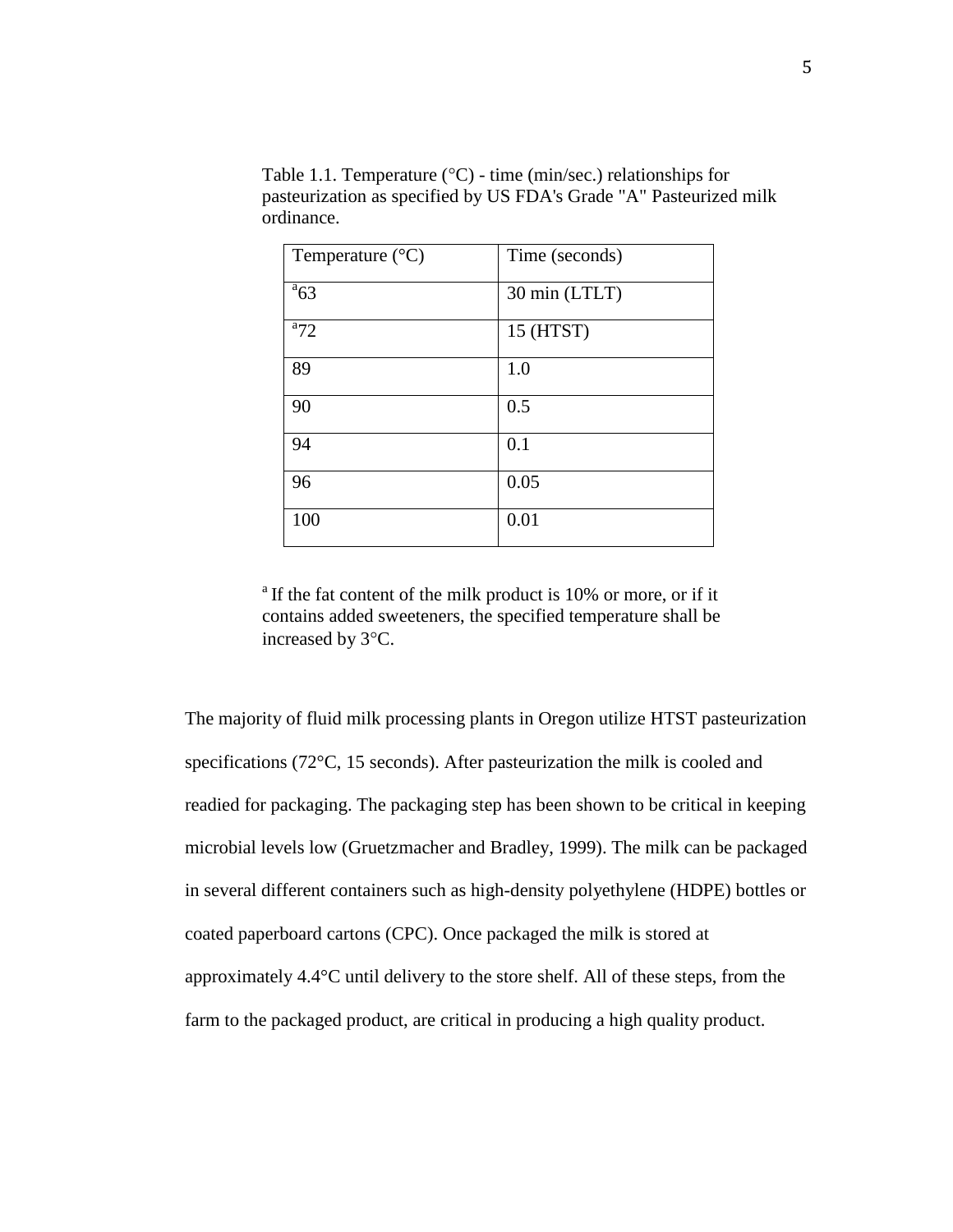This research focuses on determining the shelf lives as well as the microbial content of the fluid milk produced at nine different processing plants. One of the nine plants was shut down during the study so currently there are only eight major HTST processing plants in Oregon.

**Figure 1.1** Production line for pasteurized milk. Milk passes balance tank, regeneration section, separator, online standardization with homogenized cream, heating section, holding tube, regeneration section, and cooling section. diverted flow. . Balance tank (1), product feed pump (2), flow controller (3), plate heat exchanger (4), separator (5), constant pressure valve (6), flow transmitter (7), density transmitter (8), regulating valve (9), shut-off valve (10), check valve (11), homogenizer (12), booster pump (13), holding tube (14), flow diversion valve (15), process control (16)

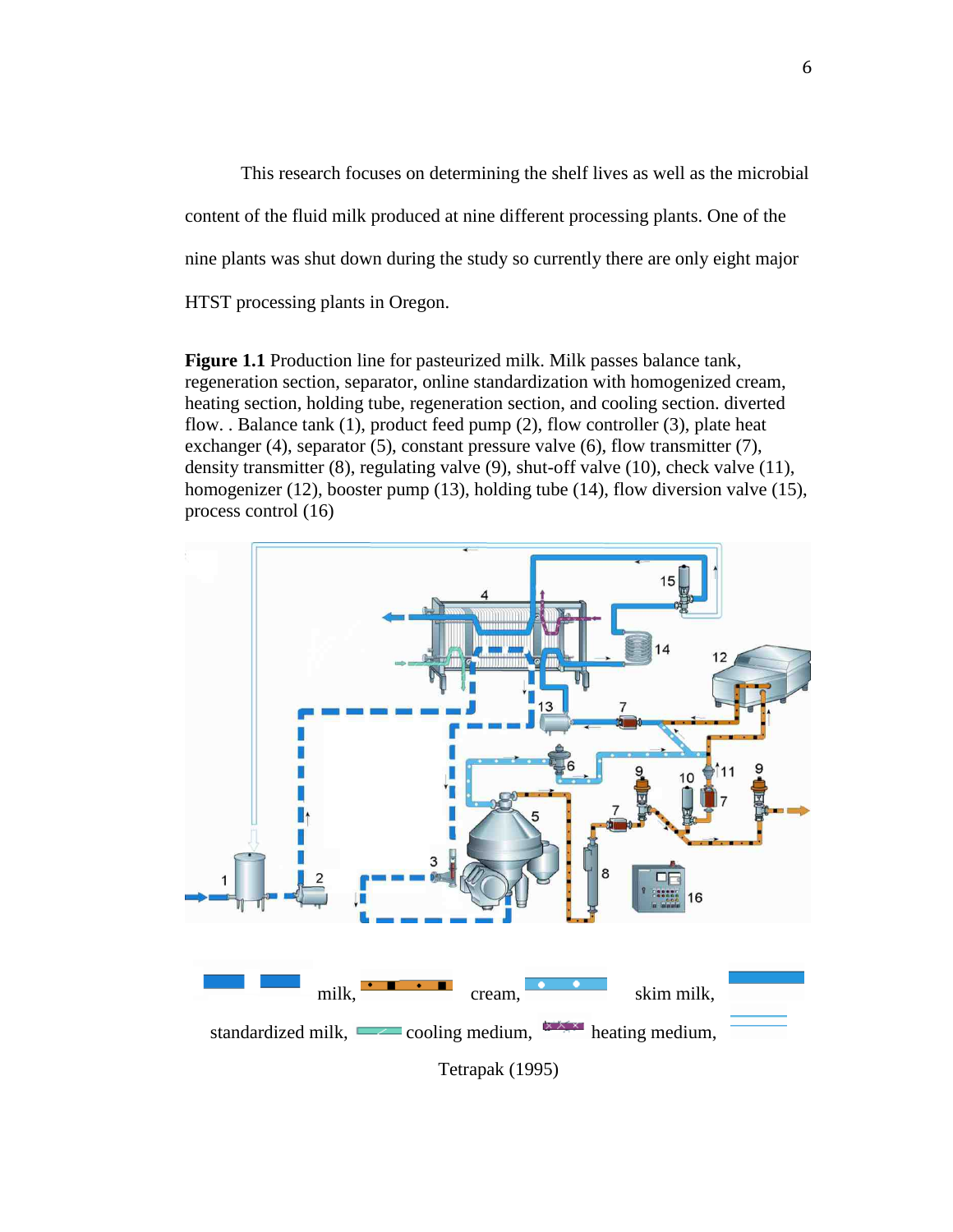# **CHAPTER 2 LITERATURE REVIEW**

#### **Shelf Life of Fluid Milk**

Shelf life is the age by which the quality of fluid milk changes from acceptable to unacceptable. The shelf life of fluid milk is impacted by several different factors. The use-by (UBD) and sell-by dates (SBD) are an estimation of shelf life. These dates may be used by the consumer to determine when milk will spoiled. By law, fluid milk must have a date printed on the container. However, it is the processor who decides how long the code date lasts. The law does not prohibit the sale of fluid milk that has surpassed its SBD or UBD. The total plate count is another benchmark for milk spoilage and has been used for decades. Pasteurized Grade A milk is required to have less than 20,000 cfu/ml total count and less than 10 cfu/ml for the coliform count (FDA, 2009). However, freshly pasteurized milk often contains less than 500 cfu/ml. Raw milk from a single producer must contain less than 100,000 cfu/ml total count and less than 300,000 cfu/ml total count if it is comingled (FDA, 2009). Although these regulations help to maintain good quality milk, bacterial growth is not the only cause of milk spoilage. Off –flavors in fluid milk can arise from many different root causes such as chemical reactions and absorption of off-flavors from the environment. Sensory evaluation is another tool for determining milk spoilage. With a combination of sensory methods one could determine when a milk samples has spoiled and define the off-flavors potentially giving clues as to what the cause of spoilage may have been. These methods range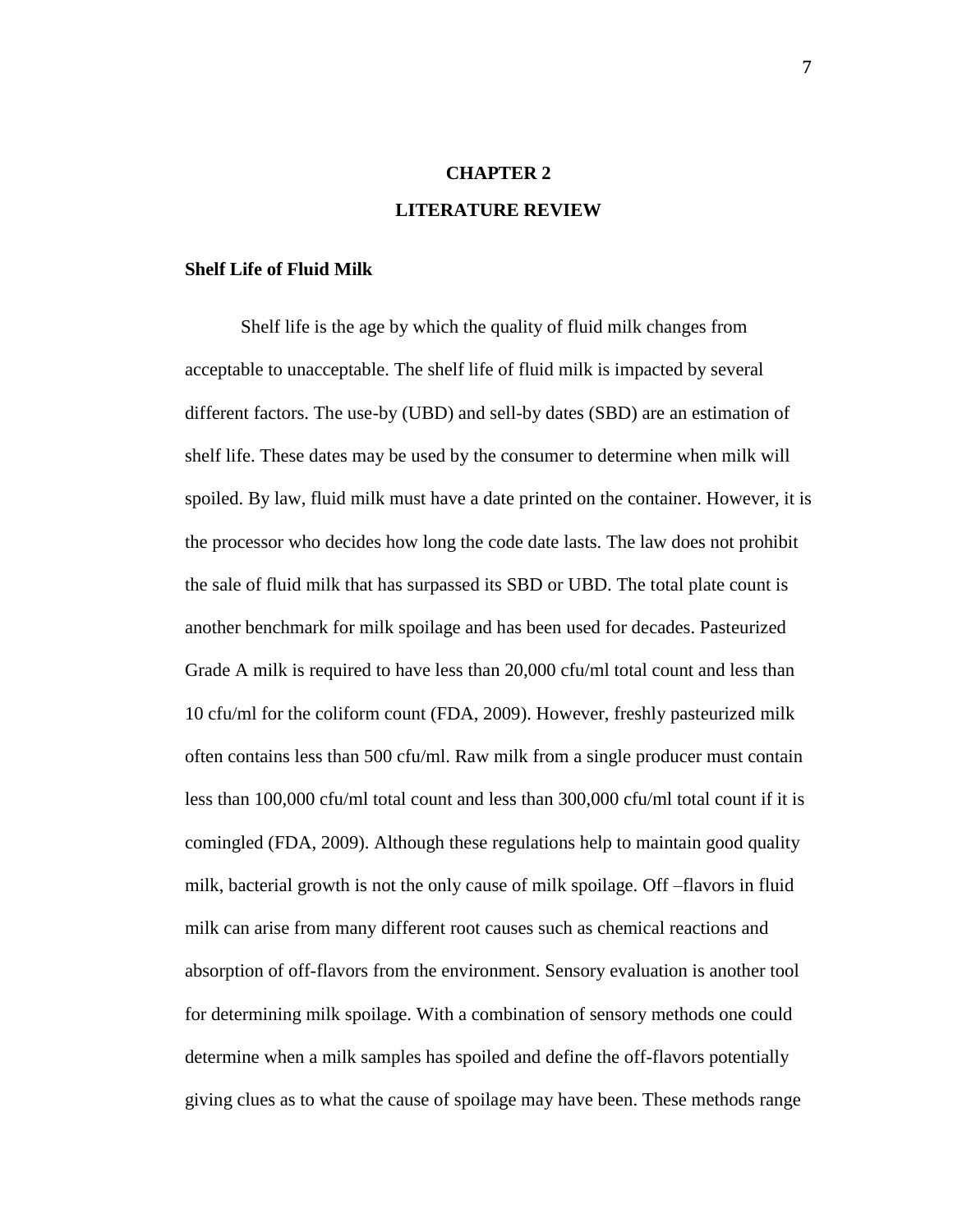from descriptive analysis panels, which can describe and characterize off-flavors in a product, to consumer acceptability testing, and discrimination testing. Currently, fluid milk processors taste the milk when the UBD or SBD is up to determine if they are meeting their benchmarks. This method does not prevent inferior quality milk from being sold. The sale of reduced quality milk has a negative effect on the consumer's perception of the product and the dairy industry as a whole.

#### **Raw Milk Quality**

As with all food products, the quality of the raw milk directly affects the quality of the finished, pasteurized product (Cromie, 1992; Hayes, 2001; Nornberg, 2010). Contamination of raw milk can come from several sources including mastitic cows, dirty udders or teats, and poorly cleaned milking and storage equipment (Huck et al., 2007; Huck et al., 2008). Many different bacteria can be found in raw milk including both gram-negative bacteria (e.g. *Pseudomonas spp., Aeromonas, Serratia spp., Achromobacter spp., Alcaligenes, Chromobacterium spp.,* and *Flavobacterium spp.*) and gram-positive bacteria (e.g. *Bacillus spp., Clostridium spp., Paenibacillus spp., Streptococcus spp., Staphylococcus spp*.) (Ternstrom et al., 1993; Surhaug and Stepaniak, 1997; Hayes et al., 2001; Nörnberg 2010). Psychrotrophic bacteria, which are able to propagate and metabolize at refrigeration temperatures (0-7˚C) are major contaminants in raw milk and can be a common cause of fluid milk spoilage (Ternstrom et al., 1993; Moore, 2001). Psychrotrophic bacteria have become an increasing problem since the introduction of refrigerated raw milk-storage tanks on the dairy farm (Surhaug and Stepaniak,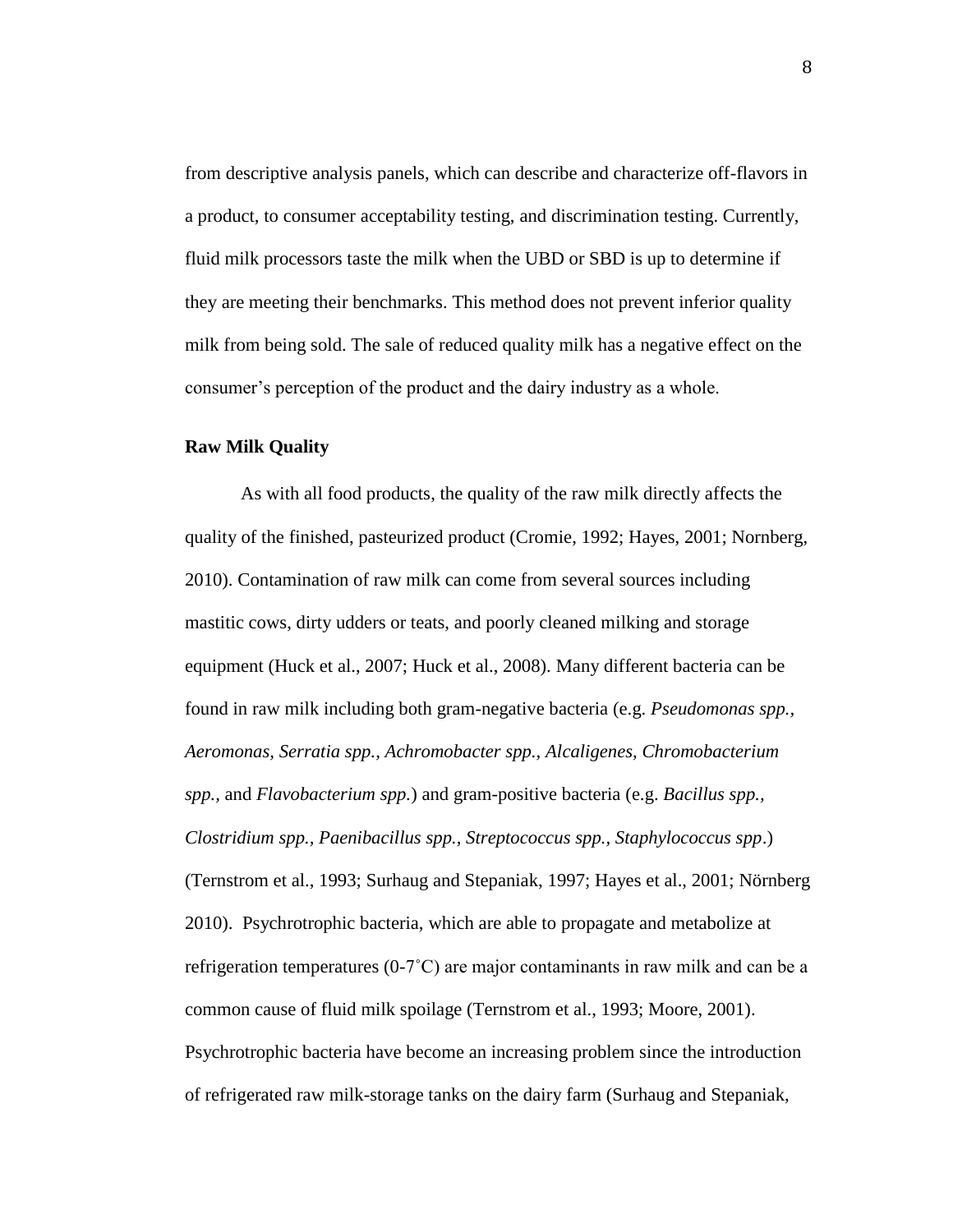1997). After the introduction of refrigerated raw milk storage, the rate of raw milk collection from the farm decreased to two or three collections per week. In some cases the milk is being further stored at the processing plant over weekends (Cromie, 1992). Despite the optimum growth temperature of psychrotrophic bacteria, which varies from 15-30˚C (Morita, 1975), storage times of two days at 7˚C or less, on the farm allows for these bacteria to grow and eventually dominate the raw milk flora (Cromie, 1992; Surhaug and Stepaniak, 1997). The law requires that the raw milk be stored for no longer than 48 hours on the farm (FDA, 2009).

Mastitis is of major concern when striving for great quality milk. Mastitis is characterized by a bacterial infection of the teat or utter of the cow. When a cow with mastitis is milked it can secrete viable bacterial cells in concentrations of up to 10<sup>7</sup> cfu/ml (National Mastitis Council, 2011). There are several bacteria that can cause a mastitis infection including, *Streptococcus, Staphylococcus, Enterococcus* and coliforms such as *Escherichia coli, Klebsiella pneumoniae* and *Enterobacter aerogenes* (National Mastitis Council, 2011). The other major problem associated with mastitis is an increased somatic cell count (SCC). Somatic cells produce heat stable proteases which can break down milk protein and cause off-flavors to develop in the pasteurized product (Ma et al., 2000). This increased proteolysis can also be detrimental to yields of other products such as cheese and yogurt (Politis, 1988). Because of this, the cheese industry offers premium prices for low SCC milk The fluid milk industry has yet to offer such benefits. There is little research on the effects of increased SCC on fluid milk quality. Ma et al. (2000) conducted a study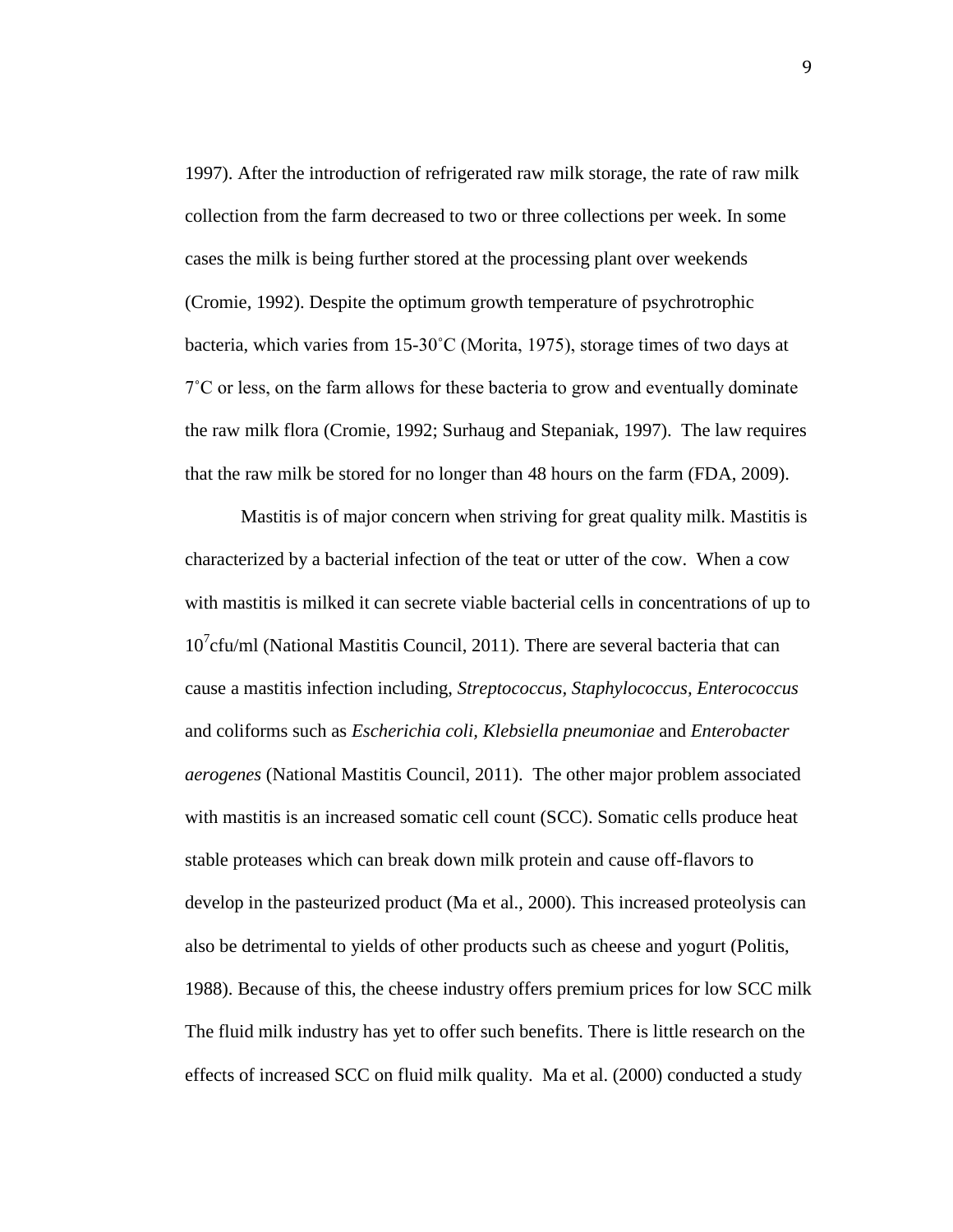on the effects of SCC on fluid milk quality. The research showed that milk with higher SCC counts had increased proteolytic and lipolytic activity in raw milk. They also found that off-flavors such as bitterness and rancidity in the pasteurized milk were associated with the high levels of proteolysis and lipolysis. Ma et al. (2000) found that milk with low SCC retained high organoleptic quality throughout a 21 day shelf life while milk with high SCC developed rancid and bitter offflavors after 14 days of shelf life. Their study suggests that the onset of rancid and bitter off-flavors in the pasteurized milk is a result of the lipolytic and proteolytic activity in the raw milk. They also suggest that quality premium payment programs based on SCC be initiated to help improve fluid milk quality.

Psychrotrophs are capable of producing both proteolytic and lipolytic enzymes during growth at psychrotrophic temperatures, which may be heat-stable and remain active after pasteurization (Cromie, 1992; Ezzati et al., 2010; Nörnberg, 2010). Griffiths et al. (1988) found a correlation between storage time of raw milk at 2°C and 6°C and the initial psychrotrophic count of the pasteurized milk. Proteases produced by psychrotrophic bacteria are capable of spoiling milk after pasteurization. Nörnberg et al. (2010) found that the addition of proteases isolated from psychrotrophic bacteria found in raw milk, to UHT milk caused extensive coagulation after only 5 days. These proteases can also cause an increase concentration of peptides in milk, which can cause bitter flavors to predominate (Surhaug and Stepaniak, 1997; Nörnberg, 2010). Lipolytic enzymes that are produced by some *Pseudomonas* spp. can hydrolyze triglycerides, which are the

10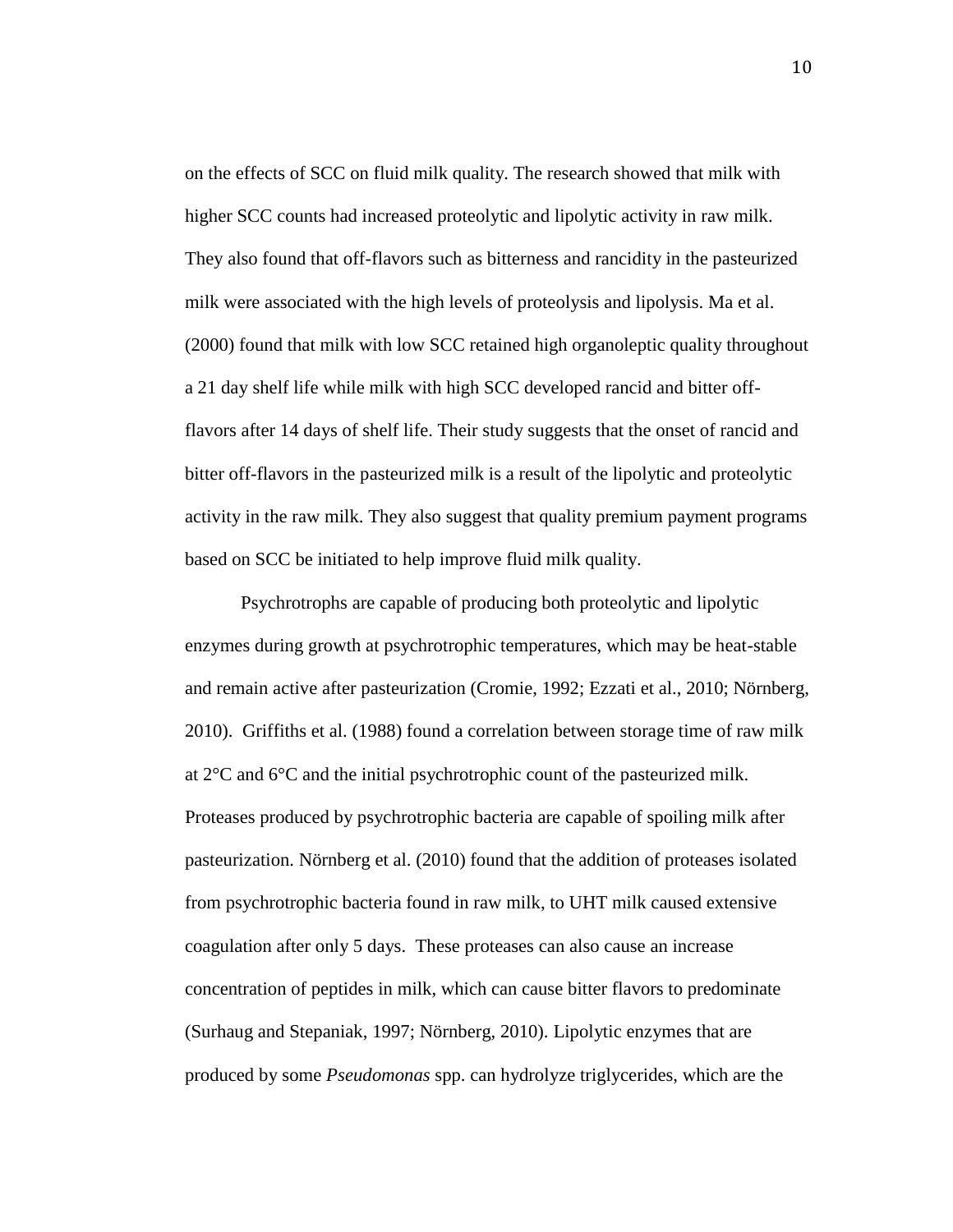main lipid component of milk, creating short chain fatty acids or free fatty acids (FFA). An increase in FFA has been shown to cause strong, offensive defects such as rancidity and bitter off-flavors (Surhaug and Stepaniak, 1997; Boor et al., 1998; Nörnberg, 2010). Lipolysis due to microbial enzymes accounts for only a small portion of the lipolytic action in raw milk (Deeth and Fitz-Gerald, 1995). Much of the lipolytic break down that takes place before pasteurization is due the lipoprotein lipase (LPL), which is not produced by microorganisms but is inherent in the raw milk and not heat stable.

Non-microbial lipolysis due to LPL can be divided into two overlying categories: spontaneous lipolysis and induced lipolysis. Induced lipolysis is defined as lipolysis that is promoted by shearing of the milk fat globule by physical abuse of the milk, which exposes the lipid substrate to the LPL enzyme. Induced lipolysis can be triggered on the farm, during transportation or in the processing plant (Deeth and Fitz-Gerald, 1995). Spontaneous lipolysis can be defined as lipolysis that occurs when the milk has only been cooled after milking. Spontaneous lipolysis is affected by three main factors: the degree of lipase activity; the integrity of the milk fat globule membrane (MFGM); and the balance of lipolysis-activating and inhibiting factors (Cartier and Chilliard, 1990).

Lipoprotein lipase is not heat stable, but the off-flavors caused by its activity in raw milk can be transmitted into the pasteurized product. Because of the heat-instability of LPL, occurrence of off-flavors in the pasteurized milk due to LPL action can be avoided by taking special care during the production,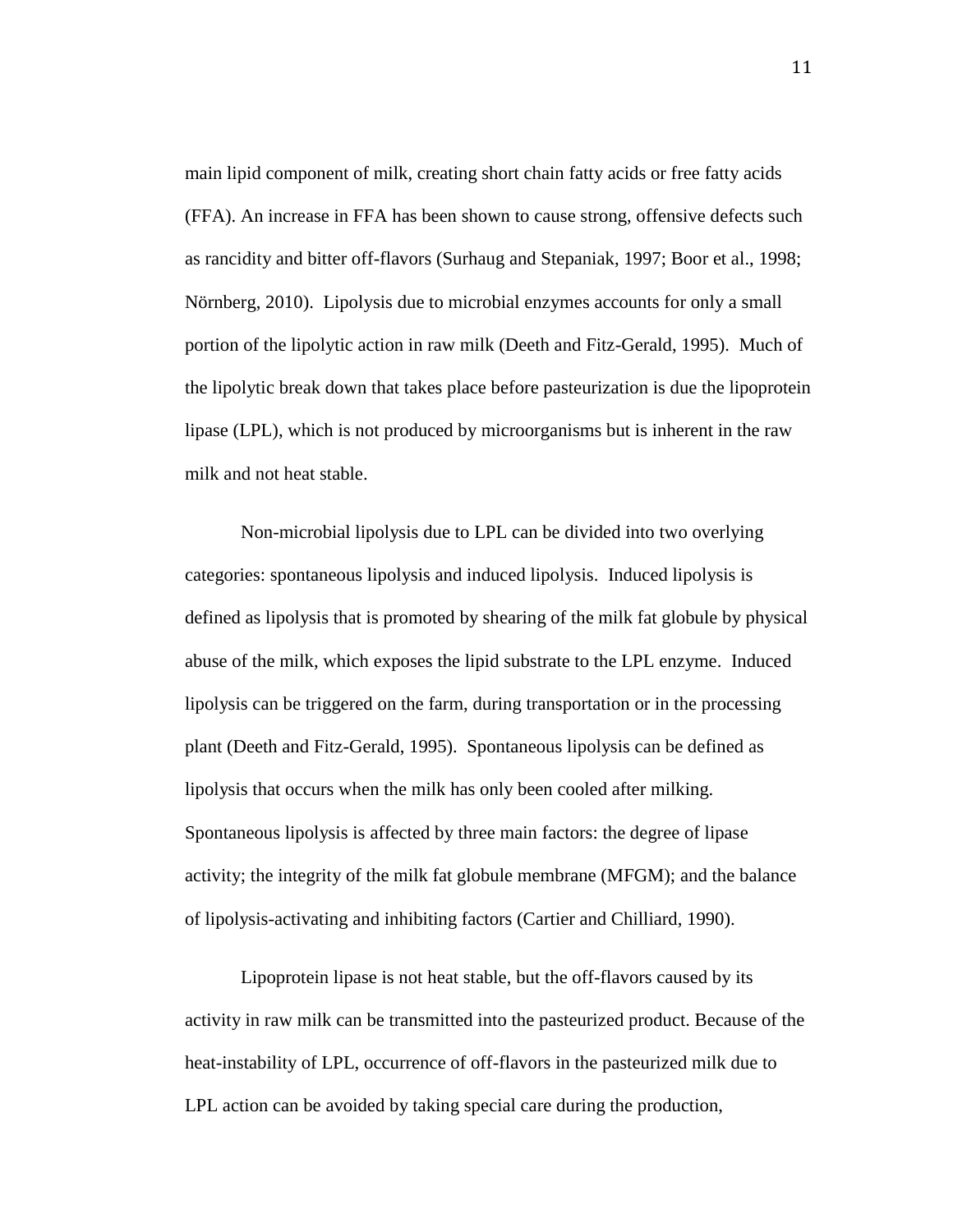transportation and pre-pasteurization processing steps. One major cause of LPL spoilage in pasteurized milk is the mixture of raw and pasteurized product during processing (Chandan, 2008). LPL action can also be promoted pre-pasteurization by different feed types, physical abuse, homogenization, and freezing and thawing of the raw milk. Off-flavors due to lipolytic activity can occur within 24 hours depending on temperature of milk and the degree of activity of the lipase (Clark et al., 2009). Rancidity due to LPL action is most common in un-homogenized milk but can occur in homogenized milk if pasteurization does not immediately follow (Clark et al., 2009). Homogenized raw milk has more surface area that is exposed to lipase and therefore is susceptible to hydrolytic rancidity (Deeth, 1986).

The other major spoilage mechanism that occurs pre-pasteurization is oxidation. Vitamin A, milk protein, and lipids are all prone to oxidation which can create off-flavors that carry through to the pasteurized product (Barrefors et al., 1995). The off-flavors that occur due to oxidation include cardboardy, metallic, tallowy, stale, oily, and fishy (Havemose, et al. 2006; Hedegaard et al., 2006). There are two different types of oxidation that occur in fluid milk: metal inducedoxidation; and light-induced oxidation. The metal-induced oxidation is primarily associated with unsaturated lipids and commonly occurs due to three common causes: direct contact with raw metals; introducing trace metals to the feed of milking cows; or, the presence of divalent cations (Cu, Fe, Mn) in the water supply used for cleaning milking equipment. Exposure to these metals catalyses an autooxidation of the lipids, forming a free radical, which produces aldehydes, ketones

12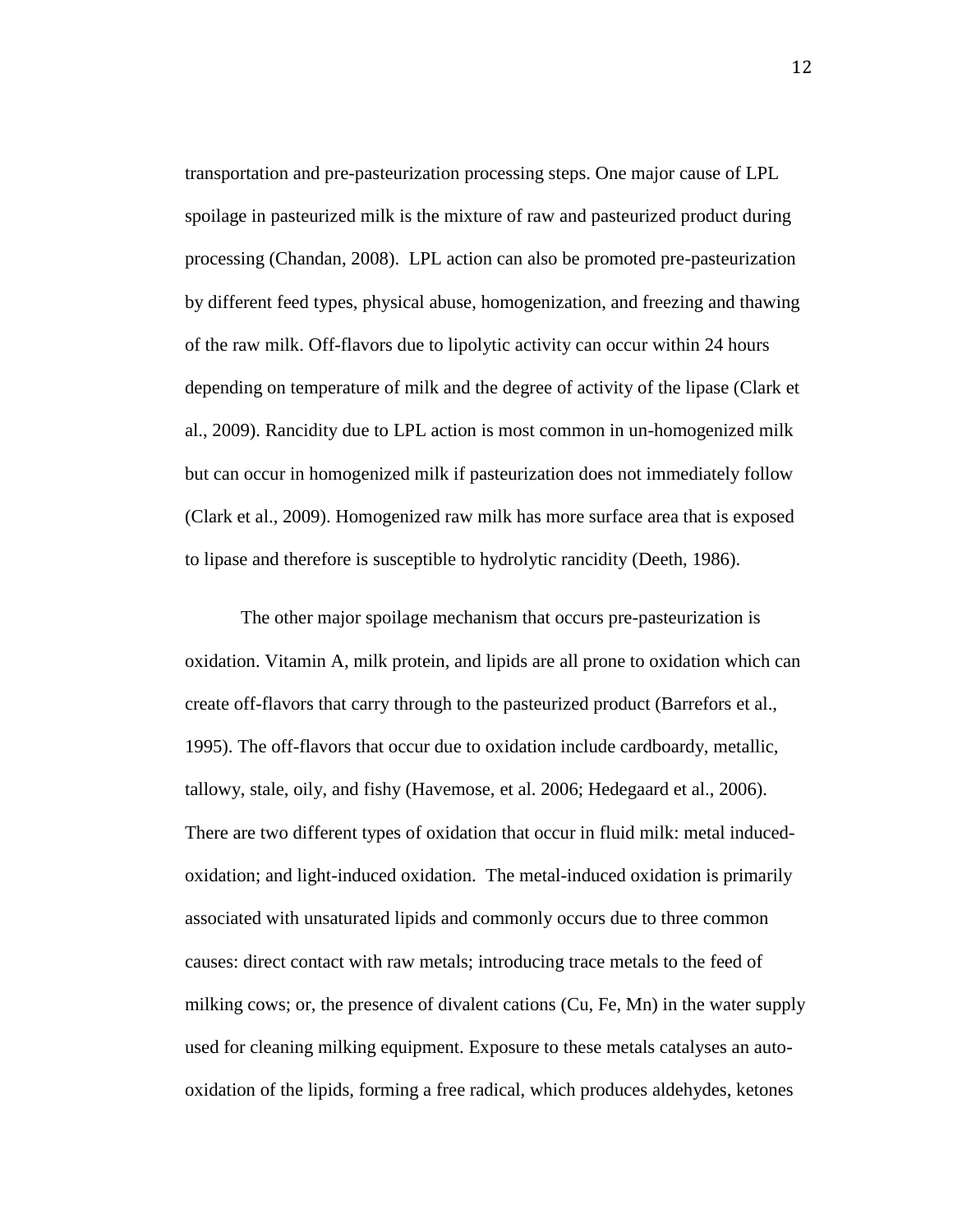and other compounds that can negatively affect the sensory profile of the raw milk. Light induced oxidation can be characterized by flavors such as wet-cardboard, medicinal, burnt protein, or chemical like (Clark et al., 2009) Exposure to ultraviolet or fluorescent light triggers two different types of reactions: a vitamin A oxidation; and a protein breakdown reaction. Exposure to sunlight for as little as 15 minutes minutes has been found to cause light induced off-flavors (Chapman, 2006). For the protein breakdown to occur riboflavin is required. Riboflavin is known to be naturally abundant in raw milk (Dunkley et al., 1962). Both metalinduced and light-induced oxidation can occur within 24 hours of exposure to causative agents (Clark et al., 2009).

#### **Pasteurized Milk Quality**

Bacterial contamination of high temperature short time (HTST) pasteurized milk can be traced back to two main causes; contamination of the raw milk by psychrotrophic, gram-positive, endospore-forming (PGPE) bacteria, which survive pasteurization, or post-pasteurization contamination by both psychrotrophic gramnegative (PGN) bacteria or PGPE bacteria (Ternstrom et al., 1993; From and Boor, 2004; Huck et al., 2007; Huck et al., 2008).

HTST pasteurization kills 99.999% of pathogens (FDA, 2009). However, pasteurization is not a solution to bacterial spoilage of fluid milk. Endospores formed by PGPE bacteria, which are present at any given time during the bacterial growth cycle, can survive HTST pasteurization and spoil the milk during its shelf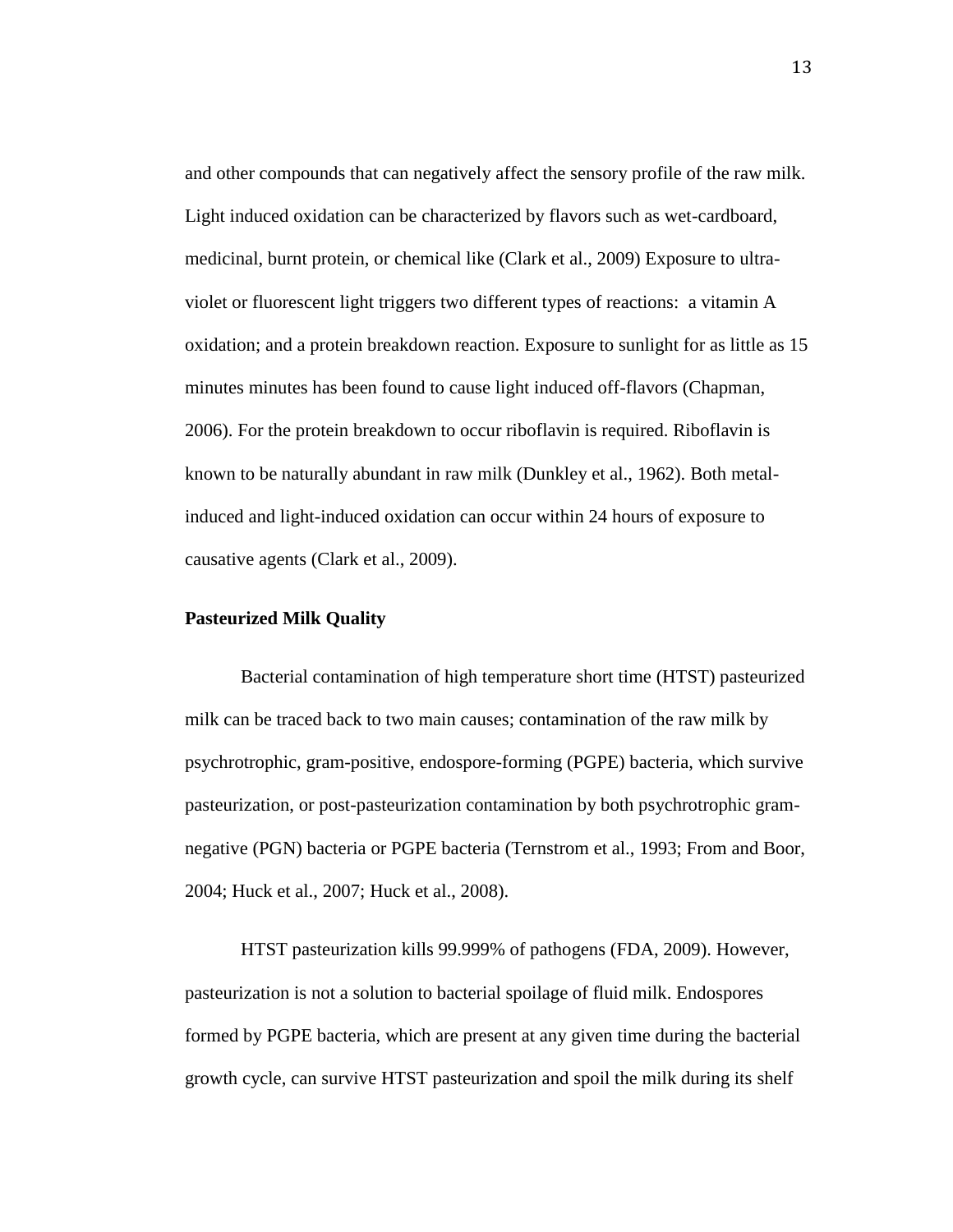life. It has been shown that pasteurization kills the vegetative form of the PGPE bacteria, but activates the spore to germinate (Curran and Evans, 1944; Keenan et al., 1964). PGPE bacteria such as *Paenibacillus* and *Bacillus* are especially difficult to control as they can be found on the dairy farm as well as in the processing plant (Huck et al., 2007; Huck et al., 2008). PGPE bacteria have the ability to form biofilms on stainless steel equipment and continually contaminate milk passing through pipelines and equipment (Teh et al., 2011; Burgess et al., 2010). These biofilms are able to form on chemically inert surfaces such as stainless steel and can go unnoticed on the farm, in the tanker trucks, and in the processing plant for extended periods of time (Carpentier and Cerf, 1993).

As well as being a problem in raw milk, PGN bacteria are often found as post pasteurization contaminants in the HTST pasteurized milk. PGN bacteria can be found in several common areas in the fluid milk processing plant. It has been shown that sources of contamination in the processing plant include the pasteurizer, the filling heads and the carton forming mandrels (Gruetzmacher and Bradley, 1999). The filling heads and the carton forming mandrels were found to be greater sources of contamination than the pasteurizer. The pasteurizer tends to be a source of post pasteurization contamination, particularly following nonproduction days such as weekends. Gruetzmacher and Bradley (1999) found that increased CIP cycling times and proper maintenance of filling heads and forming mandrels decreased the amount of contamination and increase the shelf life from nine to 20 days. The bacteria that contaminate the milk from these processing points can be

14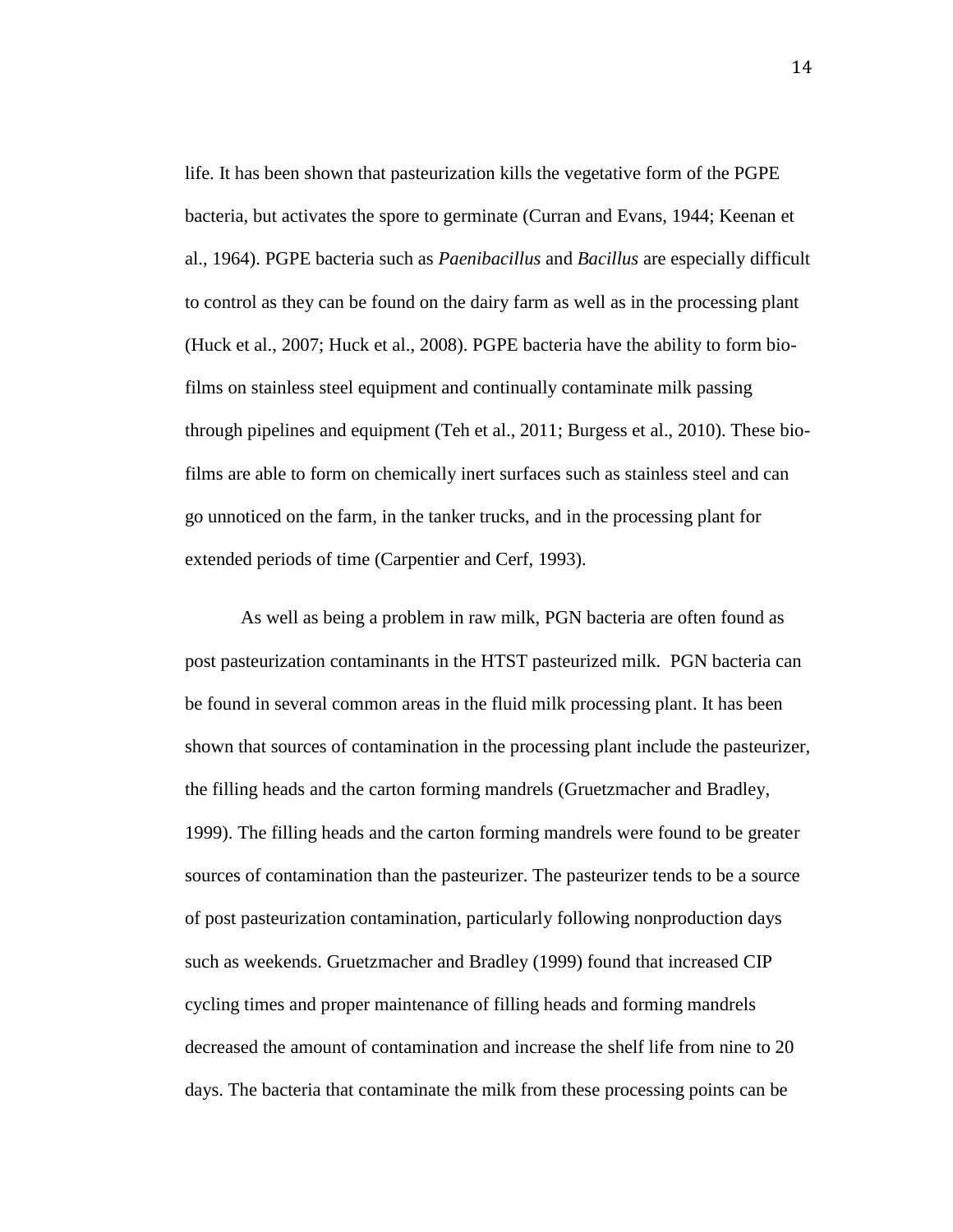either PGPE that have survived pasteurization and now inhabit the diary plant or PGN bacteria that have been introduced through outside sources (Fromm and Boor, 2004).

#### **Accelerated Shelf life Tests**

Accelerated Shelf life tests, such as the Moseley Keeping Quality (MKQ) test and the Preliminary Incubation (PI) test, were developed for the processing plants to help maintain a quality benchmark for their fluid milk products. The PI and MKQ test use an elevated incubation temperature to accelerate the growth of bacteria in the milk in an attempt to predict the shelf life of the milk. The MKQ test uses an initial TPC, and a seven day incubation at 7.2°C, followed by another TPC. The PI test uses a modified TPC (incubated at  $21^{\circ}$ C for 48 hours) on a milk sample that has been incubated at 21°C for 18 hours. These methods are often used to predict shelf life by testing raw or pasteurized milk (Martin et al., 2011; White, 1993). Martin et al. (2011) showed that the use of the PI test on raw milk was not accurate in predicting the shelf life of pasteurized milk. The cause of this inaccuracy was attributed to post pasteurization contamination (Martin et al., 2011). White (1993) showed that the PI and Moseley tests were not reliable without the simultaneous utilization of rapid detection methods such as immunoassays, flow cytometry, or chemiluminescent labeling. However, these rapid detection methods tend to be very expensive (White, 1993).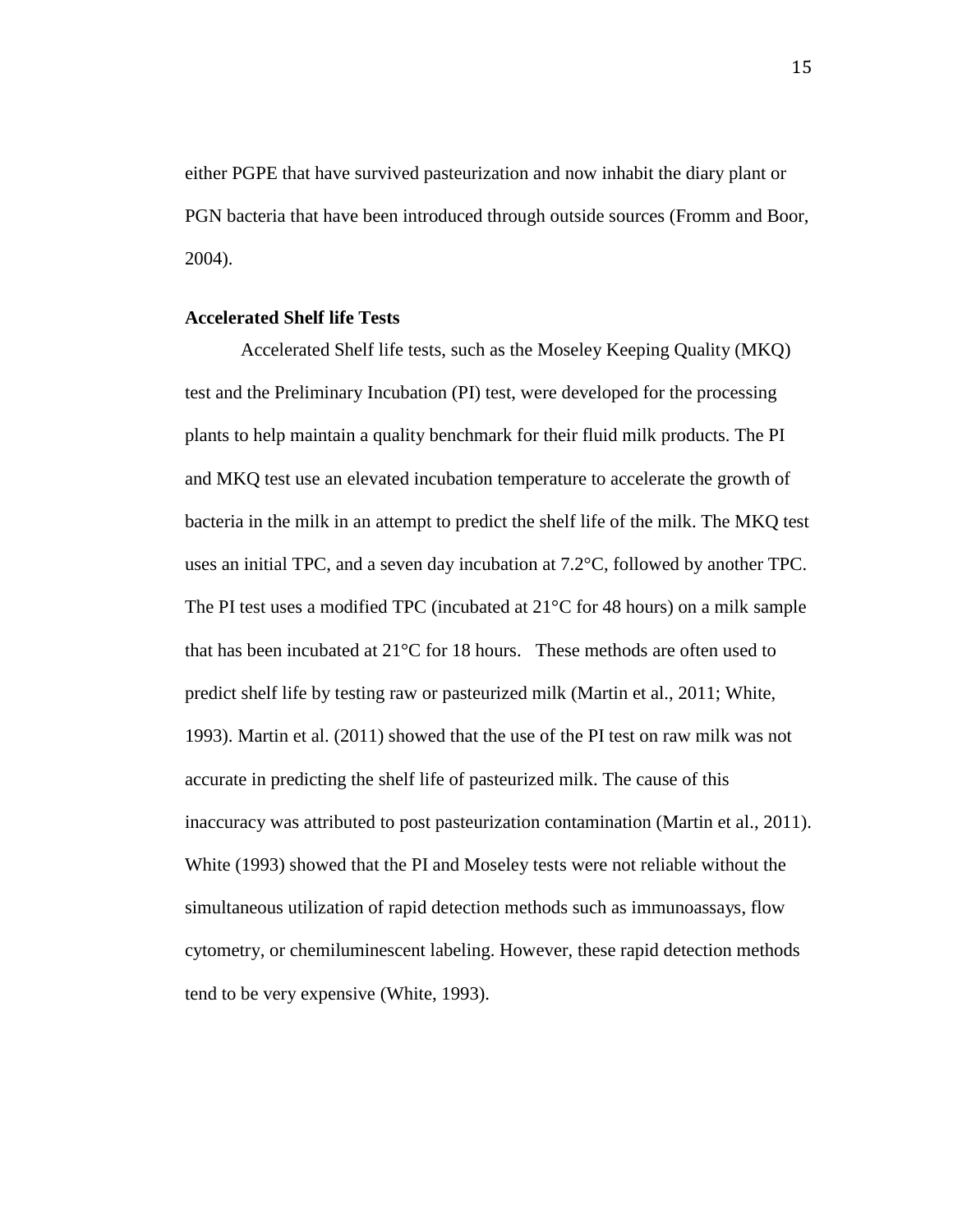#### **Use of Sensory Analysis in the Dairy Industry**

Although microbial quality, shelf life, and shelf stability remain key methods for defining a high quality dairy product, flavor is another way to define quality (Drake, 2004). Consumer's acceptance of fluid milk is strongly determined by the aroma and taste characteristics of the product (Santos et. al., 2003). Previous research on fluid milk has lacked the most in sensory analysis, using only the traditional descriptive analysis method to describe the off-flavors in the milk (Hayes, 2002; Drake, 2004; Carey, 2005). This method is unique to the dairy industry when compared to the more common quantitative descriptive analysis method (QDA) (Claasen and Lawless, 1992). The traditional dairy industry method differs in that panelists who judge dairy flavor accurately, require years of experience. Also the terms used are already set and defined. Instead of the panel creating their own terms, as seen in the QDA method, the terms are already set and describe different spoilage phenomena rather than individual flavors in the milk.

Hayes et al. (2002) conducted a study investigating the aroma characteristics of milk that had been spoiled by several *Pseudomonas* spp. Milk samples were inoculated with three different strains of *Pseudomonas* spp. (*P. fragi, P. fluorescens,* and *P. putida*) and analyzed by a trained panel at specific time points during the milks incubation. The panel was able to differentiate milk spoiled by *Pseudomonas* strains. Certain aromas tended to predominate at different time points throughout the shelf life. During the first week fruity flavors were most commonly noted while during the second week the aroma was described as rotten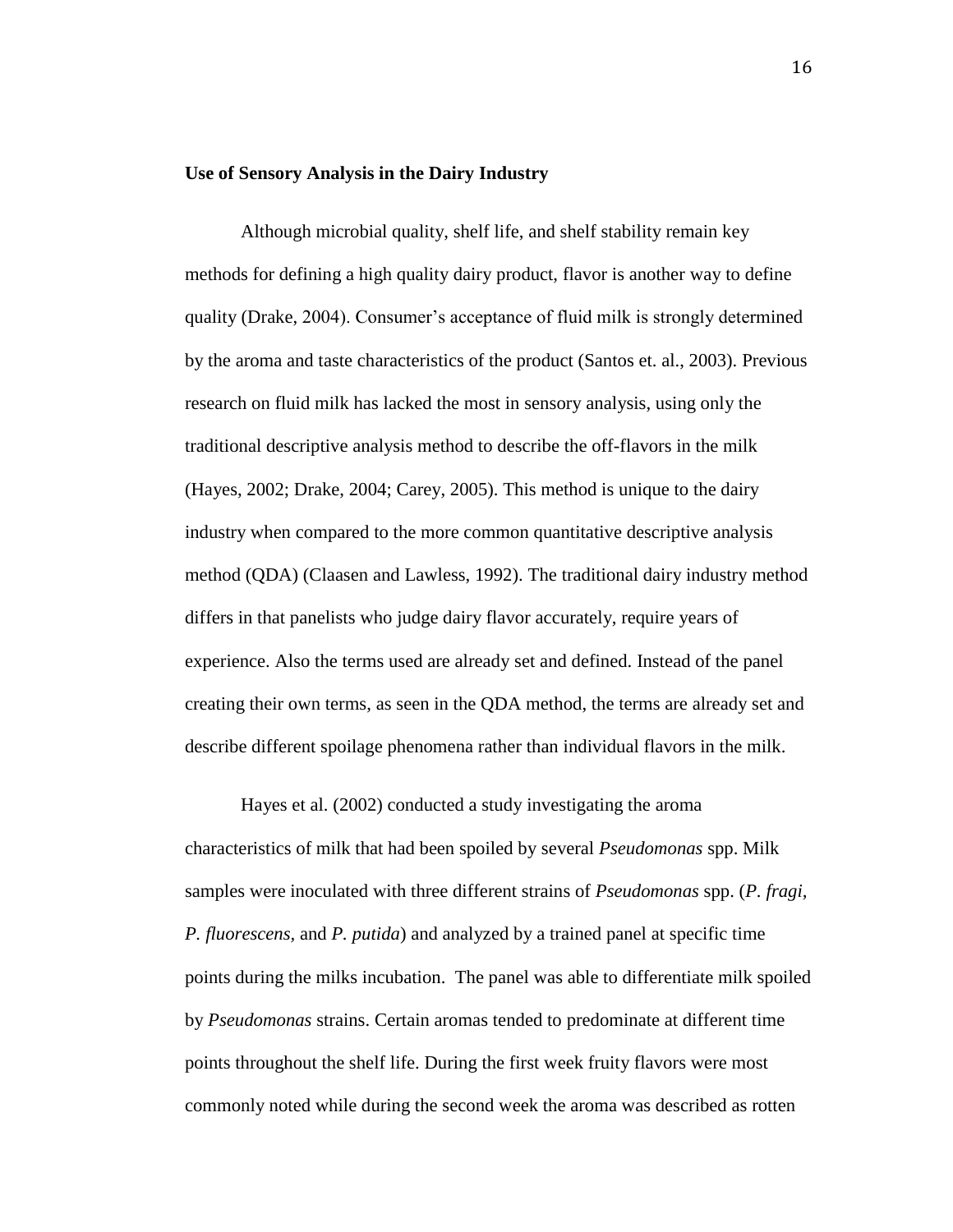and cheesy. Barn aromas were perceived most during the third week. Species and strain had an effect on when spoilage characteristics were perceived. This study provides useful information about the aroma characteristics imparted by *Psuedomonas* spp. Similar to other studies using QDA methods this study provides very specific information about a single mechanism of spoilage. However, this single mechanism of spoilage, as important as it is, is a small part of the overall fluid milk shelf life problem.

K.J. Boor and others (2001, 2004) have investigated heat-resistant bacteria, the avenues in which they contaminate milk and, specifically, how they cause milk to spoil. The studies investigated bacterial content, sensory characteristics and included a chemical analysis of the free fatty acid content in the milk. Results from these studies suggest that the next hurdle in extending fluid milk shelf life is to eliminate contamination by Gram-positive psychrotrophic endospore-forming bacteria. These bacteria survive pasteurization and grow at refrigeration temperatures spoiling the milk (Fromm and Boor, 2004; Boor, 2001). Fromm and Boor (2004) found that the main cause of spoilage was the growth of heat-resistant psychrotrophic organisms such as *Paenibacillus, Bacillus* and *Microbacterium*. They demonstrated that although sanitation practices are improving, bacterial spoilage is still limiting shelf life. A quantitative descriptive analysis (QDA) panel was used to identify the off-flavors occurring in the milk and at the time of spoilage. Principle component analysis (PCA) revealed five major components. Component one was related to aromas such as hay/grain and sour/fermented,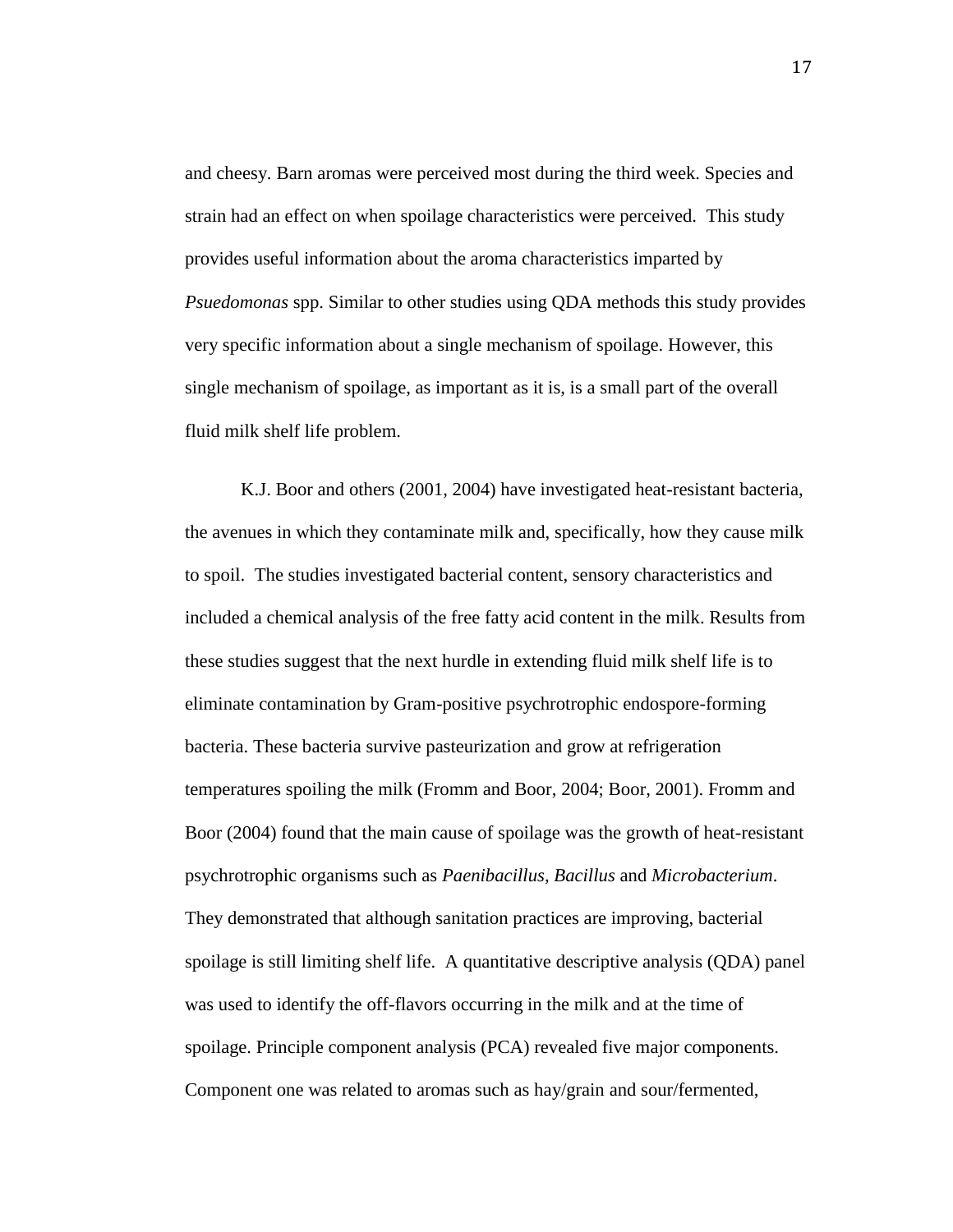flavors such as nutty and rancid along with a metallic aftertaste. Component two was defined by a flat taste and aftertastes of cardboard, drying, lingering and sour. The mean scores of components one and two increased over time. Component three showed buttery flavors and sweet tastes, which decreased over time. Higher scores for butter/sweet may be an indicator of lower bacterial numbers (Fromm and Boor, 2004). They used chemical analysis methods to evaluate the extent of lipolysis and proteolysis in the milk. There was no connection made between the principle components and any causative factor, but did show that fatty acid profiles increased over the 17 day period. Other studies have demonstrated that increased free fatty acid levels have been shown to cause rancid type off-flavors in milk (Santos et al., 2003). Fromm and Boor (2004) isolated and identified one organism that has been shown to demonstrate lipolitic action in milk. At the same time, these results also reveal important connections between consumer's perceptions of off-flavors and the spoilage actions that are causing the defects to arise. For example, QDA provides a benchmark for high quality milk which is made up of components relating mostly to favorable attributes such as butter and sweet flavors (Fromm and Boor, 2004). However, a finite shelf life was never defined for the milk samples tested. It seems that without defining a specific time when the milk was spoiled it would be difficult to draw accurate conclusions on what was contributing most to spoilage at the time when the shelf life ended.

Carey et al. (2005) conducted a study on the shelf life of fluid milk products in New York State over a ten year period. They investigated total plate count,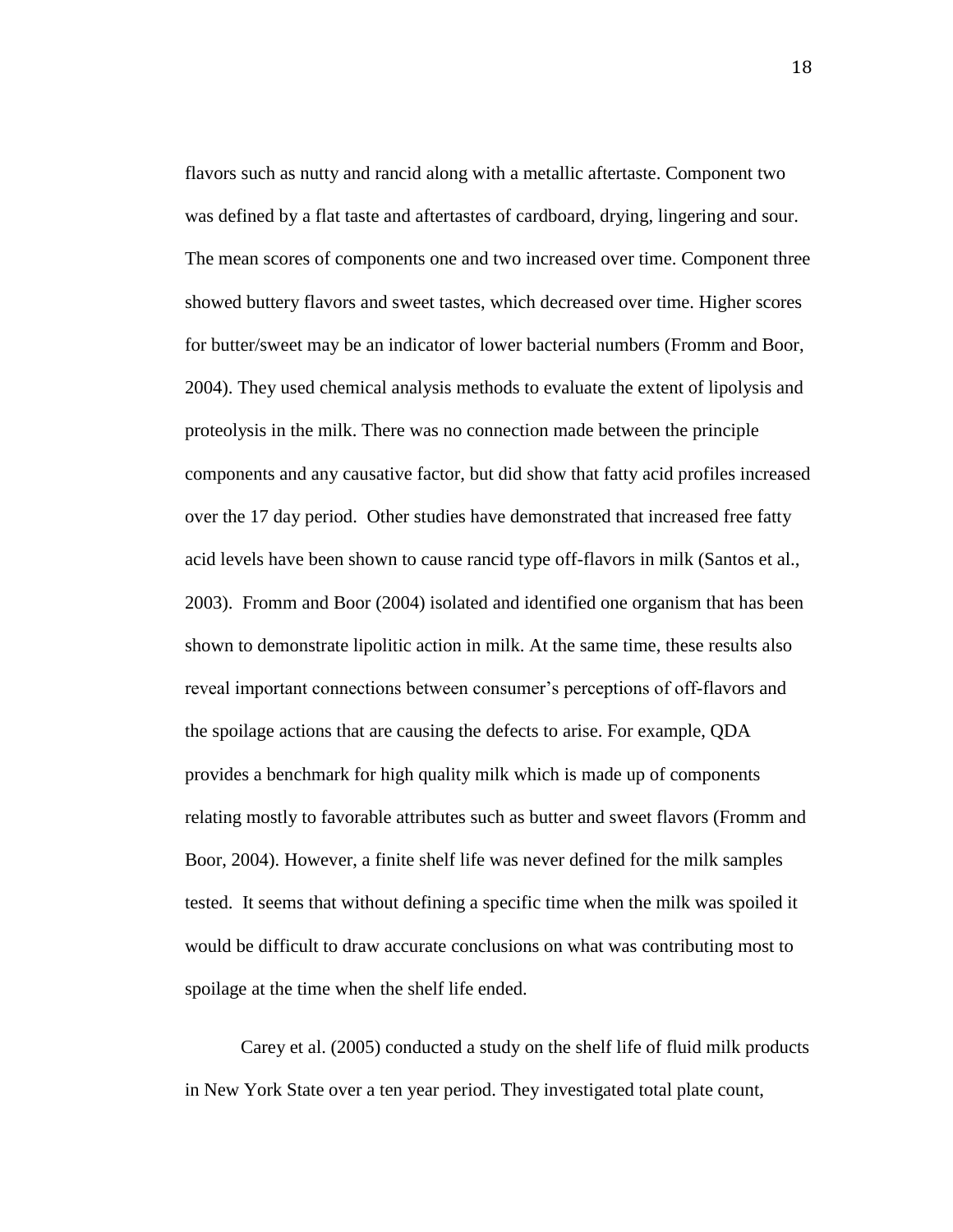coliform count and used a 6-8 person panel to determine acceptability for 23 dairy plants. It was not specified whether they used the same panelists throughout the study. The study found that overall acceptability of flavor for the 23 processors improved over the ten-year period (Carey et al., 2005). This study, unlike other similar investigations, used an acceptance method to determine the shelf life of the products and compared that to the microbial results. The acceptability scale ranged from 1-10, with 9 and 10 representing excellent scores and scores of <6 being unacceptable. The proportion of acceptable scores significantly increased from 1992 to 2000. The combination of microbial and sensory methods, as seen in this study, is capable of providing valuable information about the shelf life of the fluid milk as well as the spoilage mechanisms leading up to consumer rejection. However, the sensory method used to determine the shelf lives was an inadequate method for the prediction of acceptability. Generally, consumer acceptance testing is carried out with a large number of consumers (>50). Using a small panel for acceptance testing is subject to panelist influence effects and criterion effects.

#### **Difference Testing: The Triangle Test**

Discrimination tests are often used in the food industry for quality control situations in which small differences in taste, flavor, and aroma must be realized. Difference testing, just as any other sensory test, is subject to a few problems such as order affect, position bias, and response bias, response bias being of the highest concern (O'Mahony, 1995). However, there are ways of eliminating these problems. Response bias can be eliminated through two methods. First is to use a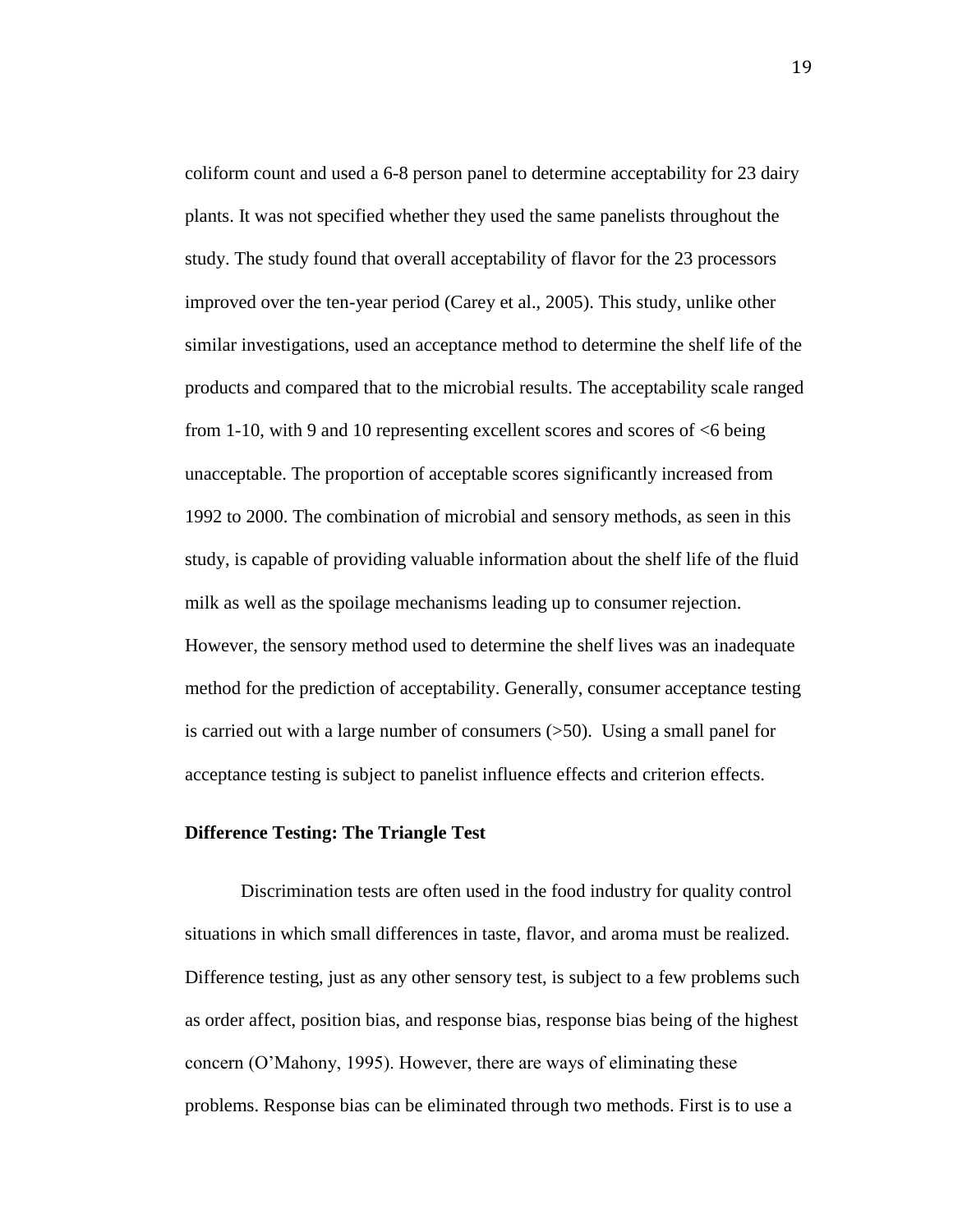forced choice method such as the triangle test. Triangle testing is a sensitive discrimination method with minimized bias that is able to discriminate between two different food products. However, triangle tests must be given to the subject with very clear and careful instructions to eliminate the response bias. For this test a consumer subject is presented with three samples, two of them identical, and one odd sample. The subject is required to taste them and pick the odd sample (O'Mahony, 1995). The second way to eliminate response bias is to apply signal detection measures such as d-prime analysis to your data (O'Mahony, 1995). Dprime is an estimation of perceived sensory difference between two stimuli. In addition to calculating the significance, d-prime analysis also reveals the magnitude of the differences between samples. It assigns the subject's responses to a combination of sensitivities and biases while eliminating any differences in criteria that people might have (Claasson and Lawless, 1992). When  $d \ge 1$  there is a significant difference between the samples.

Position bias and the effect of order of tasting are two potential problems with triangle testing. Although simply randomizing and counterbalancing the order in which the samples are presented can solve the position bias problem, the effect of serving order is slightly more difficult to avoid (O'Mahony, 1995). The serving order of the samples can seriously alter the ability of the subject to discriminate between the samples (O'Mahony, 1995).

The triangle test is a very sensitive and effective discrimination method when used by a knowledgeable person under the correct applications. There is no

20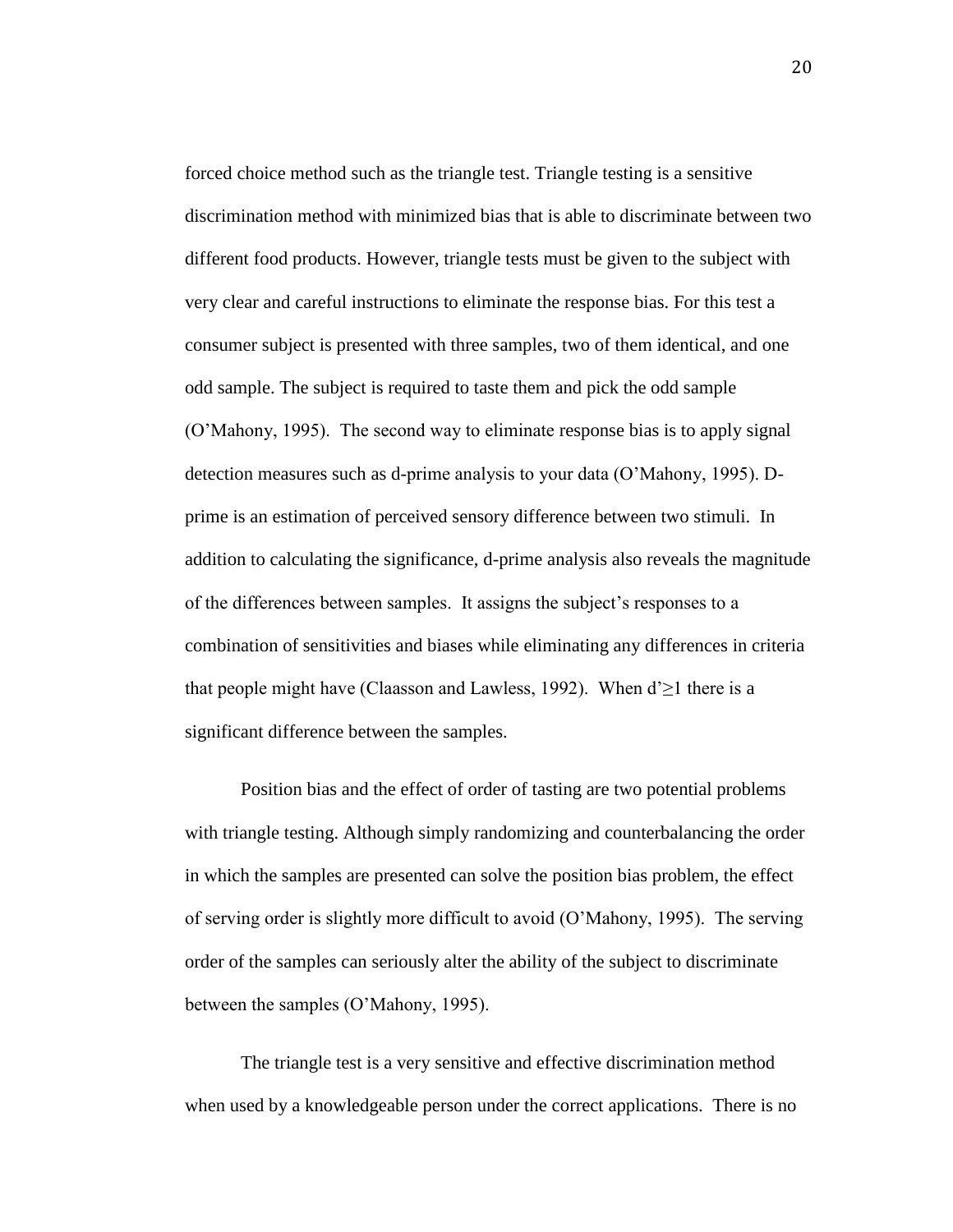literature cited that uses discrimination testing to define the shelf life of fluid milk. The determination of a finite shelf life is the first step in determining the root causes of spoilage. The triangle test is a sensitive and efficient discrimination test that can determine when consumers can detect a difference between the fresh and aged milk samples.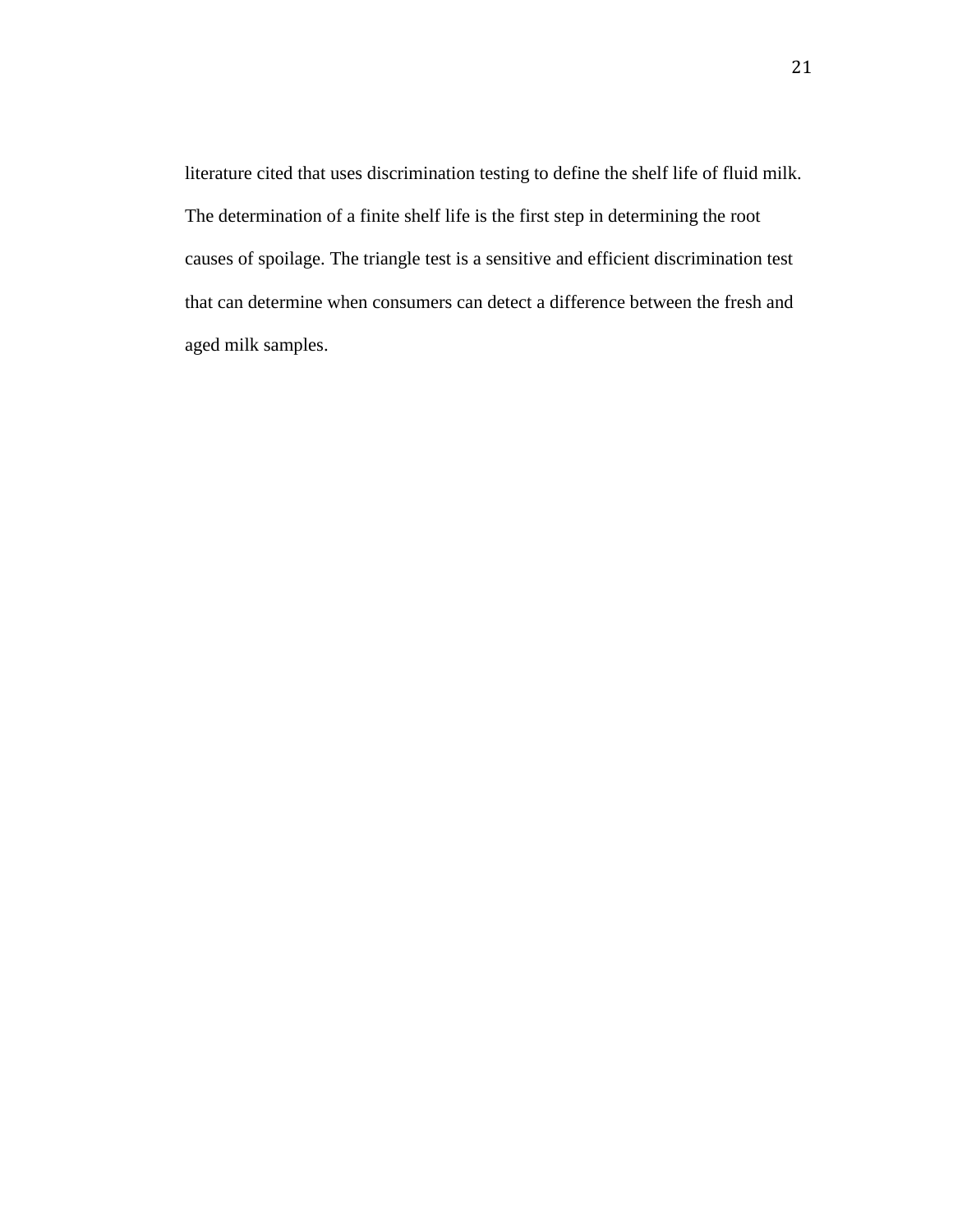#### **CHAPTER 3**

# **Determining the Shelf Life and Microbial Content of Fluid Milk from Nine Processing Plants in Oregon**

#### **ABSTRACT**

High-temperature-short-time pasteurized fluid milk commonly has a shelf life around 16-19 days. The aim of this study was to determine the shelf life of fluid milk in Oregon and characterize the bacterial growth over 23 days. Samples of pasteurized 2% milk were collected at six time points from all nine fluid milkprocessing plants within Oregon. Milk was collected at 23, 21, 19, 16, and 8 days pre-testing, allowing for aging to occur. Fresh samples were collected 24 hours pretesting. Raw milk samples were collected at 23 days and 24 hours pre-testing for the enumeration of endospores. Pasteurized samples from each time point were cultured for Total Plate Count (TPC), and gram-negative counts (GNC). Concurrently, shelf lives of the milk were determined by employing triangle tests (N=25) where milk-drinking consumers were asked to distinguish between fresh and aged milk samples. Shelf lives varied among the nine processing plants from less than 8 to 21 days. Two accelerated milk shelf-life tests, the Pre-Incubation Count (PI) and the Moseley Keeping Quality (MKQ) test were also conducted. Both accelerated shelf life tests failed to accurately predict the shelf lives among plants. TPC's at 23 days of age were within one log value of  $10^6$ cfu/ml among all nine dairy plants. GNC counts followed the TPC closely. Endospore counts (ESC)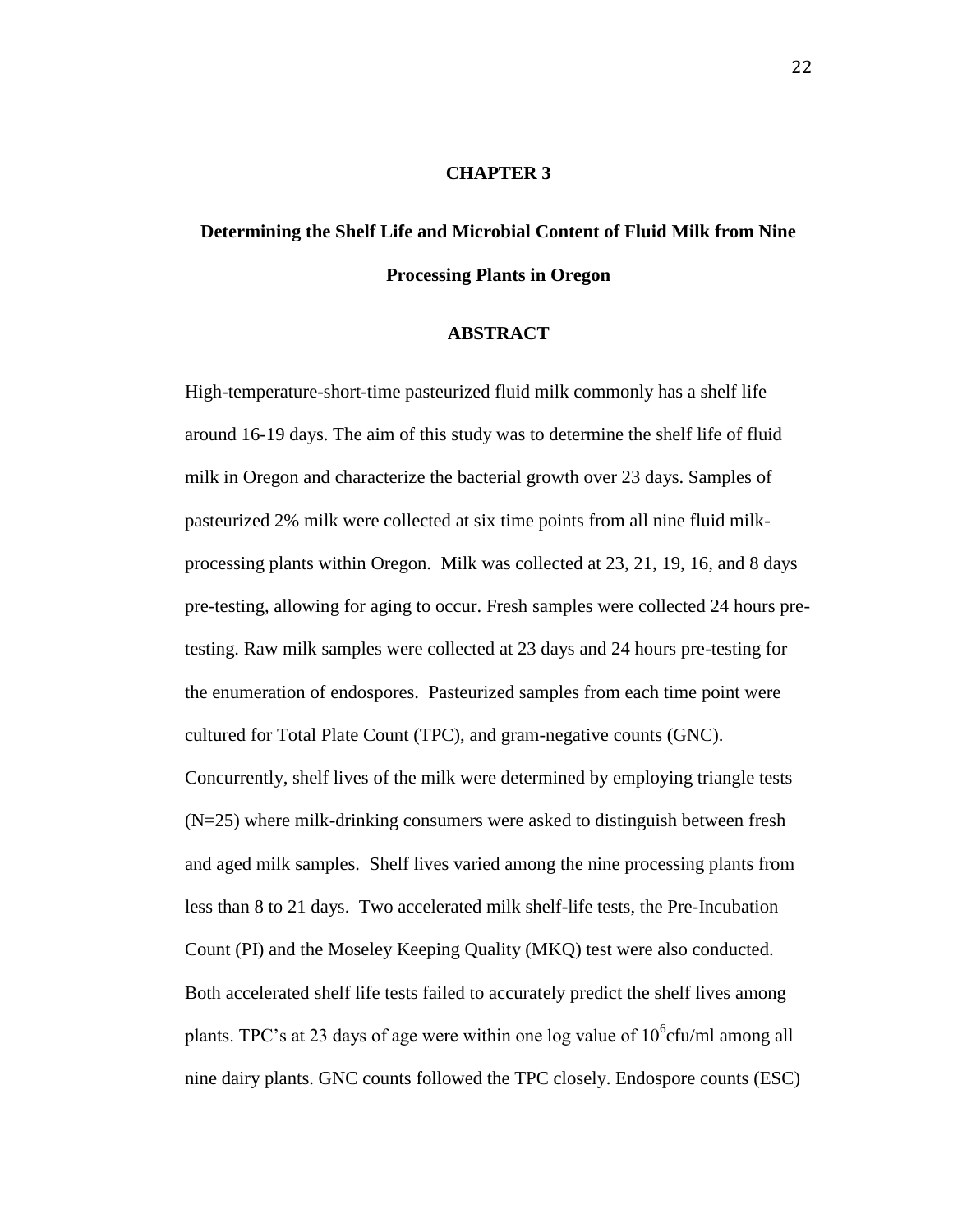were ranged from  $10^3$ -10<sup>7</sup> at 23 days. ESC counts trailed the TPC and gramnegative counts, as high numbers of spores were not seen until after 16 days. The four dairies with the shortest shelf lives utilized coated paperboard carton packaging. TPC and packaging material showed no correlation. Pasteurization temperature did not correlate to the bacterial growth, although the five plants with the shortest shelf lives utilized the longest holding times. Bacterial species were identified using Terminal Restriction Fragment Length Polymorphism (t-RFLP). *Paenibacillus* spp. were the most commonly found organism in the pasteurized samples. *Pseudomonas spp.* were only found in one pasteurized sample, however they were found in 56% of the raw milk samples. *Streptococcus* spp. were found in the pasteurized milk of the four plants with the shortest shelf lives. This study demonstrates that although pasteurized milk processing is a well-established process, there is still significant variability in the milk quality and shelf life between dairy plants.

23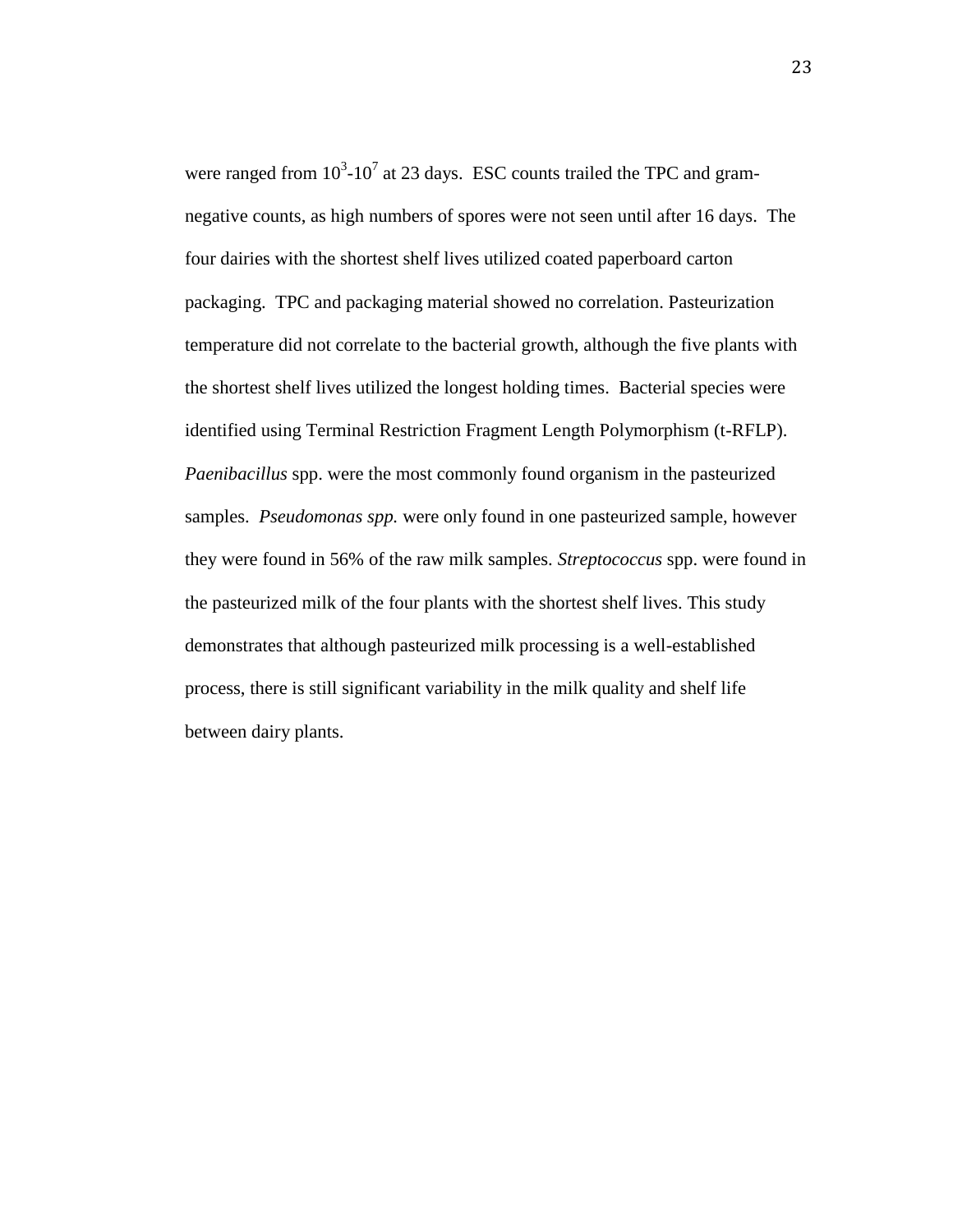#### **INTRODUCTION**

High temperature short time-pasteurized (HTST) fluid milk continues to compete in the U.S. beverage market with extended shelf life (ESL) products, which can remain on the shelves for an extended period of time. Fluid milk producers and processors still face challenges extending shelf life beyond 14 -18 days (Carey et al., 2005; Fromm and Boor, 2004) . Shelf life can be defined as the time between processing and when the milk becomes unacceptable for human consumption and is considered a quality indicator rather than a safety predictor. Generally, fluid milk quality and shelf life are assessed using a combination of microbial, chemical and sensory analysis (Carey et al., 2005). The main focus of fluid milk research continues to be characterizing bacterial contamination and spoilage (Boor, 2001; Fromm and Boor, 2004; Ranieri and Boor, 2009; Gruetzmacher and Bradley Jr, 1998; Huck et al., 2007; Huck et al., 2008).

Spoilage bacteria grow in milk producing undesirable flavor and aroma compounds significantly limiting the product's organoleptic quality. Enumerating the total number of bacteria is the most common way of assessing shelf life of fluid milk. Previous research has shown that organoleptic changes in milk become detectable at bacterial counts of  $10^6$  or greater (Bishop and White, 1986; Clark et al., 2009). Microbial spoilage is generally attributed to one of two distinct bacteria groups; spoilage due to psychrotolerant Gram-negatives (PGN), or spoilage due to psychrotolerant, gram-positive endospore-forming bacteria (PGPE) (Ternstrom, 1993; Fromm and Boor, 2004; Huck et al., 2007; Huck et al., 2008). Gram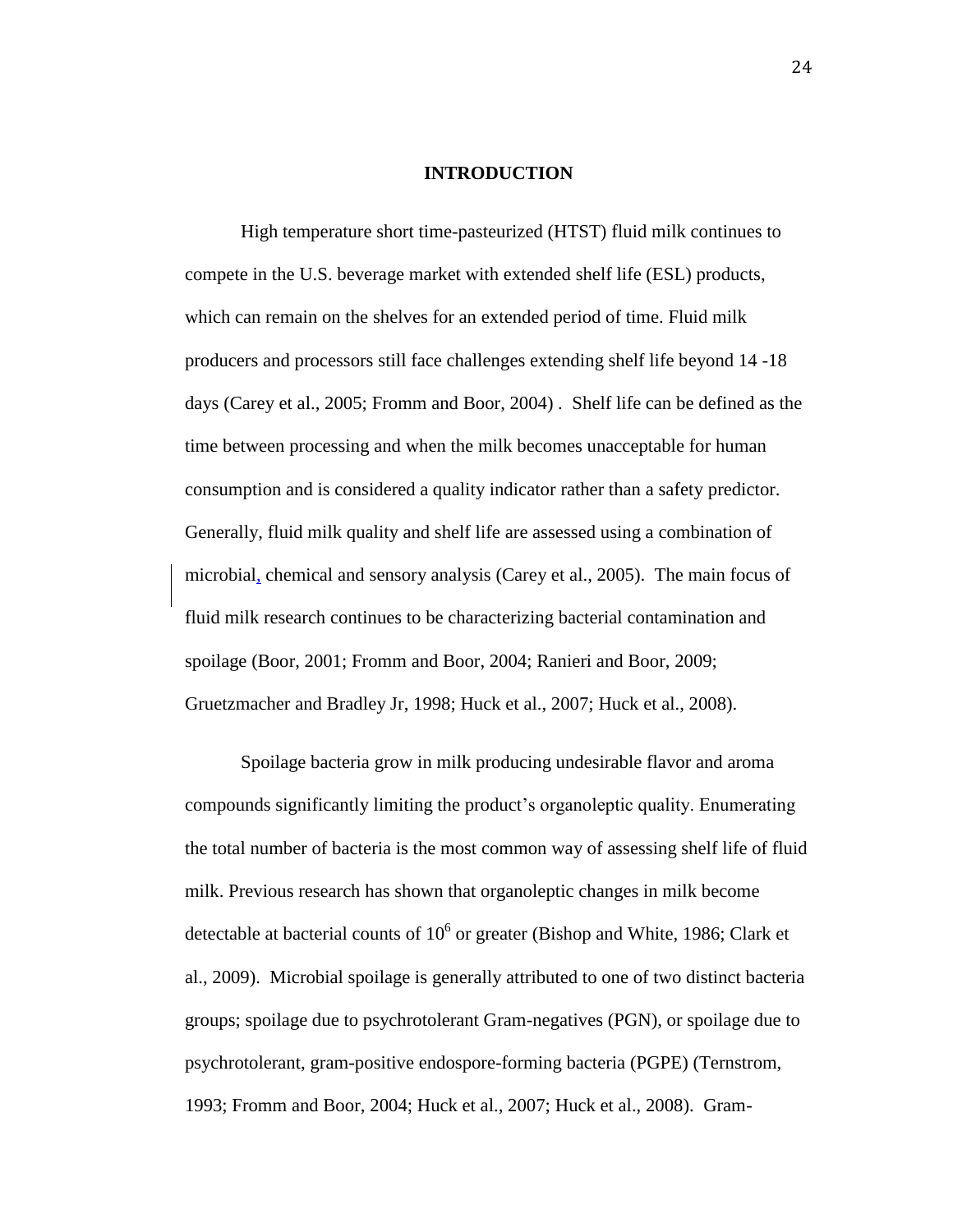negative contamination is commonly attributed to post pasteurization contamination because they are typically destroyed by pasteurization (Meer, 1991). Due to the slow growing nature of PGPE bacteria, their presence as spoilage organisms have previously been masked by large numbers of PGN bacteria (Schroder, 1984; Fromm and Boor, 2004; Huck, 2008). Recent research has suggested that with advances in sanitation practices, post-pasteurization contamination is less prevalent and spoilage due to PGPE bacteria is the major factor limiting shelf life of pasteurized milk (Ranieri and Boor, 2009; Huck et al., 2007; Huck et al., 2008).

Fromm and Boor (2004) found *Paenibacillus, Bacillus* and *Microbacterium* to be the most frequently isolated organisms found in 2% HTST fluid milk. Their data show that PGPE bacteria, particularly *Paenibacillus*, are present in the raw milk supply and tanker trucks (Huck et al., 2007; Huck et al., 2008). Results from these studies suggest that the next hurdle in extending fluid milk shelf life is to eliminate contamination by PGPE bacteria. These organisms have been shown to occur on the dairy farm and in the processing plant (Huck et al., 2007; Huck et al., 2008). Trained sensory panels have shown that a number of off-flavors can be attributed to PGPE growth (Meer, 1991; Fromm and Boor, 2004). However, there are other causes of spoilage in fluid milk beyond bacterial growth such as chemical reactions and absorption of off-flavors from the environment.

Although microbial quality, shelf life, and shelf stability are necessary for defining a high quality dairy product, flavor is another way to define quality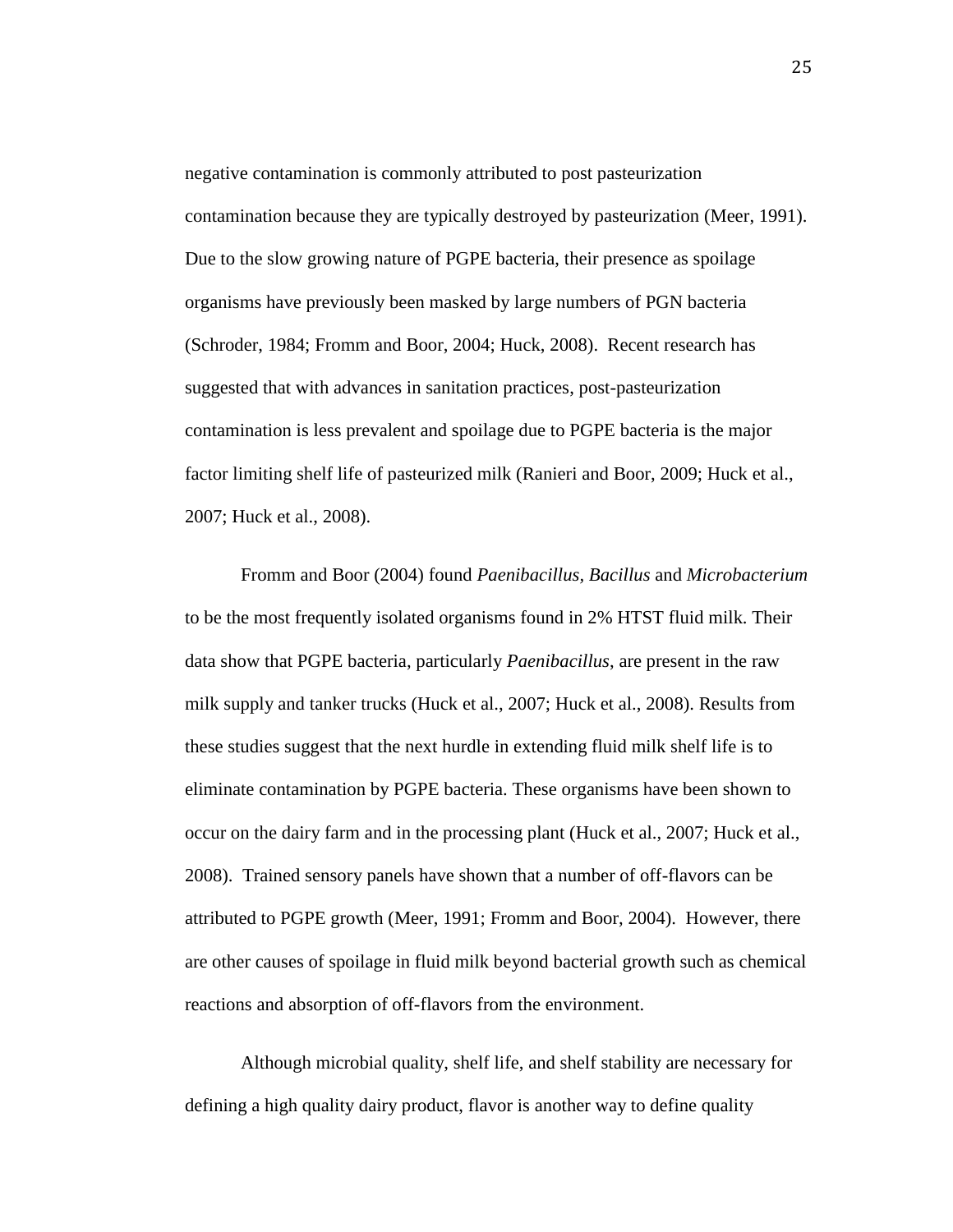(Drake, 2004). Milk flavor is typically determined using descriptive analysis methods, which utilize trained panelists (Drake, 2004). However, untrained consumers are the ultimate judge of milk flavor and product acceptability (Claassen and Lawless, 1992). The triangle test is a sensitive and efficient discrimination test that can determine when consumers can detect a difference between fresh and aged milk. To our knowledge, there is no literature cited that uses discrimination testing to define the shelf life of fluid milk products.

Research on pasteurized milk quality has been on-going for decades. Yet milk still spoils within less than three weeks. This is a significant barrier to efficient sales and distribution and has caused renewed focus on extended shelf-life (ESL) milks. Still consumers have expressed a preference for pasteurized milk over ESL milk and there is a need to continue the work to optimize shelf-life of pasteurized milk (Blake, 1995). Lately improved microbiological methods, such as terminal Restriction Fragment Length Polymorphism (t-RFLP) have become available which provide improved tools for identifying and controlling microbial contamination in milk.

The aim of this study was to determine the shelf life of fluid milk in Oregon as well as characterize the microbial content. For the purposes of this study, shelf life was defined as the age of milk when consumers could perceive a difference between fresh and aged milk samples.

26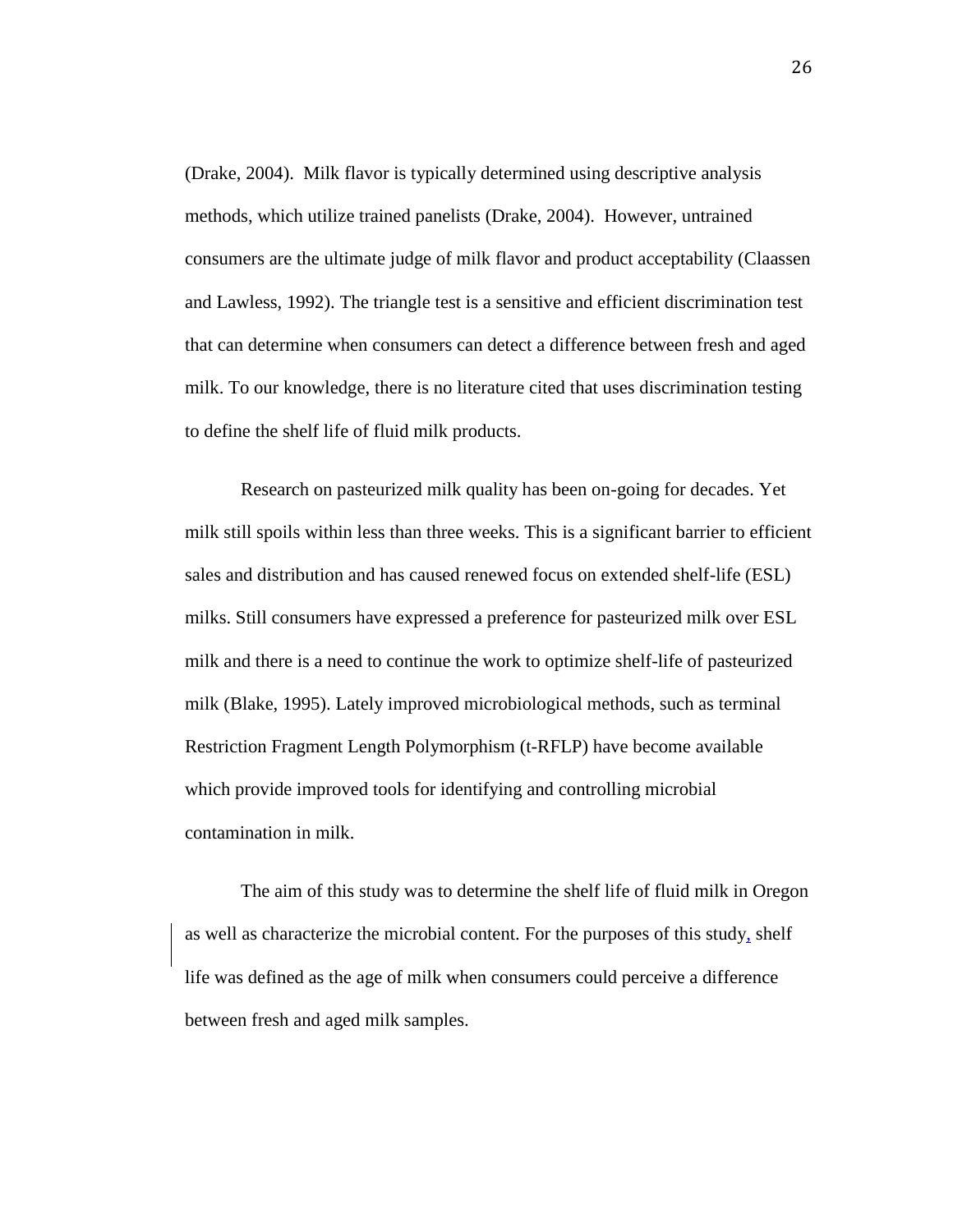#### **METHODS**

#### **Sample Collection**

All pasteurized samples were half-gallon containers (paper or plastic) of 2% fat fluid milk. Samples were collected from all HTST processing plants (nine plants) in Oregon. The first and last (23 d pre-testing (PT) and Fresh) samples were collected directly from the dairy plants. Samples collected on 21d, 19d, 16d, and 8 d PT were shipped overnight through Fed Ex or UPS in Styrofoam cooler boxes with ice. Ten pasteurized samples were collected each time for 23d, 21d, 19d, 16d, and 8d. Twelve fresh samples were collected the day before sensory testing. Samples were stored at  $6^{\circ}$ C in the original packaging until testing.. Consumer triangle testing was carried out the day after the fresh sample collection. Standard plate counts were carried out two days after the fresh samples collection. Raw milk samples for spore enumeration were collected on the first and last collection days.

#### **Microbiological Analysis**

Standard plate counts were carried out according to Standard Methods for the Examination of Dairy Products (Laird et al., 2004). Samples were diluted as needed using Hi-Veg peptone buffer solution. (VWR International, Radnor, PA).

Gram-negative counts (GNC) were carried out utilizing Velveteen Replica Plating Squares in conjunction with Scienceware<sup>®</sup> Replica Plating Tool. Copies were made from two SPC plates, with counts between 25 and 250, onto two Gram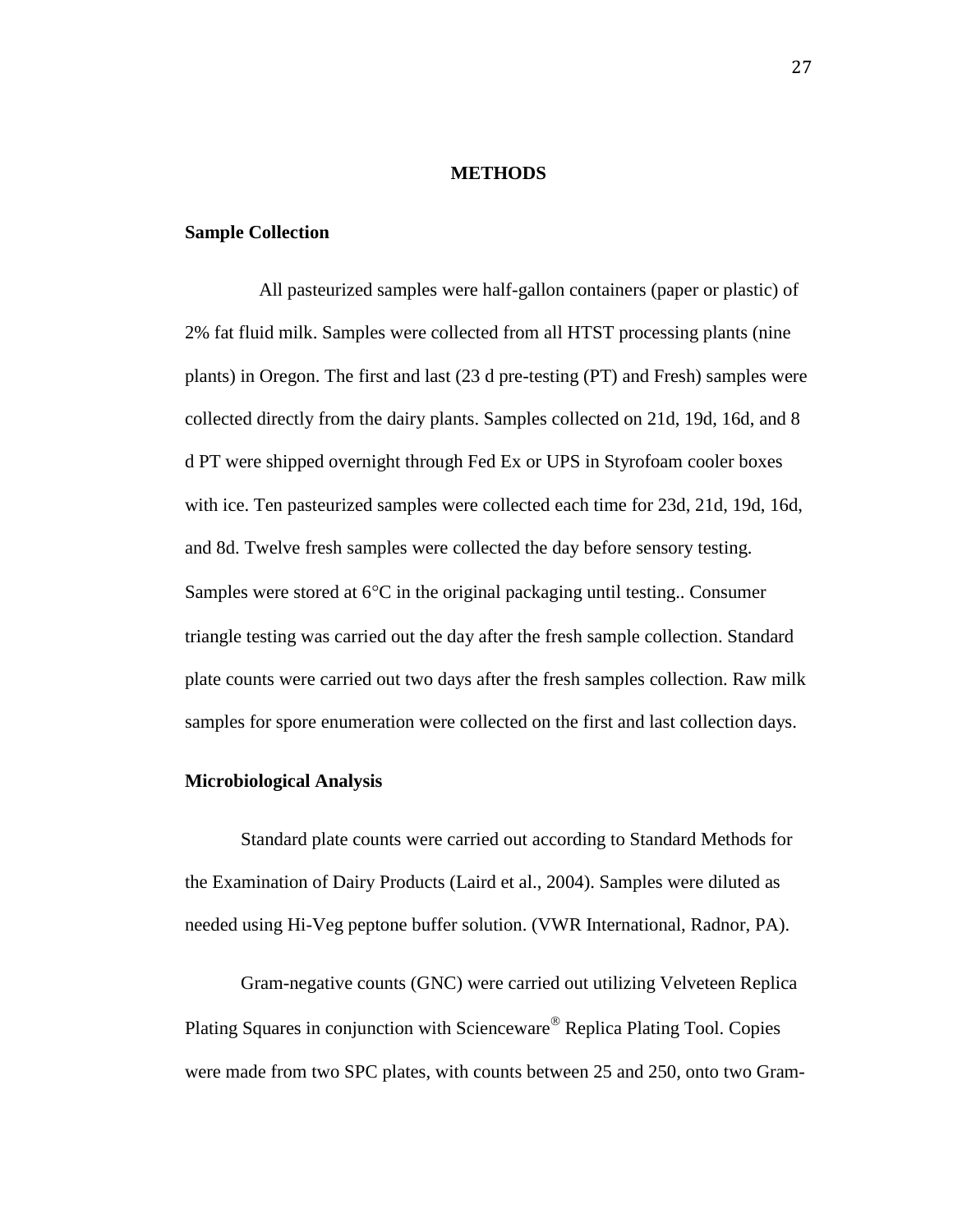negative selective pseudomonas agar plates (VWR International, Radnor, PA). The plates were incubated for 48 hours at  $32^{\circ}$ C. Dilution factors from the SPC plates were carried through to the GNC. The Gram-negative nature was confirmed by Gram staining colonies from each testing day according to Current Protocols in Microbiology (Coico et al., 2007).

Two raw milk samples, corresponding to the pasteurized samples of 23d and fresh, were collected from each plant for enumeration of spores. All raw samples were heat treated in a water bath  $(80^{\circ}C, 12 \text{ minutes})$  within 24 hours of collection (Frank and Yousef, 2004). Each sample was transferred into a sterile glass container in 200ml aliquots prior to heating. After heat treatment, the samples were poured into seven sterile tubes in 20ml volumes and stored at 6°C. Plating was carried out on standard plate count agar in duplicate on 0d, 8d, 16d, 19d, 21d, and 23d post heat treatment (PHT) (VWR International, Radnor, PA). Colonies from each sampling day were stained using a spore staining method according to Current Protocols in Microbiology (Coico, et al., 2007). Dilutions were performed as needed using a 0.1% solution of Hi-Veg peptone buffer (VWR International, Radnor, PA). Counts from the two raw milk heat treatments from each plant were averaged.

#### **Accelerated Shelf-life Tests**

The Preliminary Incubation (PI) and the Moseley Keeping Quality (MKQ) tests were carried out alongside the microbial and sensory analysis using the pasteurized

28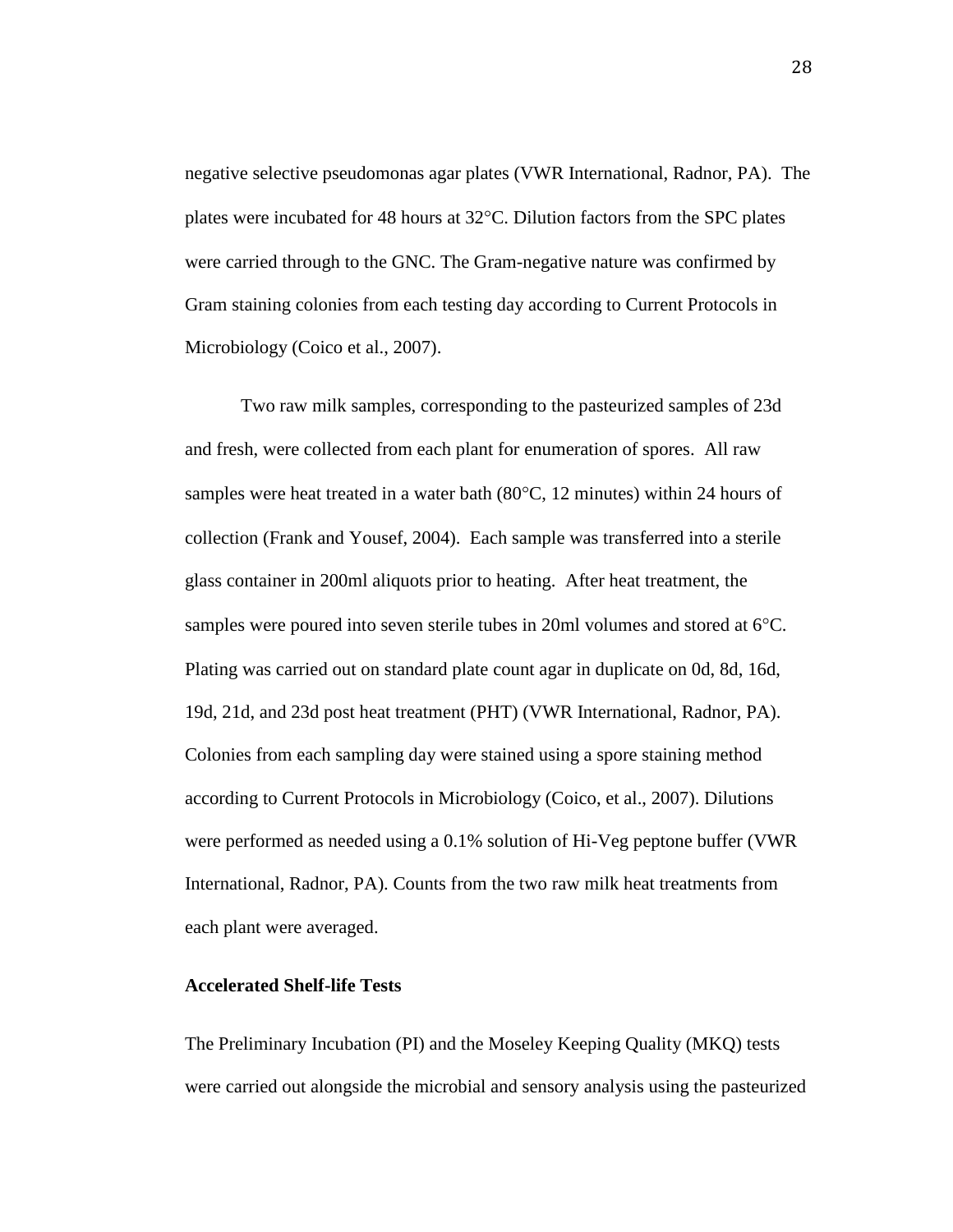samples picked up 23 days P.T. For the PI test, 10ml of milk was incubated at  $21^{\circ}$ C for 18 hours  $\pm$  10 minutes in a screw-capped culture tube (VWR International, Radnor, PA). The sample was then plated in duplicate on aerobic plate count Petrifilm<sup>TM</sup> (3M, St. Paul, MN) and incubated at  $21^{\circ}$ C for 48 hours (Laird et al., 2004). For the MKQ test, freshly processed samples were plated for SPC according to Standard Methods for the Examination of Dairy Products (Wehr and Frank, 2004), incubated at  $7^{\circ}$ C for five days and plated again for SPC. Simultaneously a 10ml of milk was aseptically poured into a sterile screw-capped glass bottle and incubated for the second SPC. Both PI and MKQ tests were carried out within 24 hours of the first milk collection according to the Guidelines for Maintaining and Testing Fluid Milk Shelf Life (Dairy Practice Council, 2004). A 0.1% solution of Hi-Veg peptone was used for all dilutions during the accelerated shelf life testing.

#### **Sensory Analysis**

Triangle testing was carried out to determine when milk drinking consumers could tell a difference between an aged and a fresh milk sample. The triangle tests were carried out within 24 hours of the fresh sample collection. Twenty-five subjects were tested for each dairy. Subjects were required to be nonsmoking, drink milk at least once a week, and to be between the ages of 18 and 50 years old. All subjects were recruited by email from the city of Corvallis, OR. Subjects were compensated with 15-dollar gift cards for Fred Meyer's. The Oregon State University Internal Review Board approved the sensory study.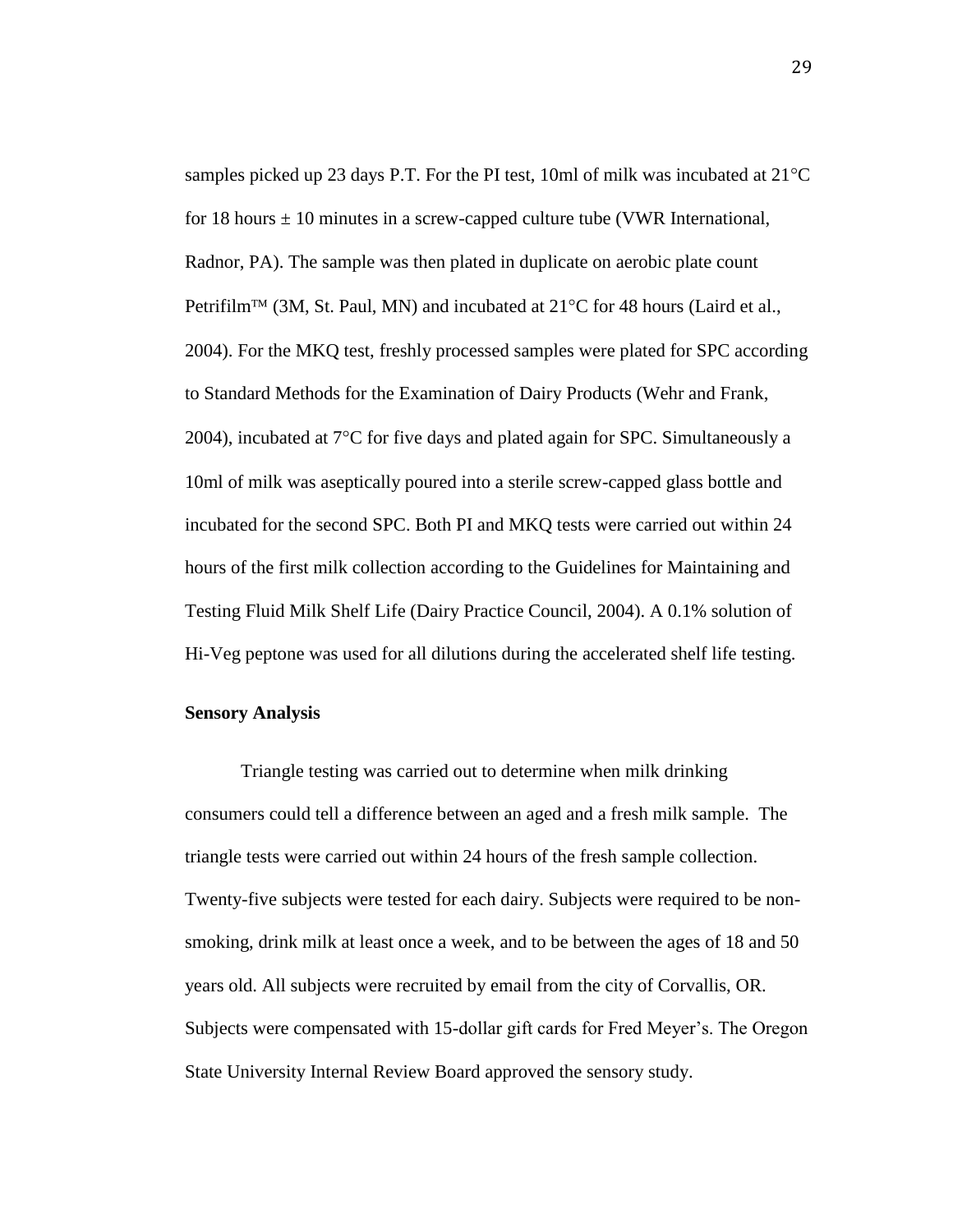Samples from the nine dairies were tested over three weeks. Four dairies were tested each week for the first two weeks. Plant #901 was tested separately on the third week. Samples from five time points for each dairy were compared with fresh milk samples. The milks were aged at 8d 16d, 19d, 21d, and 23d. Each subject performed a triangle test at each time point for two dairies, totaling 10 triangle tests for each subject. Subjects were presented with 10 sets of three samples, five sets from two different dairies. Subjects took a mandatory 10-minute break after five triangle tests. Samples were coded with three-digit blinding codes and the serving orders were fully randomized across dairies and samples.

Samples of approximately 50 milliliters were poured into 2 oz. silo cups. Samples acclimated in cups at refrigeration temperature in cups for no more than three hours before being presented to the subjects. The panelists were given an ID number and were told to rinse with room temperature spring water at least once in between tasting. When tasting, the subjects were given as much time as needed to make their decision. Subjects were told to expectorate the sample into the container provided. Once done tasting a set of three samples, the subjects were asked to identify which of the three samples was different from the other two.

#### **Terminal Restriction Fragment Length Polymorphism (t-RFLP)**

Following the initial experiment, nine pasteurized, 2% half-gallon milk samples were collected from the nine dairy plants for a second experiment. Samples were aged at  $6^{\circ}$ C until the testing date (8d, 16d and 21d of age) while raw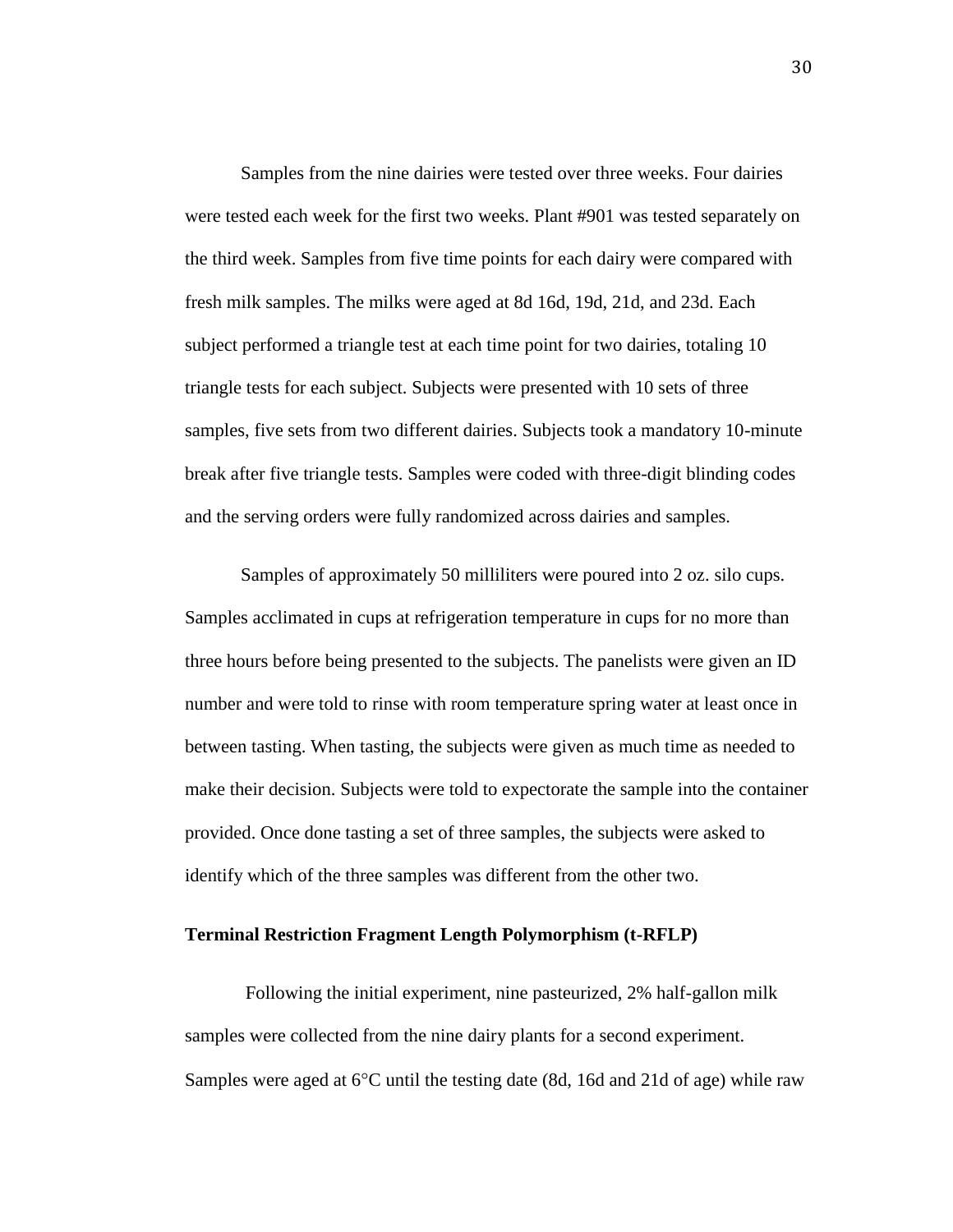samples were treated within 24 hours of testing. At the time of testing three samples were mixed equally in a sterile Erlenmeyer flask. Bacterial DNA was isolated by centrifugation and frozen for further extraction. DNA extractions were performed on the pellets using a Mo Bio PowerFood™ DNA Isolation Kit (Mo Bio Laboratories, Carlsbad, CA). Polymerase chain reaction (PCR) was applied to the DNA extractions. Agarose gel (Invitrogen Corp., Carlsbad, CA) electrophoresis was utilized to confirm successful 16s DNA isolation. The PCR product was purified using a Qaigen<sup>®</sup> QIAquick PCR Purification Kit. Samples were digested using MspI and RsaI enzymes. Samples were sent out for t-RFLP analysis at the Oregon State University Center for Genome Research and Biocomputing. Pure PCR product was cloned using a TOPO TA Cloning<sup>®</sup> kit (Invitrogen Corp., Carlsbad, CA) and and the resulting plasmids were transformed using One Shot® chemically competent *Escherichia coli* cells. The clone libraries were sent to Functional Biosciences, Inc. for 16s rRNA sequencing. 16s rRNA sequences were matched to peaks containing 10% or more of the total peak area on the t-RFLP profile. SPC were performed on all raw and pasteurized milk samples (Laird et al., 2004).

# **Statistical Analysis**

The number of correct discriminations was counted for each time point of each dairy and converted to *d' values* (Ennis, 1993), which indicate the magnitude of the differences between samples. The *d' analysis (Bi et al., 1997)* was further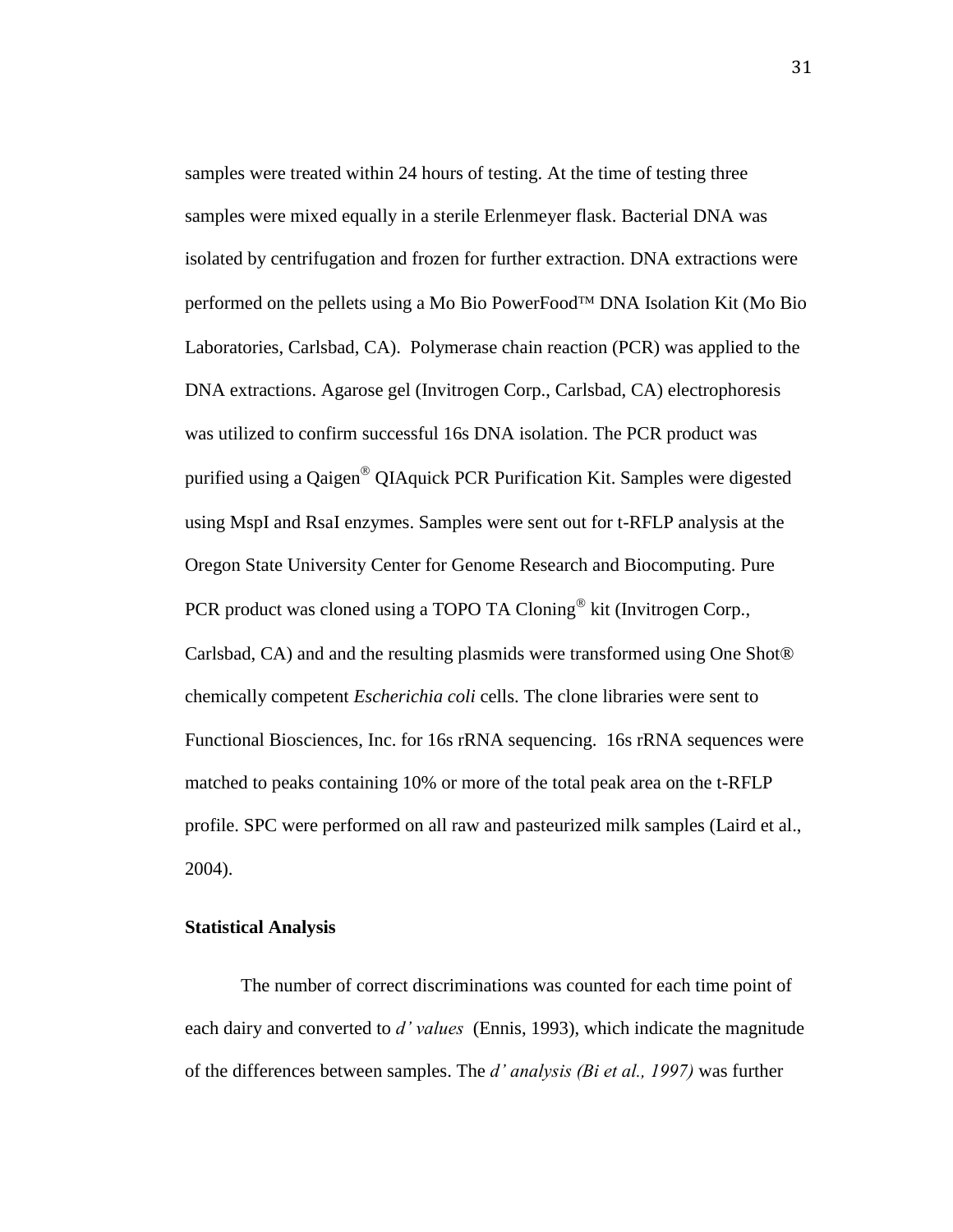performed in order to measure the significance. A significant difference was detected between aged and fresh milk when the *d' values* exceeded 1.03 (1-tailed test).

#### **RESULTS AND DISCUSSION**

All dairy plants producing fluid milk in Oregon participated in this study. Thus it provides a complete picture of milk quality within one state.

D-prime analysis is a method that reveals whether the differences perceived by consumers are significant. In addition to calculating the significance, d-prime analysis also reveals the magnitude of the differences between samples and eliminates any differences in criteria that people might have (Claassen and Lawless, 1992). When d'≥1 there is a significant difference between the two samples. Dprime values for the milks from the nine dairy plants are outlined in Table 3.1. The d-prime curves varied in consistency. For some plants, such as 629, 578, 901, 435 and 265 the d' values varied in magnitude throughout the time points, often rising and falling across the critical value line (Table 3.1). This is most likely due to dayto-day variations in milk quality from day to day. There are many variables on a day-to-day basis that affect milk quality including sanitation practices and the initial raw milk quality (Timmons et al., 2001). Other plants had more consistent increase in d-prime values throughout the shelf life of the milk (977, 401, 734 and 221) (Table 3.1). These plants likely have more consistent milk quality with little day-to-day variation.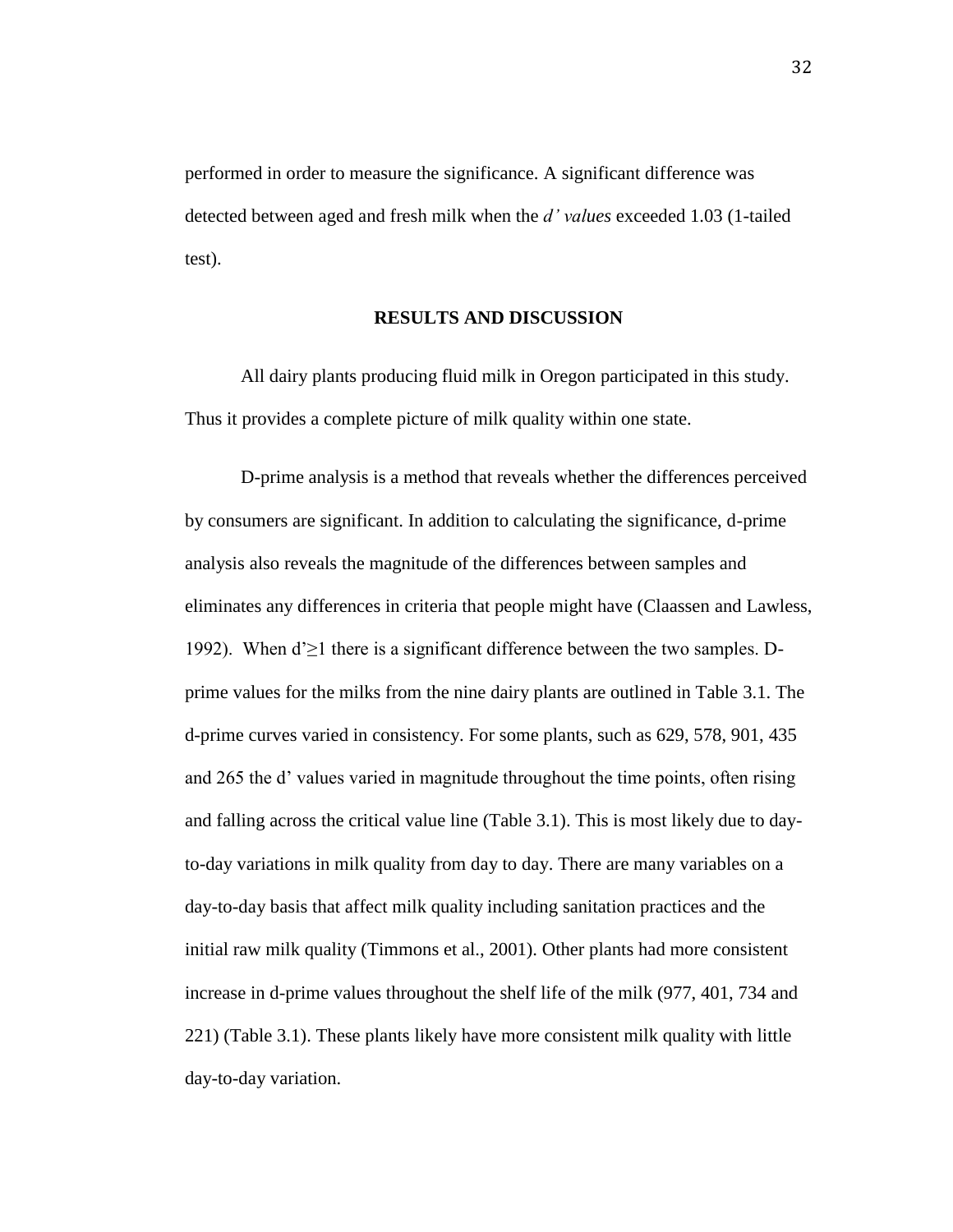| Dairy Plant d'-8 days |                | $d'$ -16 days    | $d'$ -19 $d$ ays | $d'$ -21 days  | $d'$ -23 days |
|-----------------------|----------------|------------------|------------------|----------------|---------------|
| 401                   | $\overline{0}$ | 0.93             | $\theta$         | 0.65           | (N/A)         |
| 901                   | $\overline{0}$ | $\boldsymbol{0}$ | $1.36*$          | $\overline{0}$ | $2.48*$       |
| 977                   | $\overline{0}$ | $\boldsymbol{0}$ | 0.51             | $2.01*$        | $5.0*$        |
| 734                   | 0.55           | (N/A)            | $1.36*$          | (N/A)          | (N/A)         |
| 265                   | 0.55           | $\boldsymbol{0}$ | $3.06*$          | $1.91*$        | 0.55          |
| 578                   | $\overline{0}$ | $1.03*$          | $3.85*$          | $2.25*$        | $3.85*$       |
| 629                   | $\overline{0}$ | $1.56*$          | $2.13*$          | $5.11*$        | $3.9*$        |
| 435                   | $\overline{0}$ | $4.44*$          | $1.51*$          | $4.05*$        | (N/A)         |
| 221                   | $1.26*$        | $1.03*$          | $2.25*$          | $2.25*$        | $3.85*$       |

**3.1.** D-prime values for consumer sensory tests of fresh and aged fluid milk samples from nine dairy processing plants. Samples were aged at 6°C for up to 23 days and compared to fresh samples using triangle tests. For some plants, D-prime values increased consistently throughout the shelf life.

\* d' value was greater than 1.03 indicating a significant difference between the aged sample and a fresh sample.

(N/A)-The milk was separated and therefore subjects did not taste samples from that day. Separated samples were considered spoiled.

Shelf life was determined as the time point prior to the d-prime value exceeding 1.03 on two consecutive testing days. Shelf lives ranged from <8 days to 21 days (Table 3.1). However, the majority of milk samples reached 16 days or more without consumers perceiving a difference when compared with a fresh sample. For one company the consumers were able to distinguish between fresh milk and 8 day samples. Two companies of the nine had milk that was undistinguished from fresh milk at 21 days. Out of the nine plants tested, six did not reach their sell by date (SBD) or use by date (UBD) printed on container. This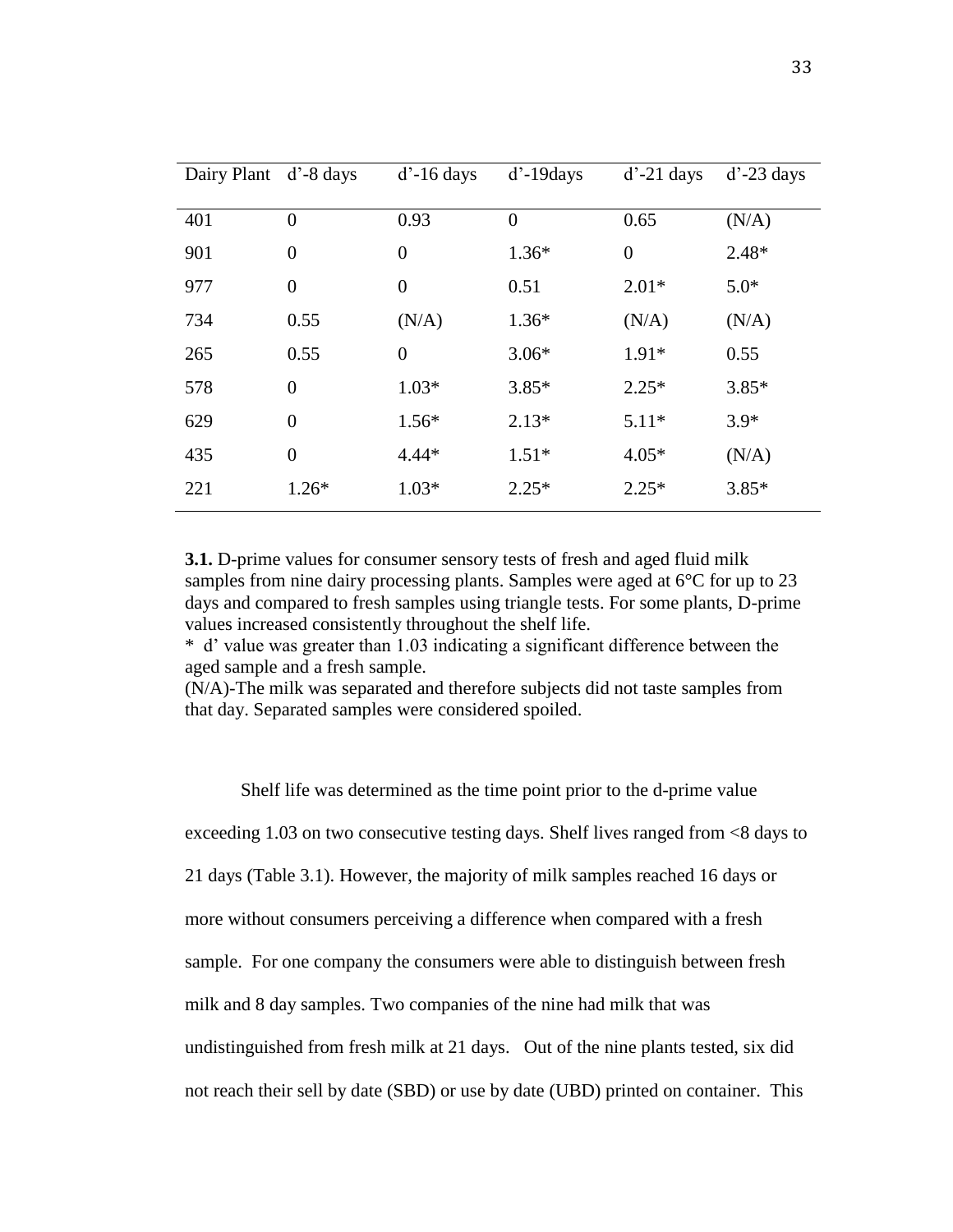suggests that the majority of the milk processors in this study are not meeting their own standards and need to improve the quality of their product. Two plants could extend their UBD or SBD. However it is worth noting that the definition of shelflife utilized in this study is very stringent. In this study milk was considered spoiled as soon as it tasted different to fresh milk for two consecutive storage durations. Companies may decide that they are willing to allow a low level of flavor deterioration before considering the quality as unacceptable, i.e. the end of shelflife.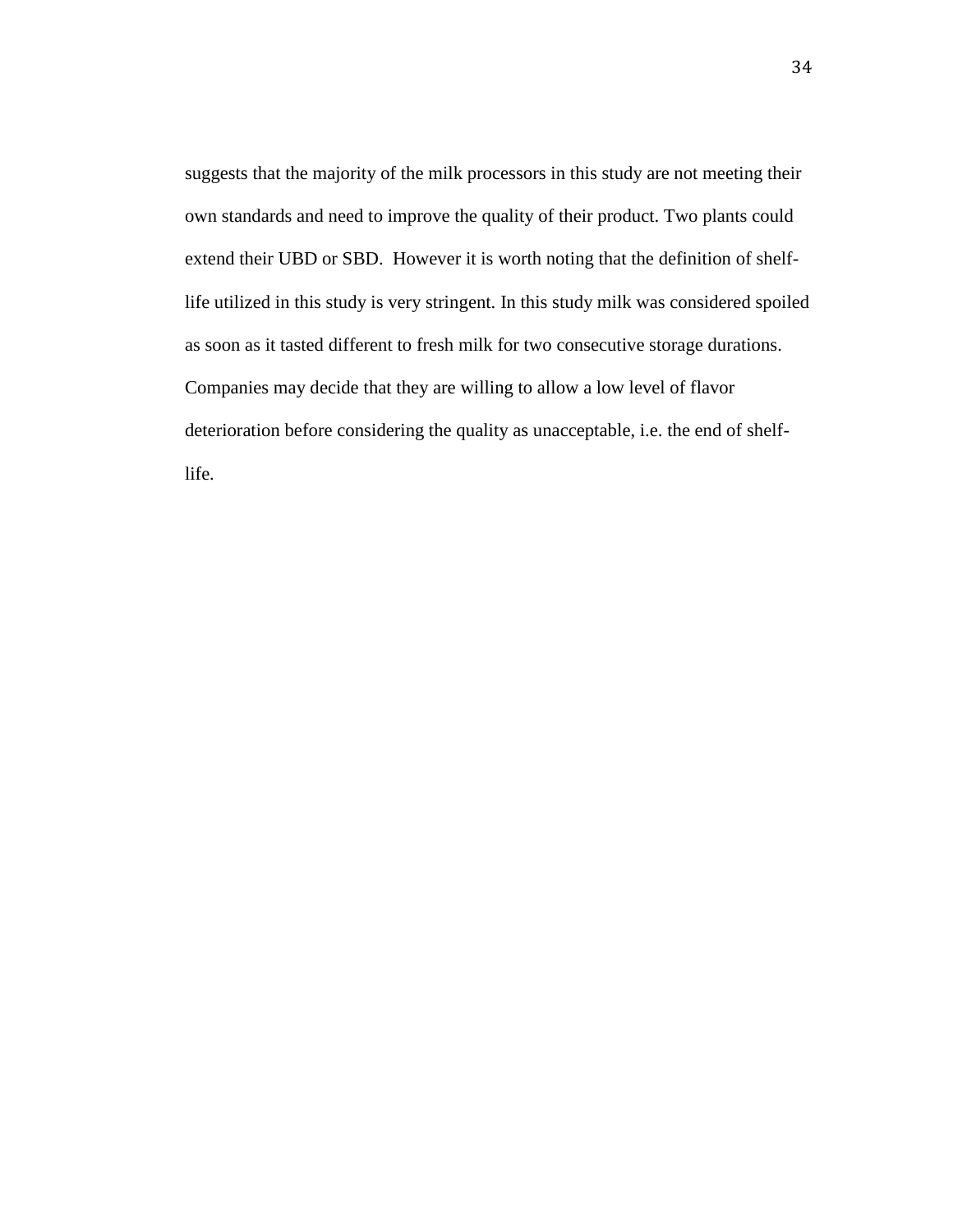| Dairy Plant     | Shelf  | Sell By (SBD)     | Pasteurization            | Moseley          | P.I.       | Packaging |
|-----------------|--------|-------------------|---------------------------|------------------|------------|-----------|
|                 | Life   | or Use By Date    | Temperature               | Prediction $&$ % | Prediction |           |
|                 | (days) | (UBD)             | $({}^{\circ}F$ / seconds) | Increase in      |            |           |
|                 |        |                   |                           | <b>TPC</b>       |            |           |
| Plant # $401*$  | 21     | SBD <sub>18</sub> | N/A                       | Prob. (752%)     | >14        | Plastic   |
| Plant # $901*$  | 21     | SBD <sub>21</sub> | 175.5, 18                 | No Pr. (28%)     | $10-14$    | Plastic   |
| Plant # $977$   | 19     | SBD <sub>18</sub> | 178, 19.5                 | Prob. (250%)     | $10-14$    | Plastic   |
| Plant # $734**$ | 19     | SBD <sub>18</sub> | 169, 15                   | No Pr. (44%)     | >14        | Plastic   |
| Plant # $265$   | 16     | <b>UBD 21</b>     | 177, 23.5                 | No Pr. $(-13%)$  | $10-14$    | Plastic   |
| Plant $# 578$   | 8      | SBD <sub>18</sub> | 167.5, 26                 | No Pr. (59%)     | $10-14$    | Paper     |
| Plant # $629$   | 8      | <b>UBD 19</b>     | 178, 27                   | No Pr. $(-10\%)$ | >14        | Paper     |
| Plant # $435*$  | 8      | <b>SBD 20</b>     | 171, 32                   | No Pr. $(-1%)$   | $10-14$    | Paper     |
| Plant $\#$ 221  | < 8    | <b>SBD 21</b>     | 176, 27                   | No Pr. $(-8%)$   | >14        | Paper     |

Table 3.2: Shelf life (determined by consumer triangle testing), Sell by/Use by Date, P.I. and Moseley Predictions, Packing Type and Pasteurization Specifications for Nine Dairy Plants

\*, \*\*: Due to the large number of samples, the experiment was conducted over 3 trials. During the first trial consumers objected to tasting some of the older milk samples. Therefore milk samples were pre-tested by the researchers during the subsequent trials. Some samples that had strong off-flavors or had separated in the containers were not included for consumer testing.

\* consumers didn't test day 23 samples

\*\* consumers didn't test days 16, 21, 23 samples

All, but one company, reported pasteurization specifications. All plants

pasteurized above the minimum FDA requirements of at least  $161^{\circ}$ F for a

minimum of 15s (FDA, 2009). Pasteurization temperatures ranged from  $167^{\circ}$ F to

178 $\degree$ F for the nine plants, with most utilizing temperatures around 177 $\degree$ F (table

3.2). Pasteurization times varied from 15s to 32s. The majority of plants utilized

pasteurization temperatures at least 7°F over the minimum required temperature

and held the product for at least eight seconds longer. Elevated pasteurization

temperatures of 161 and 168.8°F, over a 15 second period, have been shown to

cause an increase in activation of bacillus spores over milk treated at 145.4°F for 30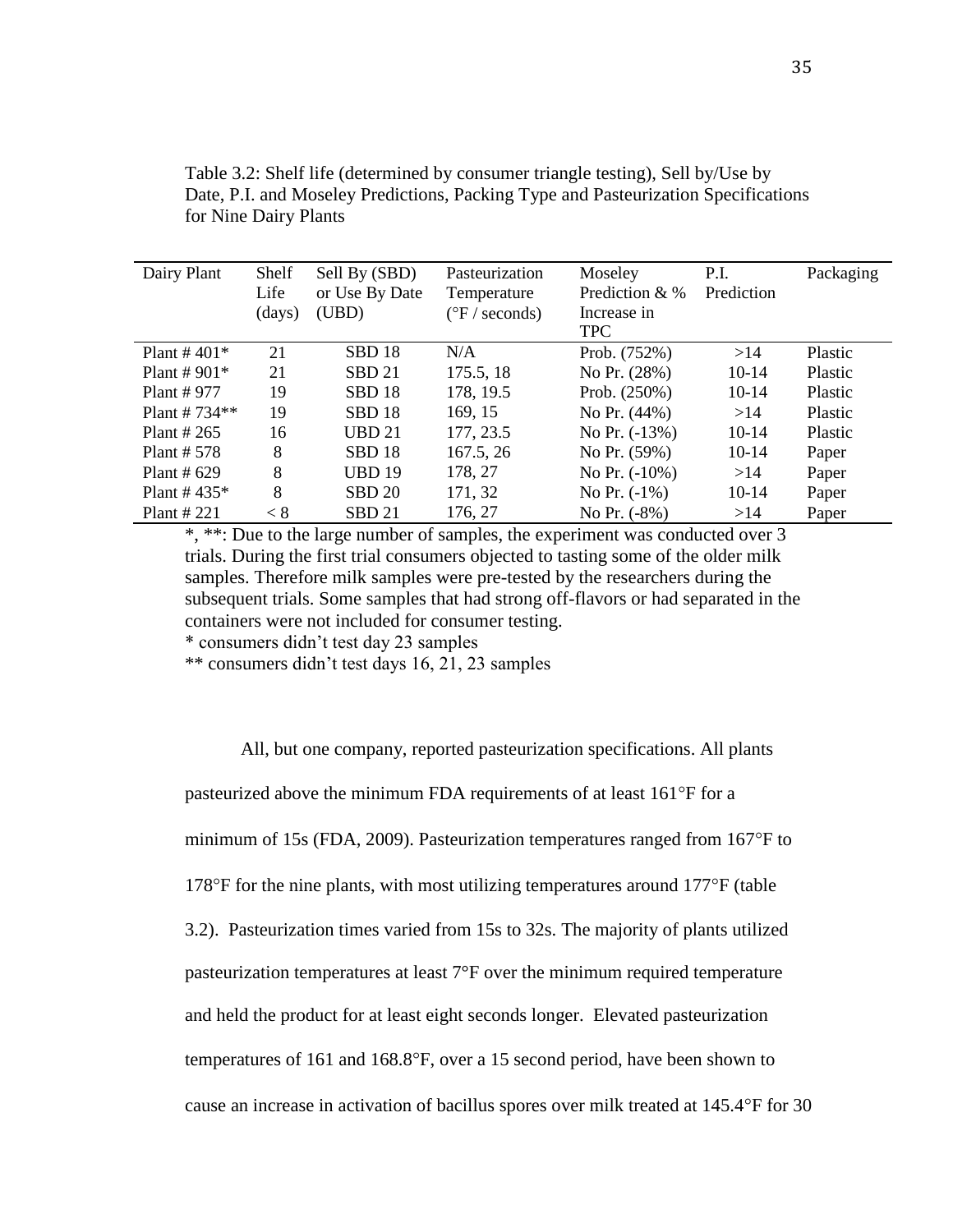min (Hanson et al., 2005). Dairy plants 977, 629, and 435 had  $\leq$  2.0 log cfu/ml endospores at 14 days (figure 3.1) and two of these plants utilized the highest pasteurization temperatures (178°F) among the nine plants. In contrast plants 578, 221, and 401 had the highest endospore counts at 14 days, but had pasteurization temperatures ranging from 169 to 177°F. Therefore our results do not support the hypothesis that increased pasteurization temperature leads to increased activation and outgrowth of endospores. Differences in endospore counts over 23 days were most likely not due to differences in pasteurization temperatures. It is interesting to note that the five dairy plants with the shortest shelf lives utilized the longest holding times (all above 20 sec.). Thus the variations among different holding times may be more important that the differences in temperature. It is also possible that the differences seen in endospore counts could be due to sanitation practices on the dairy or in the dairy plants, as PGPE bacteria have been found to be both preand post-pasteurization contaminants in fluid milk (Huck et al., 2008).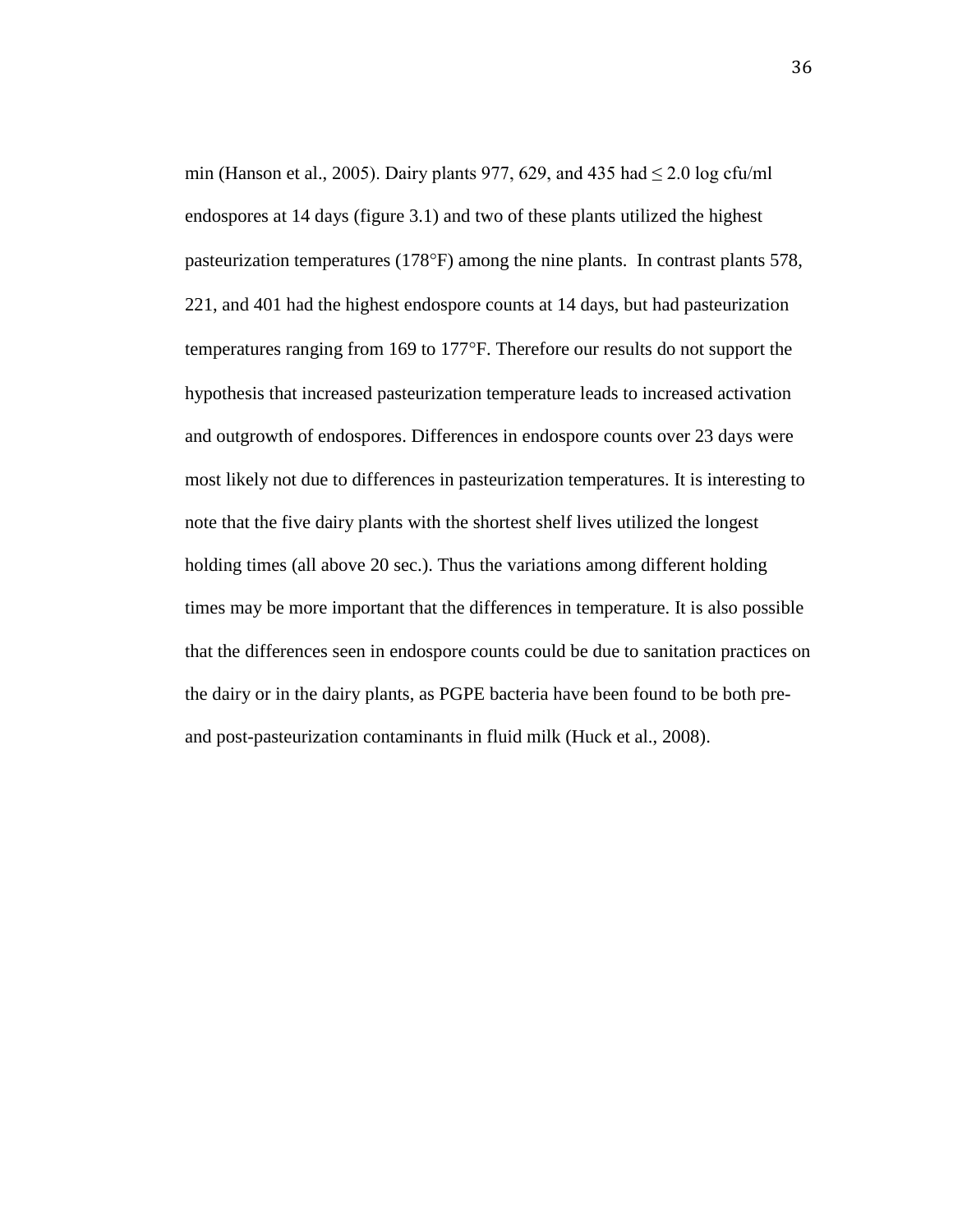

Figure 3.1: Endospore forming bacteria growth trends over 23 days for all nine dairy plants.

Moseley and PI tests did not accurately predict shelf life for the nine processing plants (Table 3.1). The PI test produced both false positive and false negative results, as it predicted that the dairy with the shortest shelf life (221) would last more than 14 days and that a plant with a 21-day shelf life (901) would last between 10 and 14 days. The MKQ test couldn't differentiate between milks from the nine dairy plants and predicted "no problem" for seven of the nine dairy plants. The test only predicted reduced shelf life for two of the three plants with the longest shelf lives. The Martin et al. (2010) tested the reliability of the MKQ and PI test when predicting shelf life by testing raw milk samples. They found that these tests could not predict pasteurized milk shelf life when applied to raw milk samples. Other studies have shown that MKQ and PI tests have low correlations to pasteurized product shelf life compared to other rapid methods (Kahn et al., 1987;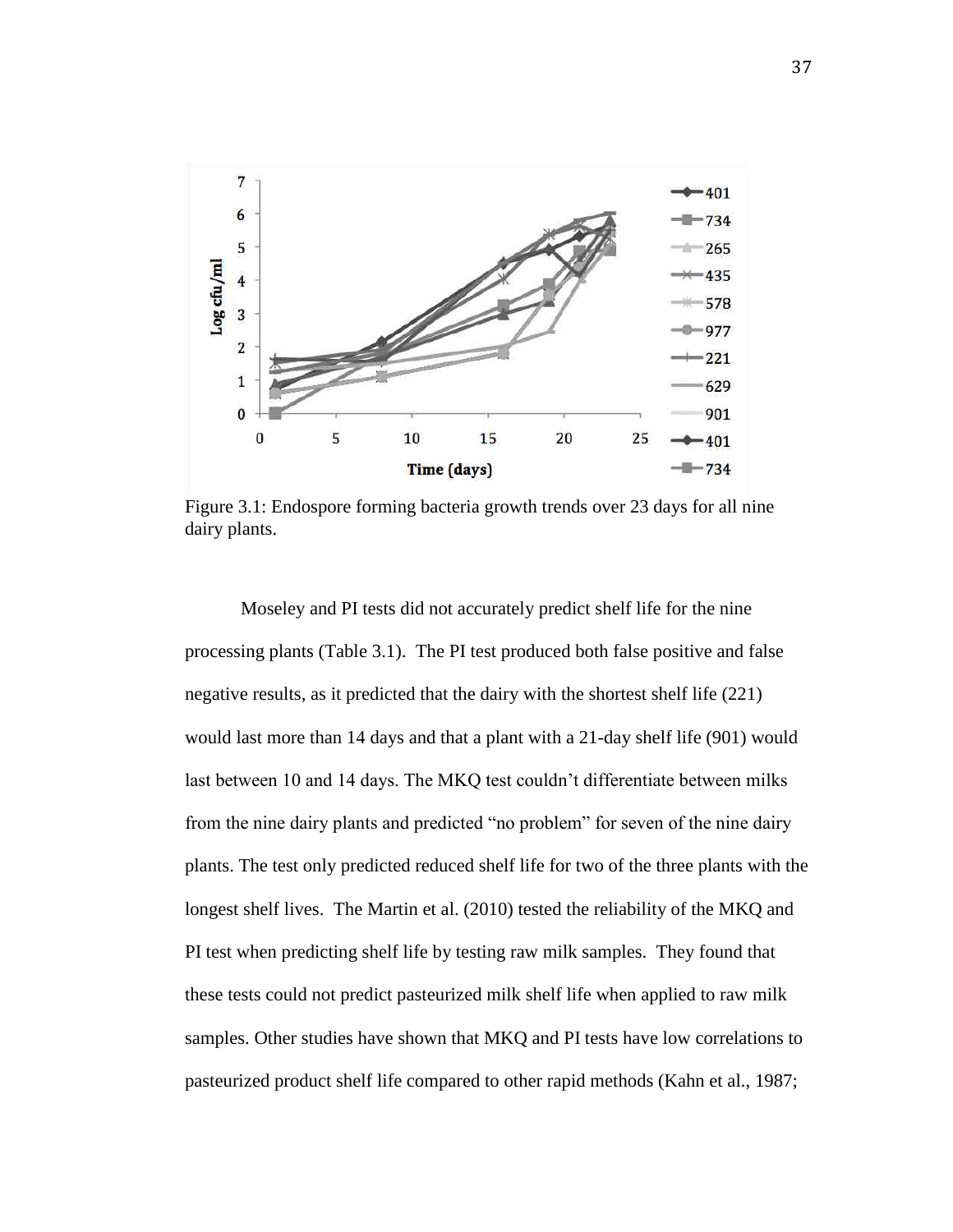White, 1993). White (1993) suggests that the PI test is less effective by itself but can be useful when used in conjunction with a rapid detection method such as immunoassays, flow cytometry, or electronic counting. The results from this study indicate these tests are unable to predict pasteurized milk shelf life when applied to a freshly pasteurized sample. A major short coming of these two methods utilized to predict shelf-life is that they assume milk quality is only impacted by microbiological action. Flavor deterioration by chemical reactions such as rancidity and light or metal catalyzed oxidation are not detected by PI or MKQ.

The four plants with the shortest shelf lives used coated paperboard carton (CPC) packaging while the five plants with 16 day or greater shelf life used opaque plastic containers (Table 3.1). CPC packaging has previously been thought to be mostly impermeable to oxygen. However, off-flavors are still known to occur in milk packaged in CPC (Rysstad, 1998). Leong et al. (1992) found that CPC packaging can cause off-flavors in milk after only one day of storage. Fillers have been found to be important sources of contamination in the processing plant (Gruetzmacher and Bradley, 1999). Specifically, the carton-forming mandrels and filling heads were major sources of contamination within the filler. Therefore it is possible that the differences in shelf lives are not linked to the packaging materials but rather to the types of fillers and sanitation practices. This study did not detect differences in microbial count between milk packaged in CPC and high-density polyethylene (HDPE) packages. Other researchers have also failed to demonstrate

38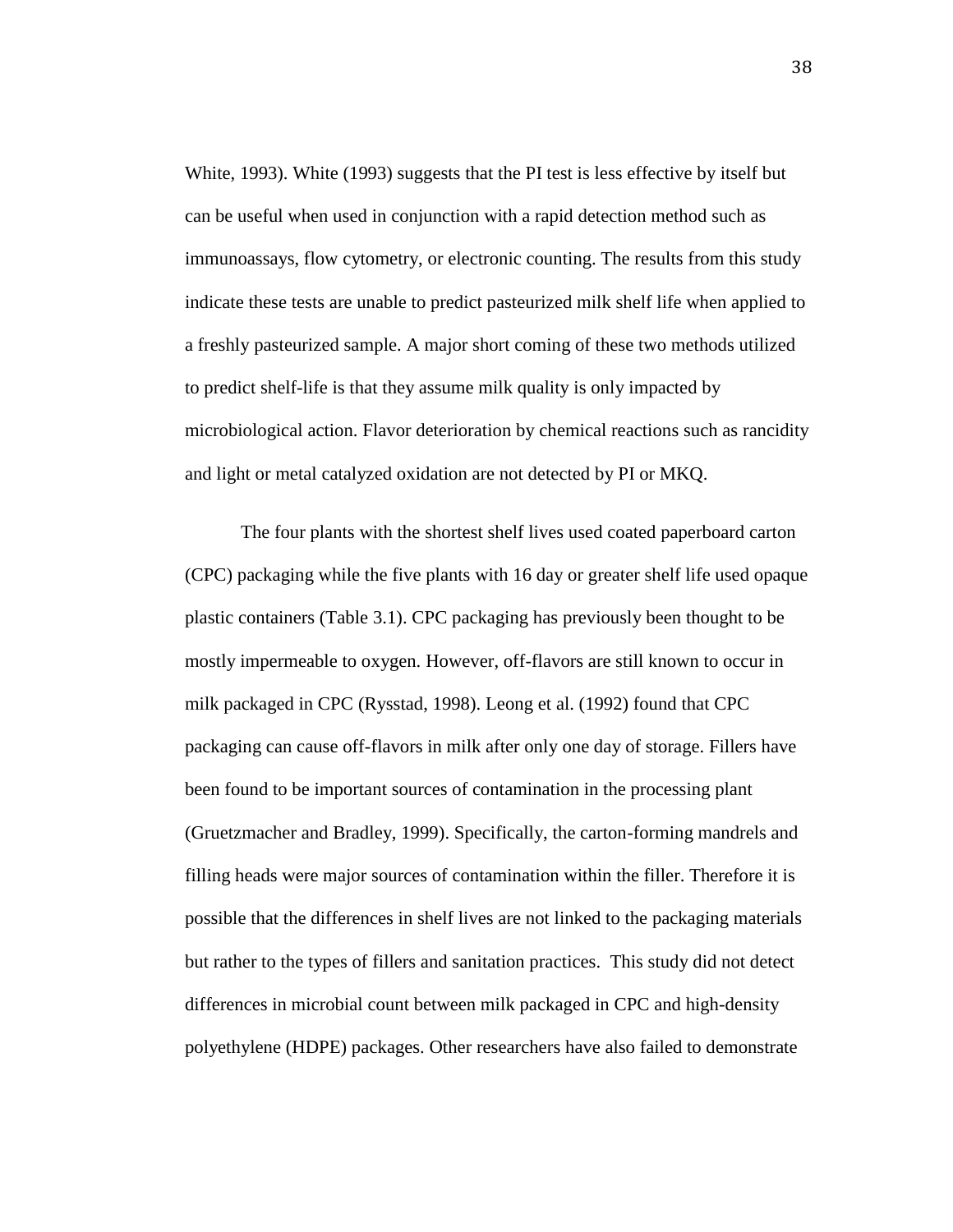connections between packaging type and the microbial count (Moysiadi et al., 2003; Vassila et al., 2002).

Although shelf lives varied considerably, the total plate counts were similar at the end of their shelf lives among all nine dairies (figure 3.2). Seven of the dairy plants had counts between 6 and 7 log values at 23 days. Similar results were documented in several other studies (Cromie, 1991; Fromm and Boor, 2004; Hayes et al., 2002; Huck et al., 2007; Huck et al., 2008; Ranieri and Boor, 2009).



Figure 3.2. Total plate count trends for 2% milk, from nine dairy plants, stored at 6°C for over 23 days of storage.

For each dairy plant, TPC, GNC, and ESC were determined over the 23 days storage. Although the microbial plates were incubated at mesophilic growth temperatures and therefore ought to be indicative of mesophilic bacteria, the growth trends in overall numbers reflected psychrotrophic growth because the milk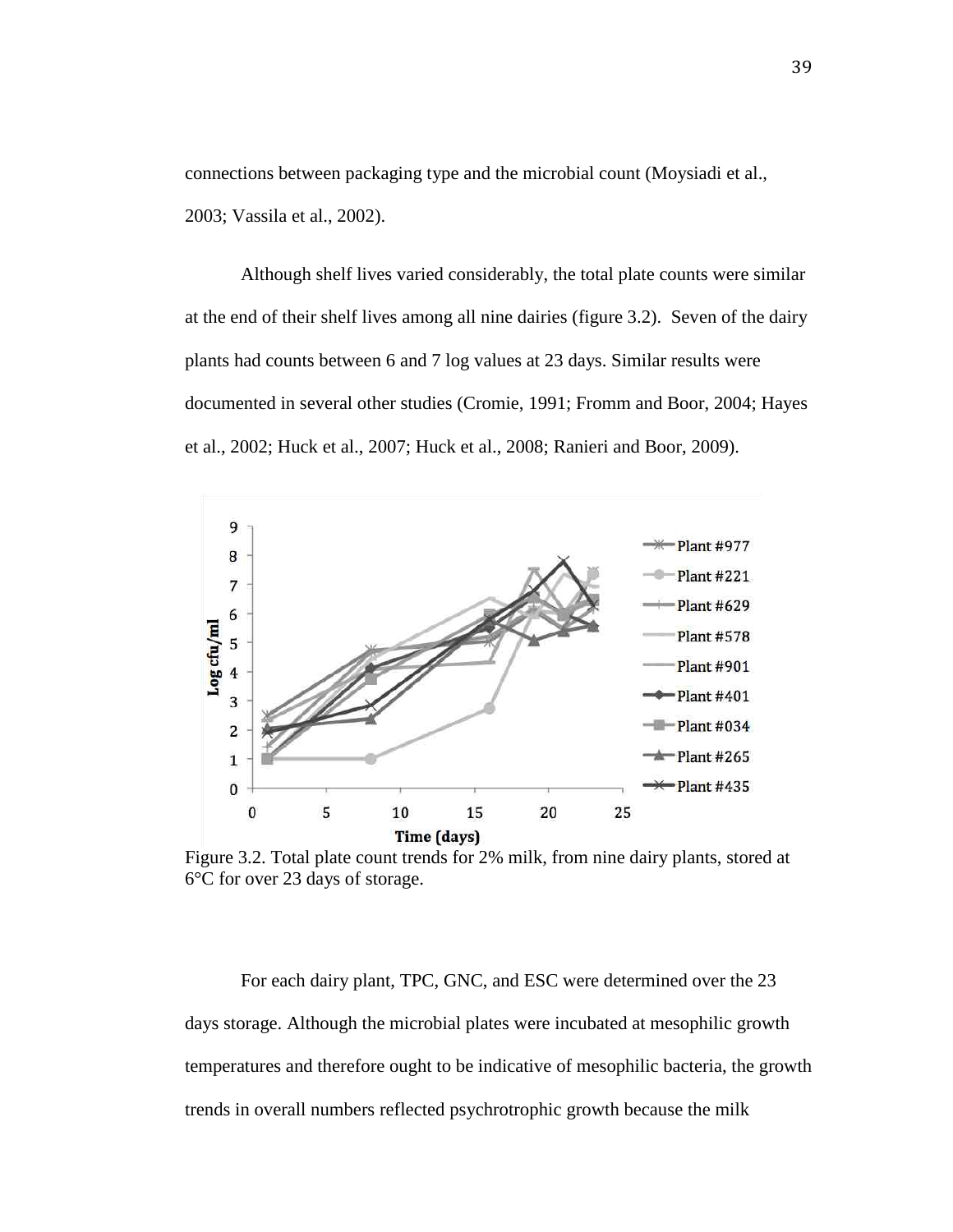samples were incubated at 6°C for up to 23 days. Milks from eight of the dairy plant exhibited similar growth patterns during storage Thus results from only one of these plants are shown here (Figure 3.3A). The GNC counts were similar to the TPC, staying within one log value throughout the six time points for all dairy plants, suggesting that most of the TPC growth was gram-negative bacteria. The ESC counts trailed the TPC and GNC as they, generally, did not exceed four log values until 16 days or later. Ranieri and Boor (2009) found similar growth trends in a 2009 study on bacterial ecology of pasteurized fluid milk. Growth patterns in milk from dairy plant #221 were different (Figure 3.3B) for dairy plant 221, which had a shelf life of less than eight days, the TPC did not exceed two log values for more than 10 days. D' values are shown in Table 1 illustrate when the critical value of 1.03 is surpassed and consumers could discriminate between the aged sample and the fresh. There were no correlations between d' values and microbial counts for any of the companies. With mostly similar bacterial growth trends and differing shelf lives it was evident that more than just the bacterial loads contributed to the spoilage of milk from the nine processing plants. If it was not the TPC, GNC, or ESC, that impacted shelf-lives, then it was likely the specific species of bacteria that impacted milk spoilage. Thus a second experiment was initiated to characterize specific bacterial populations from each plant.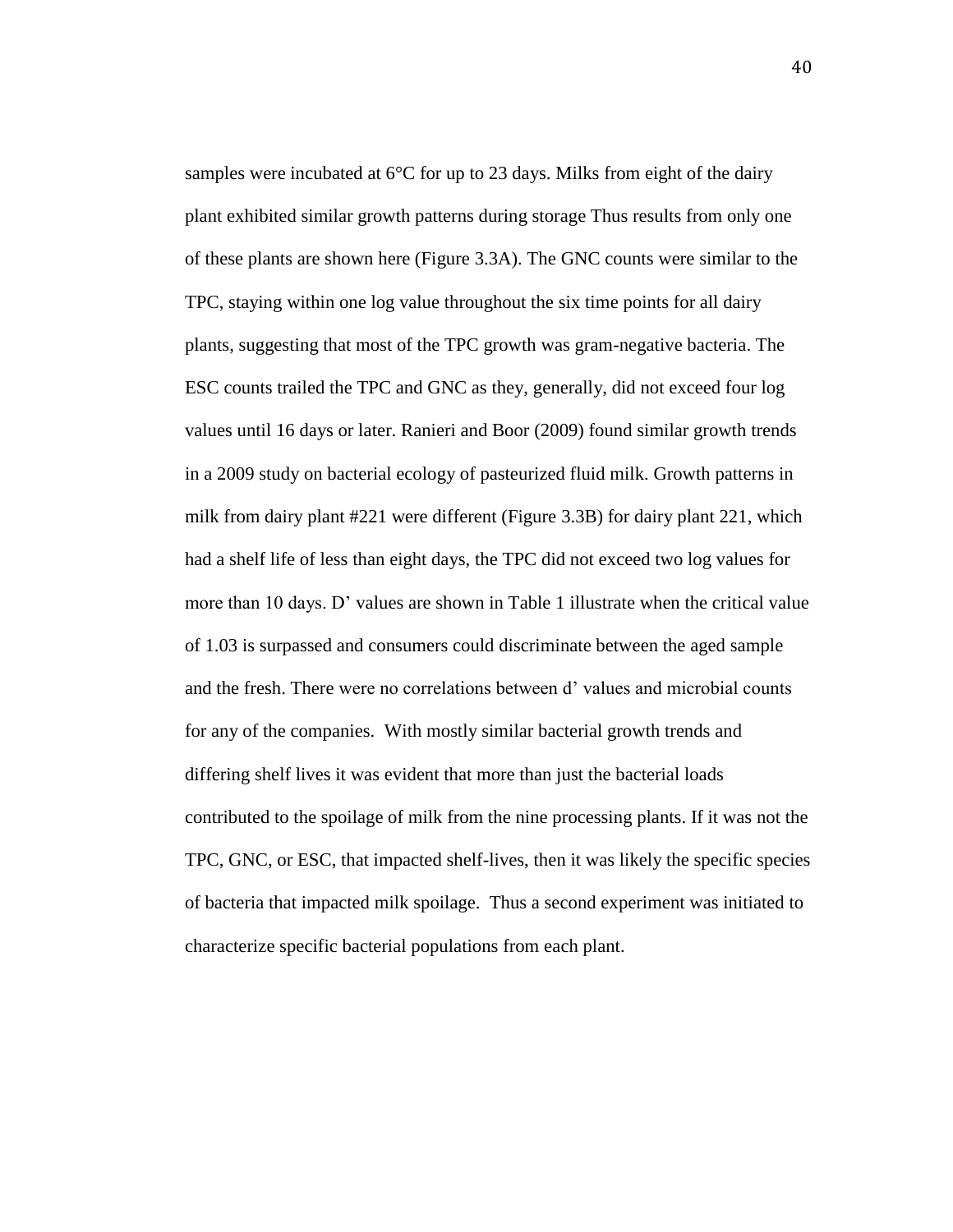

Figure 3.3: (A) Total plate counts, endospore counts, gram negative counts and dprime trends for dairy 401 were typical. (B) Total plate counts, endospore counts, gram negative counts and d-prime trends for dairy 221 were atypical.

Previous studies, attempting to identify specific bacterial strains in milk, have utilized culture-based methods for identifying the bacteria present in the milk (Mayo, 2008). The disadvantage of this approach is that only bacteria that are easily cultured are identified while some are missed. Culture-independent analysis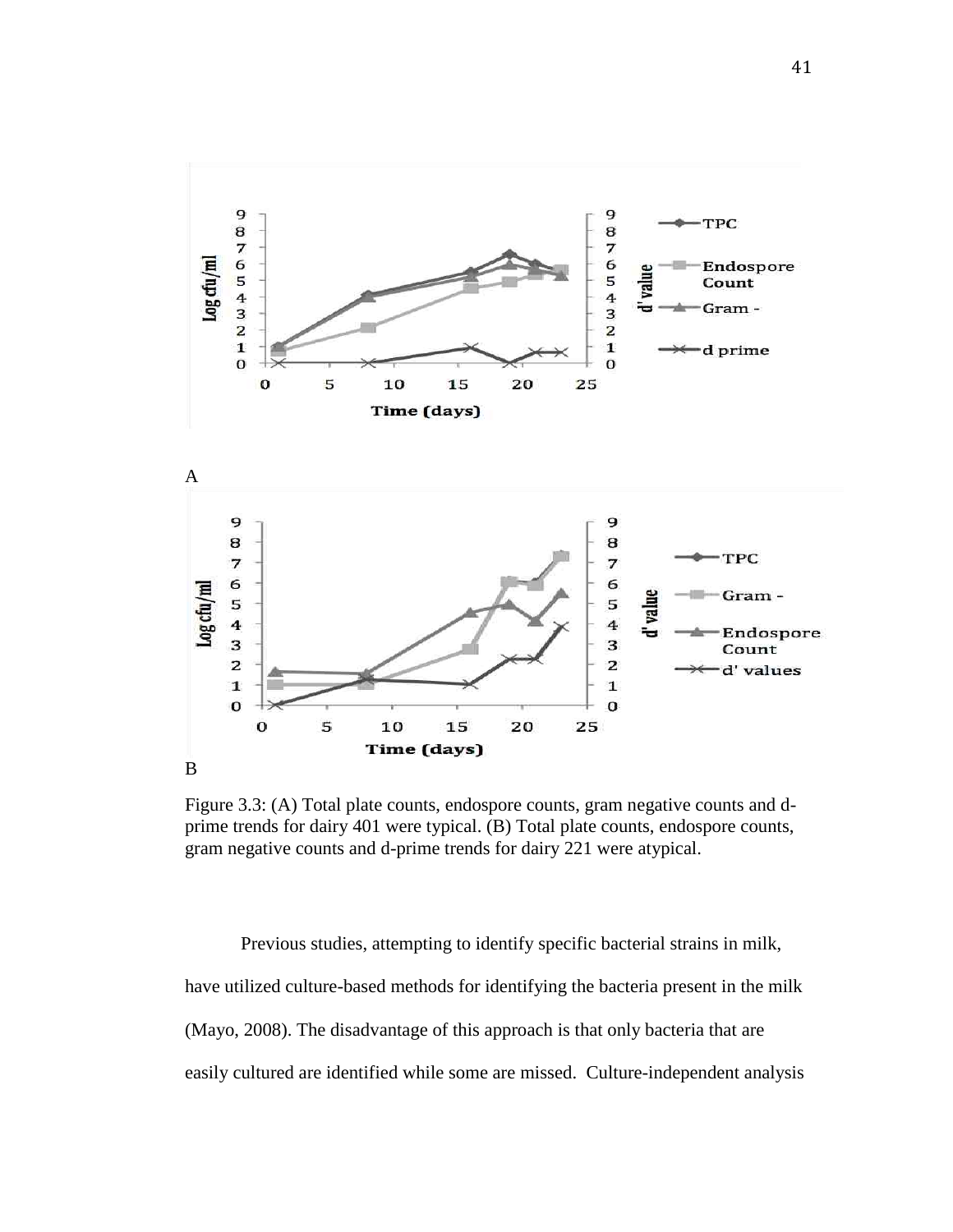of bacterial populations is very useful when not all organisms in a sample are easily cultured. The composition of fluid milk makes it a perfect growth medium for a variety of bacteria, which may not all be easily cultured on a growth medium (Cromie, 1991; Hantsis-Zacharov and Halpern, 2007; Ranieri and Boor, 2009). Terminal Restriction Fragment Length Polymorphism (T-RFLP) analysis is a widely used method for studying uncultured bacterial populations over time (Nakano et al., 2010). However, to our knowledge, there has been no published use of the t-RFLP method to characterize bacterial populations in fluid milk.

The aged milk samples analyzed in the second experiment were aged at 6°C for the duration of the shelf-life identified for each plant in the initial experiment; i.e. ranging from eight to 21 days. The second experiment was carried out six months after the first. TPC's for experiment two were mostly similar to TPC's in experiment one except for plant 435. Plant 435 had approximately a three log decrease in TPC at eight days, from the first experiment to the second. The decrease in TPC was most likely due to the reconfiguration of plant 435's sanitation program that took place in between experiments. The t-RFLP analysis of fluid milk samples revealed varying diversity and concentration of bacterial populations between plants and, pre- and post-pasteurization samples (Table 3.2). Approximately 65% of the organisms that were identified in the raw milk samples across the nine dairy plants were gram positive. After pasteurization and aging the gram-positive bacteria made up 90% of the organisms identified. Bacterial 16s RNA is destroyed when held at 47˚C for 30 min and leakage of genetic material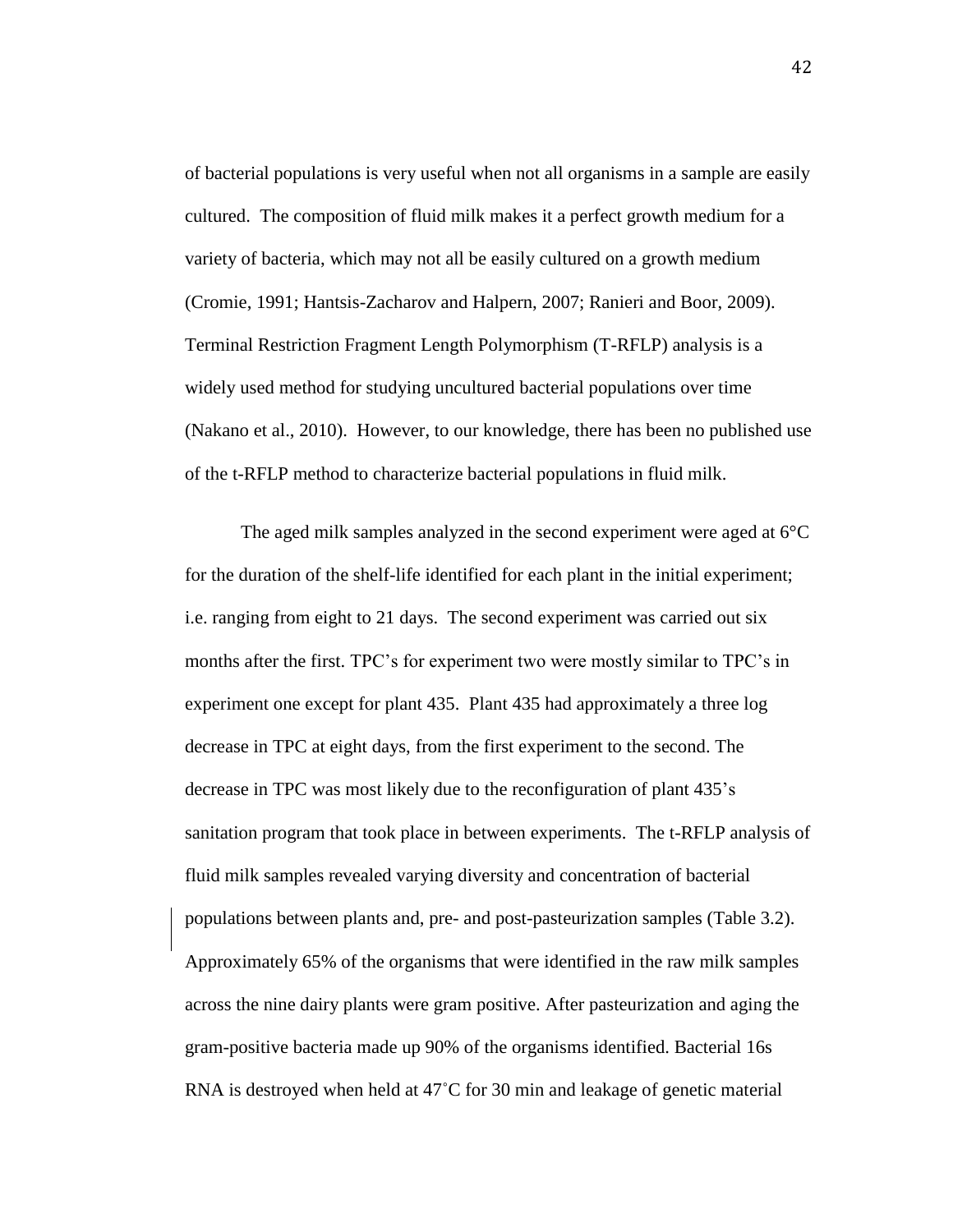absorbing at 260nm occurs (Miller and Ordal, 1973). Therefore, the RNA used in identifying the organisms in the corresponding raw milk samples was not extractable from the pasteurized samples.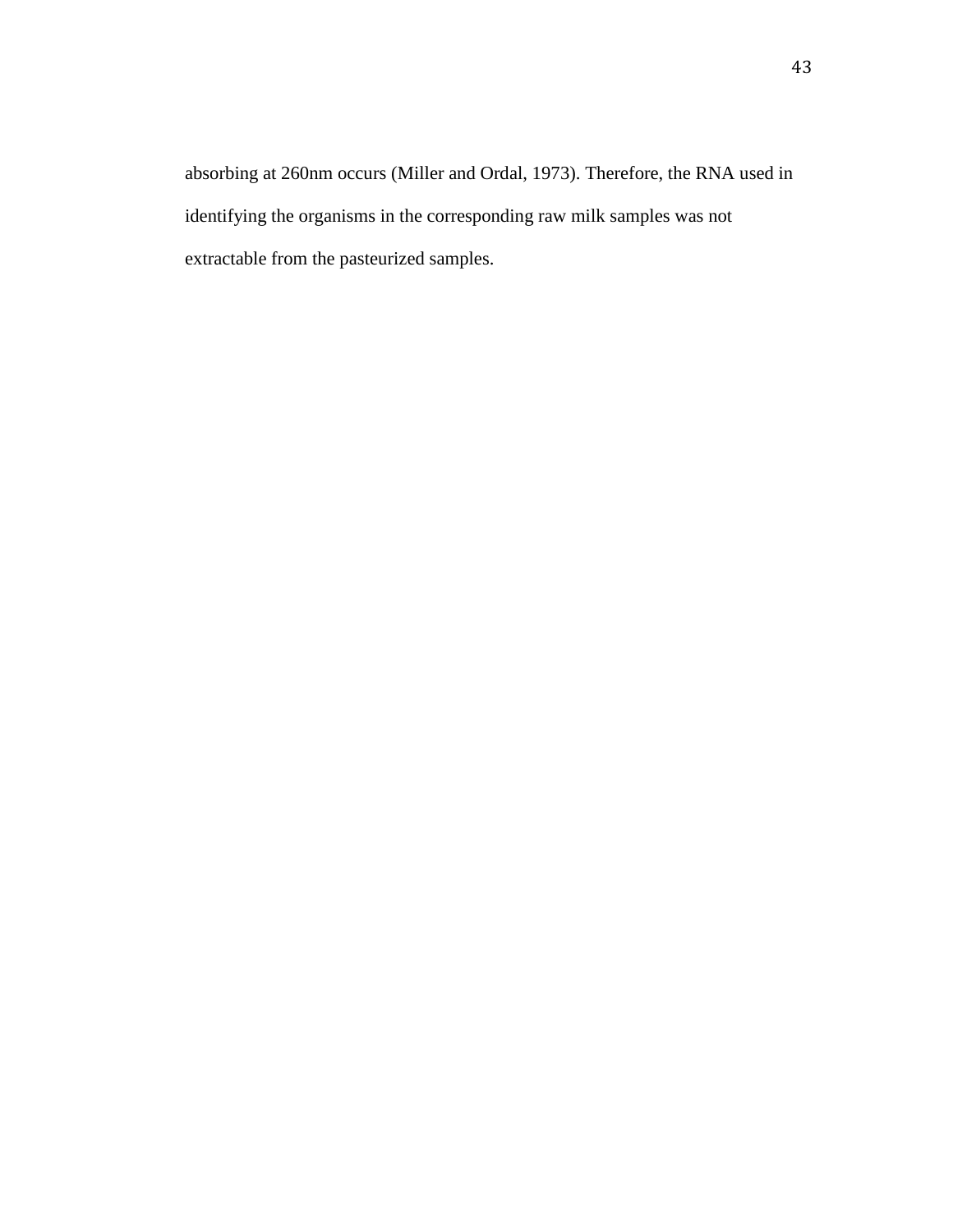| <b>Dairy</b><br><b>Plant</b> | Age of<br>sample | <b>Bacterial sp. in Raw</b><br>Milk (% of total t-<br><b>RFLP</b> peak area) | <b>TPC</b><br>Raw<br>(cfu/ml) | <b>Bacterial sp. in Aged</b><br>Milk (% of total t-<br><b>RFLP</b> peak area) | <b>TPC</b><br>Aged<br>(cfu/ml) |
|------------------------------|------------------|------------------------------------------------------------------------------|-------------------------------|-------------------------------------------------------------------------------|--------------------------------|
| 401                          | 23               | $P. IHB-B (61.8)$                                                            | $3.1x10^{3}$                  | P. telluris $(95.3)$                                                          | $2.3x10^5$                     |
| 901                          | 23               | Ps. flourescens<br>(78.5)<br>$P.$ IHB-B $(10)$                               | $2.1x10^{4}$                  | $P.$ telluris (91.9)                                                          | $8.7x10^6$                     |
| 977                          | 16               | Ps. brenneri<br>(40.4)<br>Ps. DD1<br>(30.3)                                  | $1.0x10^4$                    | P. polymyxa $(44.7)$<br>$B.$ simplex $(34.3)$                                 | $6.8x10^{4}$                   |
| 734                          | 16               | $P. IHB-B (59.5)$                                                            | $1.7x10^4$                    | Ps. flourescens (91.2)                                                        | $8.5x10^{6}$                   |
| 265                          | 16               | Staph. Aureus (74.2)                                                         | $5.9x10^{3}$                  | $B. C-21 (45.5)$                                                              | $5.4x10^3$                     |
| 578                          | 8                | Ps. flourescens (37.3)<br>P. telluris $(17.3)$<br>$P. IHB-B (12.5)$          | $2.7x10^4$                    | $P.$ telluris (89.7)                                                          | $7.2x10^4$                     |
| 629                          | 8                | Pr. Vulgaris (36.5)<br>E. Pei061 (10.0)                                      | $5.8x10^{3}$                  | S. thermophilus (23.3)                                                        | $3.0x10^2$                     |
| 435                          | 8                | S. Dysgalactiae (36.0)<br>Ps. Poea (28.3)                                    | $8.3x10^3$                    | $S.$ Uberis $(51.4)$                                                          | $2.6x10^2$                     |
| 221                          | 8                | S. thermophilus (40.0)<br>M. caseolyticus (37.0)<br>Ps. flourescens $(12.0)$ | $2.9x10^4$                    | S. thermophilus (98.9)                                                        | $3.4x10^2$                     |

Table 3.2: Bacterial species represented by a peak that was 10% or more of the total peak area were identified for the raw and aged samples. Percentages of total peak area and corresponding total plate counts for each peak are shown.

Genus Abbreviations*: Ps.=Pseudomonas; P.=Paenibacillus; E.=Eubacterium; Pr.=Proteus; Staph.=Staphylococcus; S.=Streptococcus; B.=Bacillus* Note: Samples were tested at the age closest to the time of spoilage determined in experiment one.

Raw milk usually contains a more diverse population of bacteria (Ternstrom et al., 1993; Desmasures et al., 1996; Ercolini et al., 2008). This study found less diversity in the raw milk samples. This is most likely because our cut off for peak identification was 10% of the total population and with increased diversity most peaks made up less than 10% of the total population.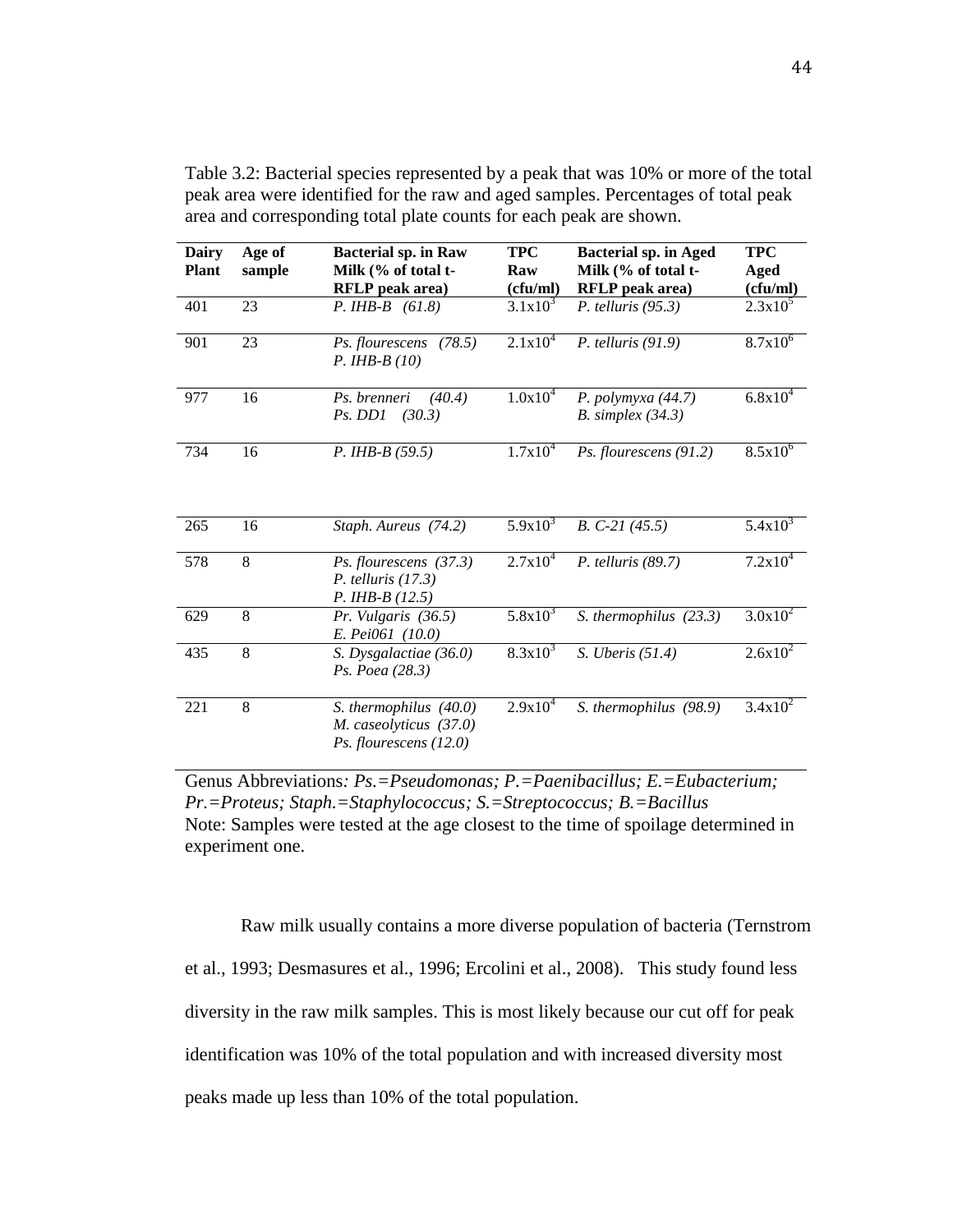With the exception of plant 734, the dairy plants with the longest shelf lives (401, 901, 977 and 265) contained primarily *Paenibacillus* and *Bacillus* spp. in the aged samples. Huck et al. (2007 and 2008) concluded that as PGN bacteria become scarcer; the PGPE bacteria will be the next major factor limiting the shelf life of fluid milk to 14d. Our data agrees that as PGNs are controlled in the processing plant the majority of the bacterial growth is due to PGPE bacteria such as *Paenibacillus* and *Bacillus*. But our data does not agree with the prediction that PGPE bacteria will limit shelf-life to within two weeks. Rather these products, with primarily PGPE contamination, are capable of reaching 21 days without consumers being able to discriminate between 21d old and fresh milk.

Besides the *Paenibacillus* spp., *Pseudomonas* was the most commonly identified organism found in both raw and pasteurized milk samples. Ternstrom et al. (1993) observed similar results. Although *Pseudomonas* spp. were only found in one pasteurized sample at greater than 10% of the total population (plant 734), it was found in low levels in pasteurized samples from dairy plant 578. Plant 578 also had a large population of *Pseudomonas flourescens* (37.3% of total population) in the raw milk sample. *Pseudomonas flourescens* does not survive HTST pasteurization. This suggests that re-contamination of *Ps. flourescens* is occurring after pasteurization. Ternstrom et al. (1993) found results demonstrating similar recontamination by *Ps. flourescens* in pasteurized milk.

*Staphylococcus aureus,* a common skin pathogen, was identified as the major organism the raw milk for plant 265, making up 74.2% of the population. *S.* 

45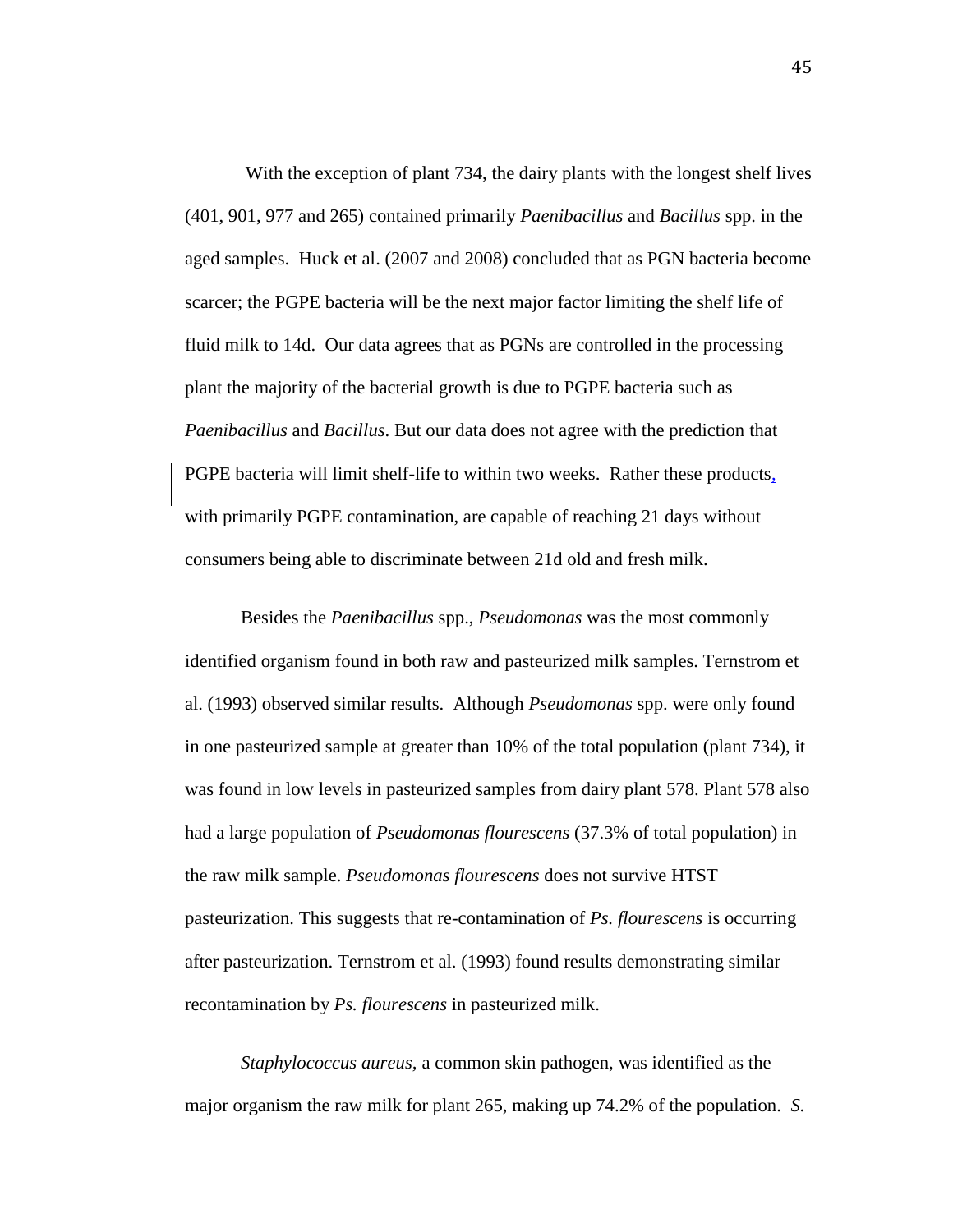*aureus* is a common causative organism for mastitis (NMC, 2008). The organism is also frequently associated with the skin of cows and humans. The presence of this organism in the raw milk could be explained by several likely phenomena. It is highly likely that a mastitic animal was milked and the bacteria entered the raw milk during milking as infected cows can shed high numbers of bacteria into the milk supply. Another possibility would be contamination from the skin of the cow through improper sanitation. Because *S. aureus* is killed by pasteurization the occurrence of this common pathogen is of little concern to human health. However, it does demonstrate the importance of herd health.

*Streptococcus* spp. made up 20% or greater of the bacterial population in pasteurized milk samples for three of the five dairy plants with an 8 day shelf life. *Streptococcus* is ubiquitous on the dairy farm and is a common cause of both clinical and sub-clinical mastitis in cows (Bramley, 1982). Cows with clinical mastitis can shed up to  $10^7$  cfu/ml into the milk supply (Leigh, 1999). However, these cows are usually diagnosed quickly and are separated from the herd. Cows with sub-clinical mastitis do not show symptoms of mastitis and can go unnoticed and shed high numbers of bacterial and somatic cells into the milk supply jeopardizing the quality of the pasteurized product (National Mastitis Council, 2008). Mastitis can also cause an increase in somatic cell count (SCC) (Leigh, 1999). Increased SCC can cause increase lypolysis and proteolysis due to enzymes produced by the somatic cells, resulting in the formation of off-flavors in the milk (Ma, 1999). *Streptococcus* spp. are killed by HTST pasteurization. The presence of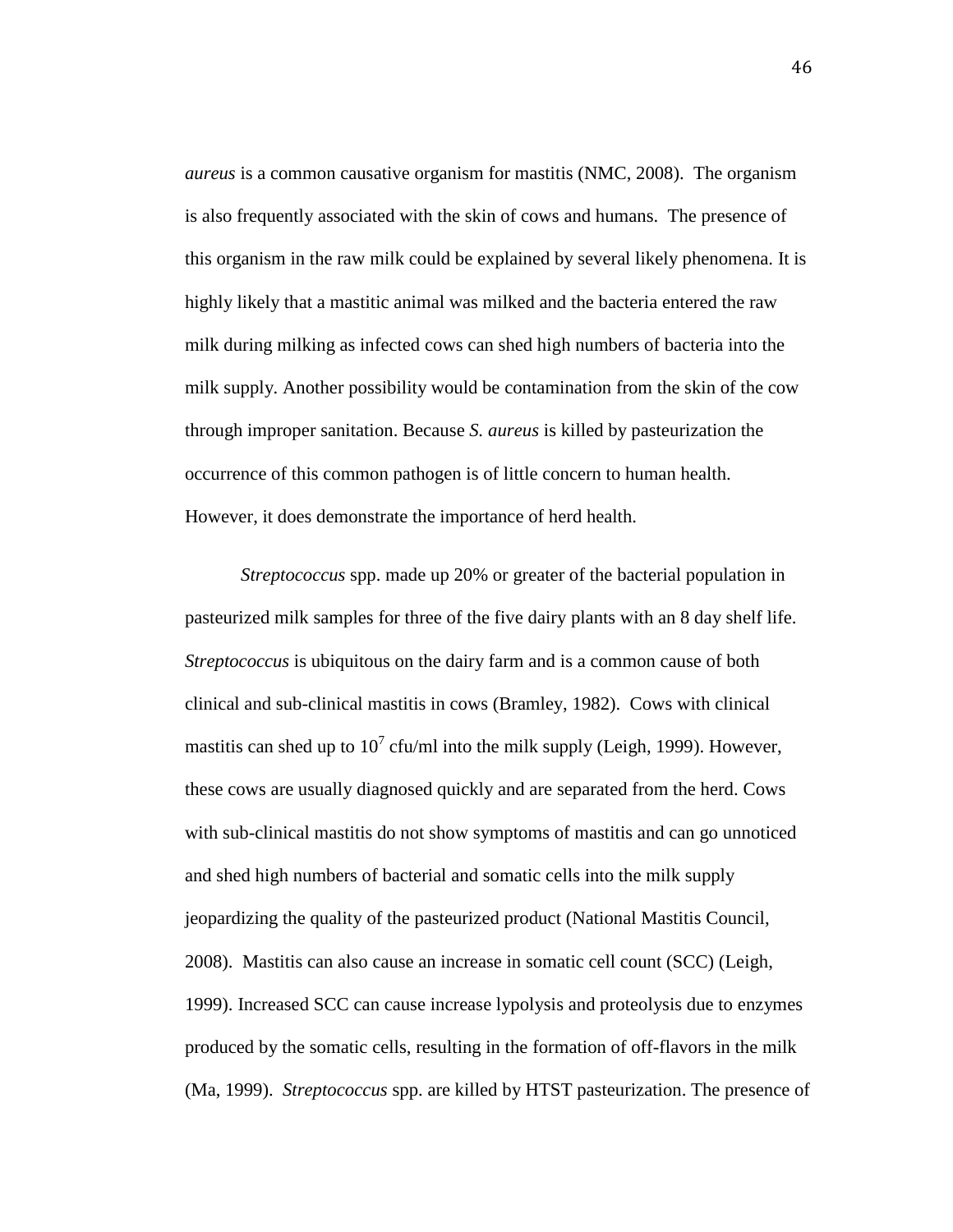*Streptococcus* spp. including *S. uberis and S. dysgalactiae* in both the raw and pasteurized milk suggests that the pasteurized milk is being re-contaminated after pasteurization. It also suggests that heard management and raw milk quality might be a limiting factor for the processors with short shelf life.

# **CONCLUSION**

This study demonstrated great variability between shelf life of milks produced within one state. Milks with a shelf life of 16 days or greater were characterized by endospore-forming bacteria and HDPE packaging while short shelf life milk was characterized by CPC packaging. Milks with short shelf lives were also characterized by *Streptococcus* spp. in both the raw and pasteurized. It is advisable that the dairy plants that produced milk with a short shelf life and contained *Streptococcus* spp. must advise their milk suppliers to focus on mastitis prevention. Furthermore these plants must improve their cleaning and sanitation practices. The plants with longer shelf life lives must focus on controlling PGPE bacteria in the milk supply and in the dairy plant.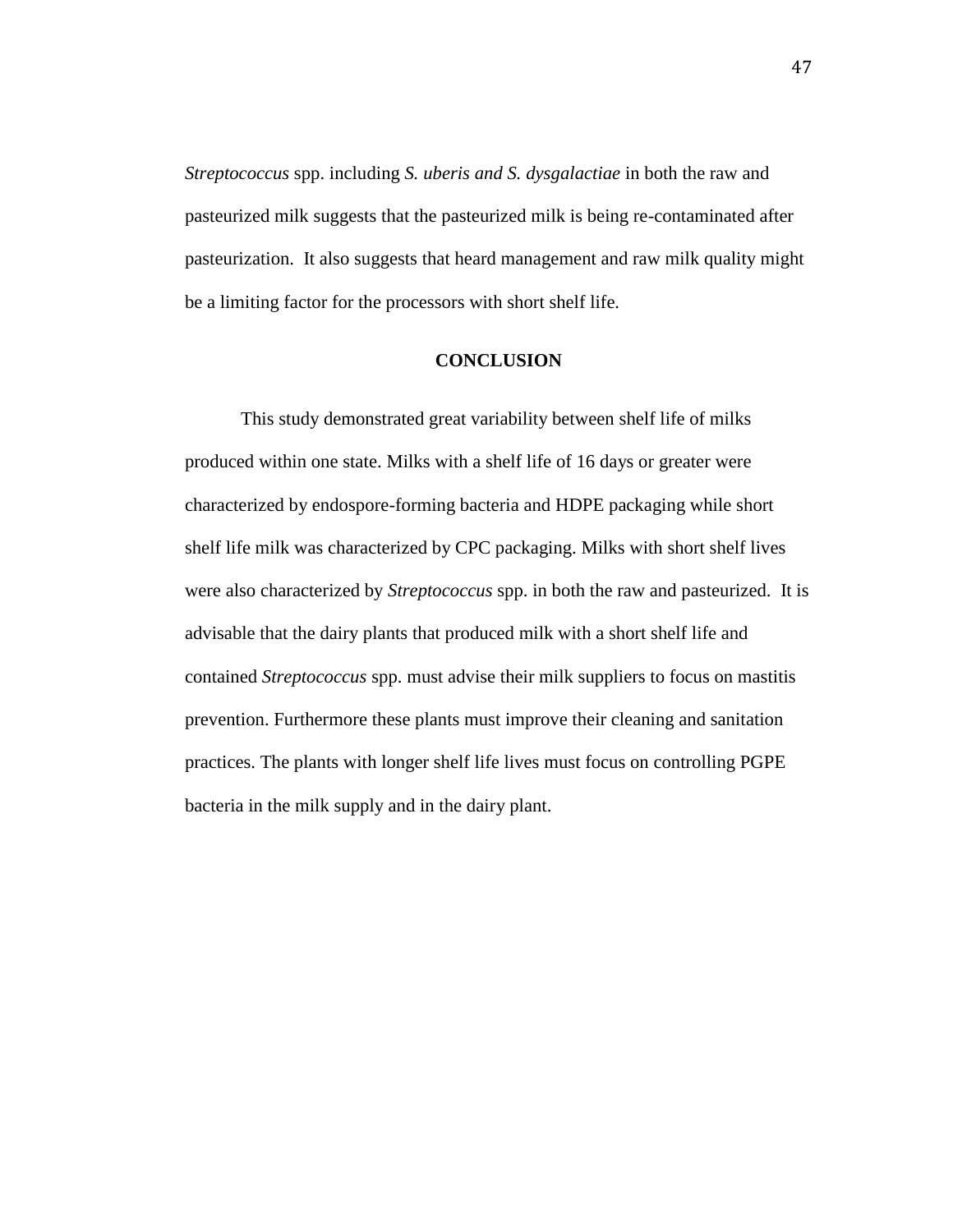#### **CHAPTER 4**

# **GENERAL CONCLUSIONS**

Although HTST fluid milk still competes in the U.S. beverage market with ESL products such as juices, water and sodas, its shelf life remains around 16-19 days. For HTST fluid milk, which counts for a large part of the Oregon dairy industry, to remain competitive in the U.S. beverage market the shelf life must be extended. The goal of this study was to determine the shelf life of fluid milk in Oregon and characterized the microbial content.

This study demonstrated great variability between shelf life of milks produced within one state. Milk with longer shelf life was packaged in HDPE containers while short shelf life milk was packaged in CPC's. Milks with short shelf lives were also characterized by *Streptococcus* spp. in both the raw and pasteurized. It is advisable that the dairy plants that produced milk with a short shelf life and contained *Streptococcus* spp. must advise their milk suppliers to focus on mastitis prevention. Furthermore these plants must improve their cleaning and sanitation practices. The plants with longer shelf life lives must focus on controlling PGPE bacteria in the milk supply and in the dairy plant.

The impacts of this study have already started to become realized by two of the dairy plants involved. One processor, plant 435, showed significant improvement in quality after reviewing the initial results from this study. They changed their CIP schedule sanitation practices. As a result the TPC of their eight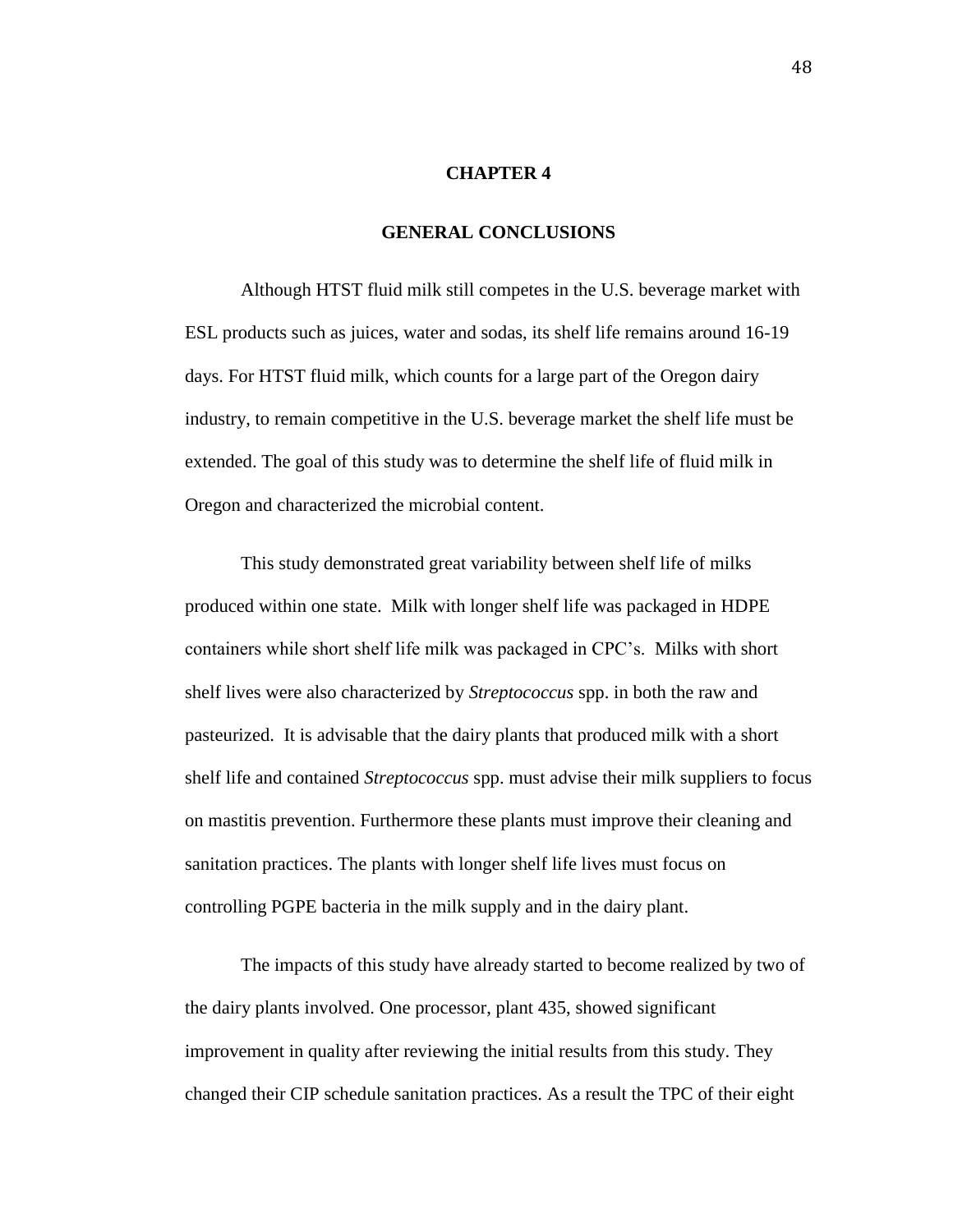day milk was reduced by approximately three log figures from experiment one to experiment two. Plant 221 report problems with oxidation in their 2% milk. They were advised to stop mixing their organic milk, which was left over in the holding tank with the soon to be pasteurized non-organic milk

The great variability in HTST fluid milk quality in Oregon is a hurdle that must be overcome if fluid milk is to compete with ESL products. The results from this study suggest that two major hurdles for extending fluid milk shelf life in Oregon are the improvement of raw milk quality and controlling post pasteurization contamination in the processing plant.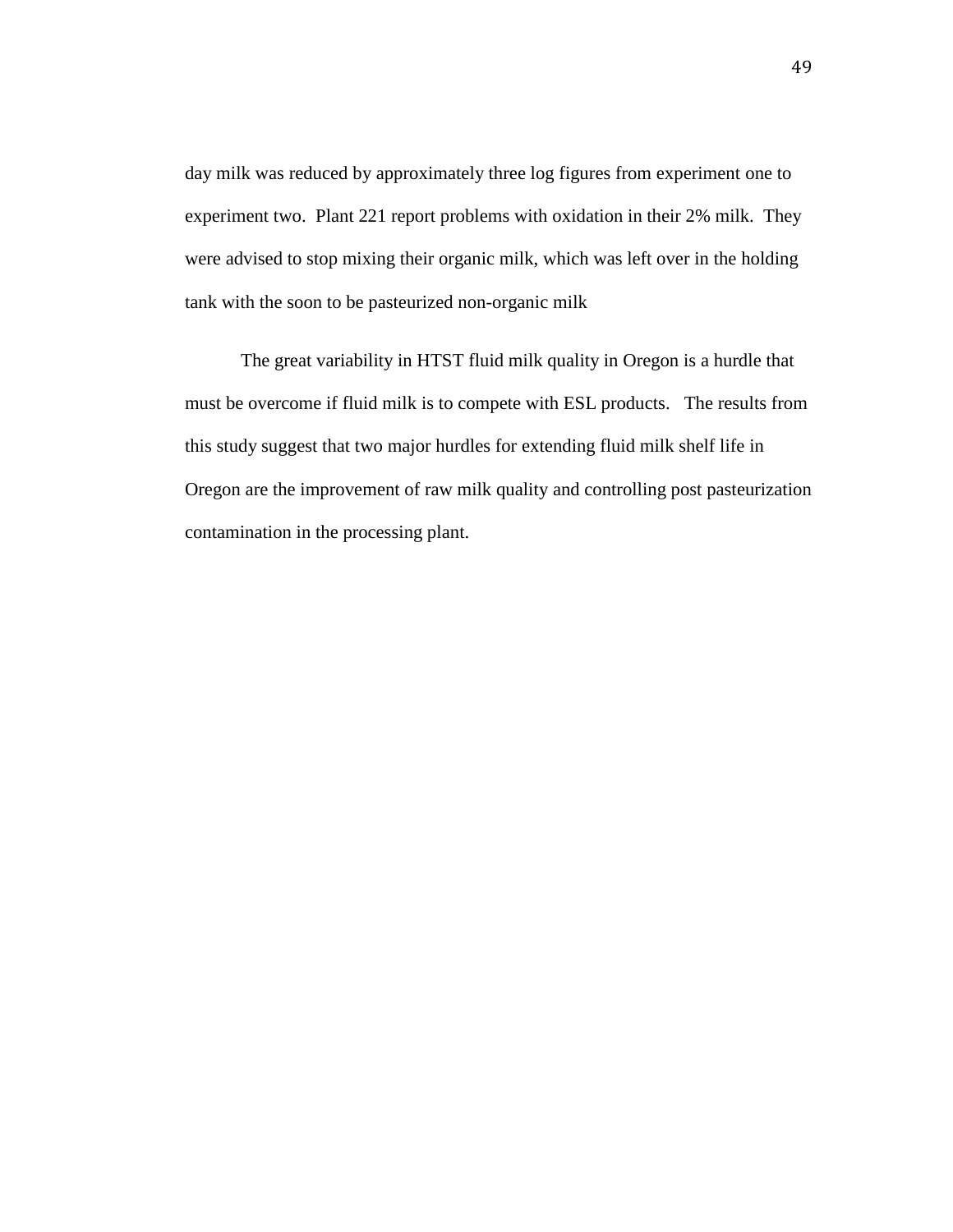#### **BIBLIOGRAPHY**

Barnano, D.M., Y. Ma, M.V. Santos. 2006. Influence of raw milk quality on fluid milk quality. J. Dairy Sci. 89(e-supplement): E15-E19.

Barrefors, P., K. Granelli, L.A. Appelqvist, L. Bjoerck. 1995. Chemical Characterization of Raw Milk Samples with and Without Oxidative Off-Flavor. J Dairy Sci. 78(12):2691-2699.

Boor, K.J. 2001. Fluid dairy product quality and safety: Looking to the future. J. Dairy. Sci. 84:1-11.

Bishop, J.R., C.H. White. 1982. Assessment of dairy product quality and shelf life. J. Food Prot. 49: 739-753.

Bramley, A. 1986. Sources of Streptococcus uberis in the dairy herd: I. Isolation from bovine faces and from straw bedding of cattle. J. Dairy Res. 49(3):369-373

Carpentier B., O. Cerf. 1993. Biofilms and their consequences, with particular reference to hygiene in the food industry. J. Appl. Bact. 75:495-511.

Carey N.R., S.C. Murphy. R.N. Zadoks, K.J. Boor. 2005. Shelf lives of pasteurized fluid milk products in New York State: A ten-year study. Food Prot. Trends. 25:102-113.

Cempírková R., M. Mikulová. 2009. Incidence of Psychrotrophic Lipolytic Bacteria in Cow's Raw Milk. Czech Journal of Animal Science. 54(2):65-73.

Champagne, C.P., Laing, R.R., Roy, D., Mafu, A.A. 1994. Psychrotrophs in Dairy Products: Their effects and their control. Critical Reviews in Food Sci. 34(1):1-30.

Chandan, R. C., Kilara, A., Shah, N. P. 2008. Dairy Processing & Quality Assurance: Microbiological Considerations Related to Dairy Processing. Chandan, Ed. Wiley-Blackwell.

Chapman, K., L.J. Whited, K.J. Boor. 2006. Sensory threshold of light-oxidized flavor defects in milk. J. Food Sci. 67(7):2770-2773.

Claassen, M., T. Lawless. 1992. Comparison of descriptive terminology systems for sensory evaluation of fluid milk. J. Food Sci. 57:597-600.

Clark, S., M. Costello, M.A. Drake, F. Bodyfelt. 2009. The sensory evaluation of dairy products. 73-128 in Fluid milk and cream products. Second edition. Clark, S., Costello, M., Drake, M. A., Bodyfelt, F, ed. Springer Science and Business Media, New York, NY.

Coico, R. and Wiley InterScience (Online service) *Current protocols in microbiology*. Wiley, Hoboken, N.J, 2006.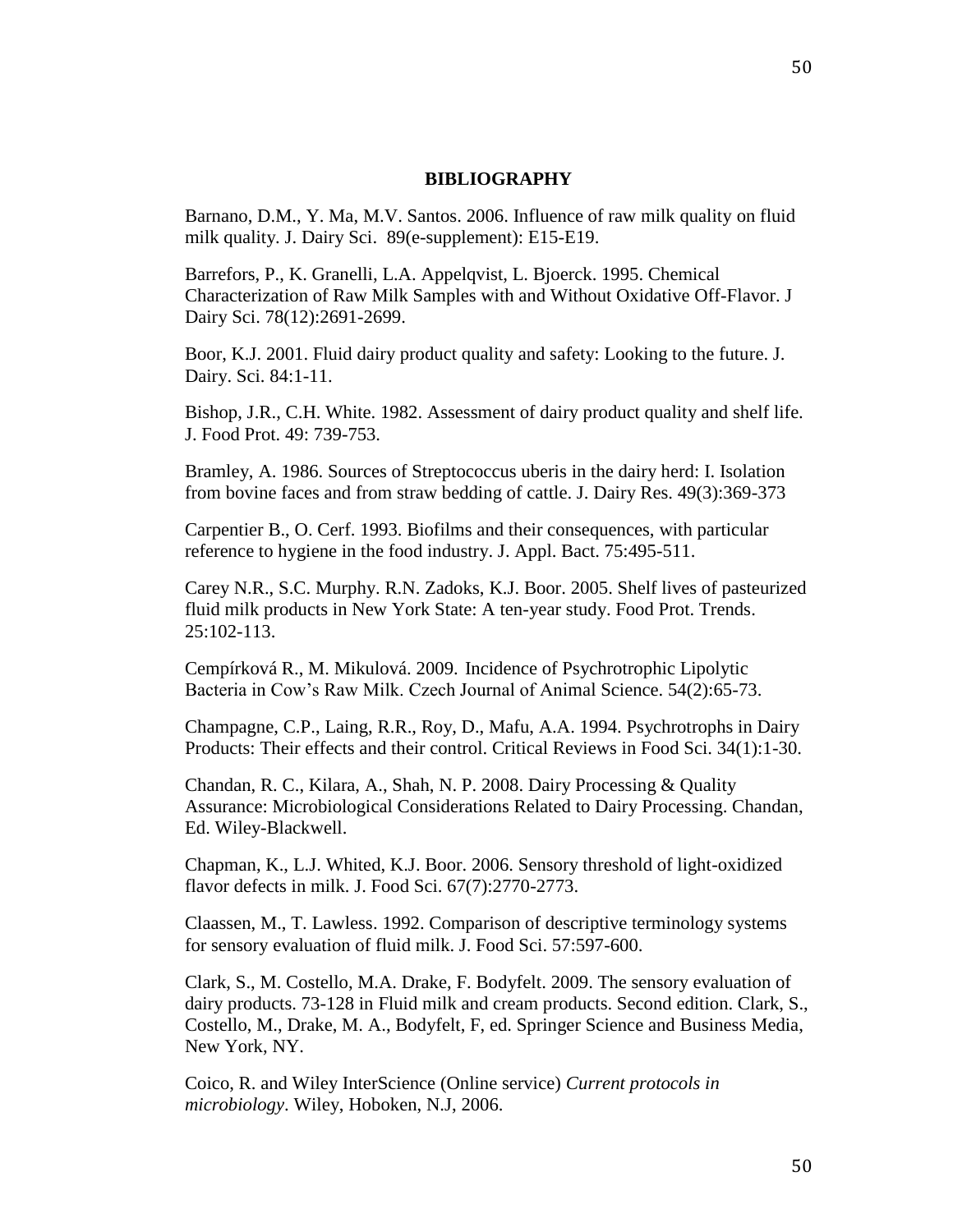Cromie, S. 1992. Psychrotrophs and their enzyme residues in cheese milk. Aust. J. Dairy Technol. 47(2):96-100.

Dairy Practices Council. 2004. Guidelines for maintaining and testing fluid milk. Laboratory for quality control procedures task force. DPC 10;11-18.

Dairy Products Annual Summary for 2010. 2011. National Agricultural Statistics Service (NASS), USDA.

Deeth, H.C. 1986. The appearance, texture, and flavor defects of pasteurized milk.International Dairy Federation Bulletin. D.O. Cerf ed. International Dairy Federation. Brussels, Belgium. 200:22-26.

Desmasures, N., F. Bazin, M. Gue´ guen. 1996. Microbiological composition of raw milk from selected farms in the camembert region of france. J. Appl. Micro. 83:53-58.

Drake, M.A. 2004. Defining dairy flavors. J. Dairy Sci. 87:777-784

Dunkley W.L., J.D. Franklin, R.M. Pangborn. 1962b. Influence of Homogenization, Copper, and Ascorbic Acid on Light-Activated Flavor in Milk. J. Dairy Sci. 45(9):1040-1044.

Ennis, D. M. 1993. The power of sensory discrimination methods. J. of sens. stud. 8;353-370

Ercolini, D., F. Russo, I. Ferrocino, F. Villani. 2008 Molecular identification of mesophilic and psychrotrophic bacteria from raw milk. Food micro. 26. 228-231.

Ezzati, R. M. Dezyani, H.A. Mirzaei, H. Allah. 2010. Effect of Psychrotroph bacteria on physical and chemical properties of traditional white and ultra-filtration cheese. Asian J. of Chem. 22(1): 727-732.

Food and Drug Administration, Grade "A" Pasteurized Milk Ordinance. 2009. Grade "A" Pasteurized Milk Ordinance (Grade "A" PMO). 2007 revision;1-26.

Fromm, H.I., K.J. Boor. 2004. Characterization of pasteurized fluid milk shelf-life attributes. J. Food Microbiology and Safety. 69:207-214.

Gruetzmacher, T.J., R.L. Bradley Jr. 1998. Identification and control of processing variables that affect the quality and safety of fluid milk. J. Food Prot. 62:625-631.

Hanson M. L. et al. 2005. Effect of heat treatment of milk on activation of *Bacillus*  spores. J. of Food Prot. 68(7):1484-1486.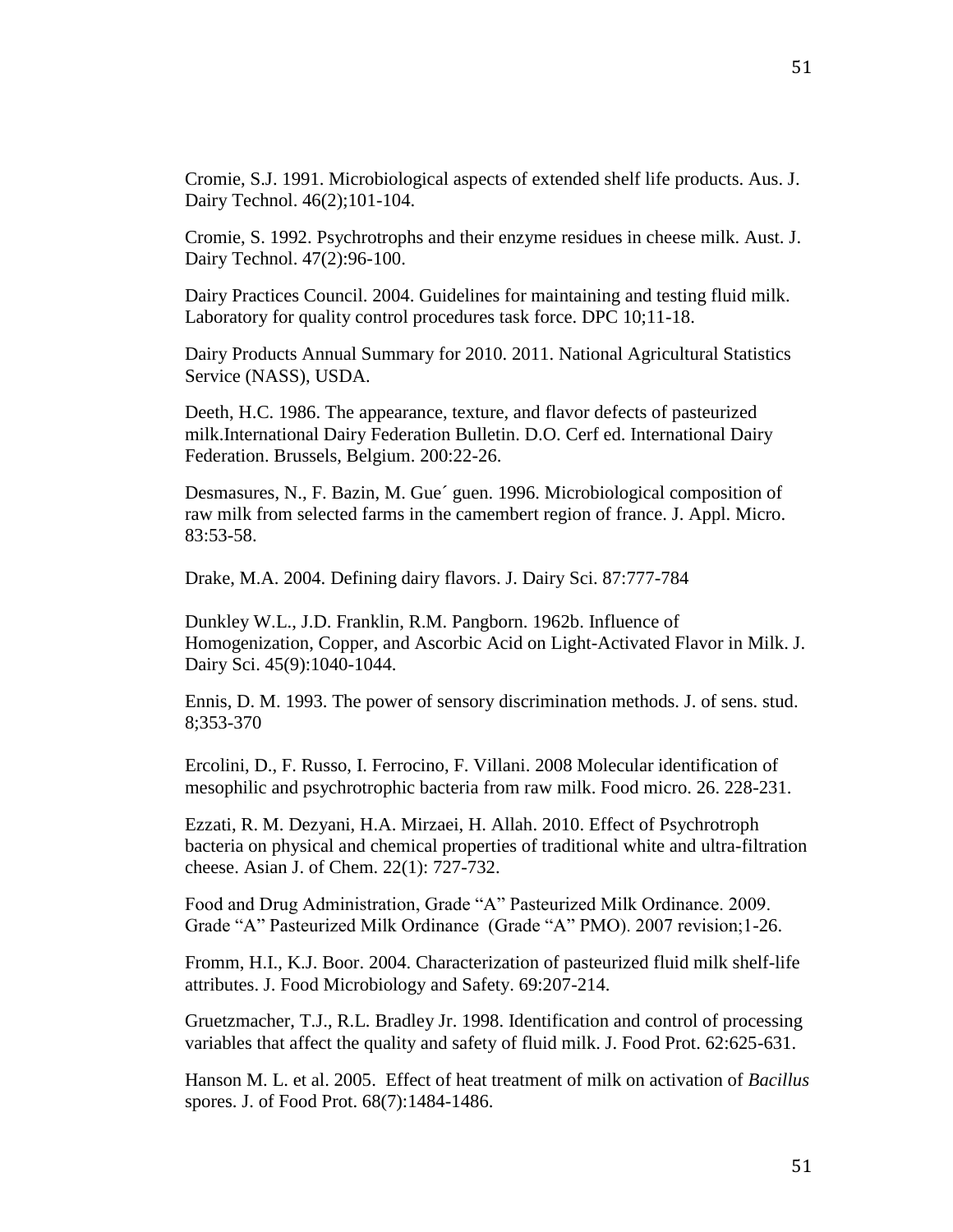Hayes, W., C.H. White, M.A. Drake. 2002. Sensory aroma characteristics of milk spoilage by Pseudomonas species. J. Food Sci. 67:448-454.

Huck, J.R., B.H. Hammond, S.C. Murphy, N.H. Woodcock, K.J. Boor. 2007. Tracking spore-forming bacterial contaminants in fluid milk-processing systems. J. Dairy Sci. 90:4872-4883.

Huck, J.R., M. Sonnen, K.J. Boor. 2008. Tracking heat-resistant, cold-thriving fluid milk spoilage bacteria from farm to packaged product. J. Dairy Sci. 1218-1228.

Kahn P., R. Firstenberg-Eden. Prediction of shelf-life of pasteurized milk and other fluid dairy products in 48 h. J. Diary Sci. 1987. 70:1544-1550.

Keynan, A., Z. Evenchik, H.O. Halvorson, J.W. Hastings. 1964. Activation of bacterial endospores. J. Bacteriology. 88(2):313-318.

Leigh, J. A. 1999. *Streptococcus uberis:* a permanent barrier to the control of bovine mastitis? Vet J. 157:225-238.

Leong, C. M. O. et al. 1992. Off-flavor development in fluid milk packaged in polyethylene-coated paperboard cartons. J. Dairy Sci. 75(8):2105-2111.

Ma, Y., C. Ryan. D.M. Barbano, D.M. Galton, M.A. Rudan, K.J. Boor. 2000. Effects of somatic cell count on quality and shelf life of pasteurized fluid milk. J. Dairy Sci. 83:264-274.

Martin, D. et al. 2005. Results from raw milk microbiological tests do not predict the shelf-life performance of commercially pasteurized fluid milk. J. Diary Sci. 94: 1211.

Mayo, B., M. Marzotto, A.B. Flórez, S. Torriani. 2008. Molecular aspects of lactic acid bacteria for traditional and new applications (Culture-independent microbial techniques in dairy microbiology: The state of the art). 1-27. Research Signpost. Kerala, India.

Meer R.R., J. Baker, F.W. Bodyfelt, M.W. Griffiths. 1991. Psychrotrophic *Bacillus*  spp. in fluid milk products. J. Food Prot. 54: 969-979.

Miller, L. L., Ordal, Z. J. 1972. Thermal injury and recovery of *Bacillus subtilis*. Appl. Micro. 24(8):878-884.

Morita, R. 1975. Psychrotrophic bacteria. Bacteriological Rev. 39(2):144-167.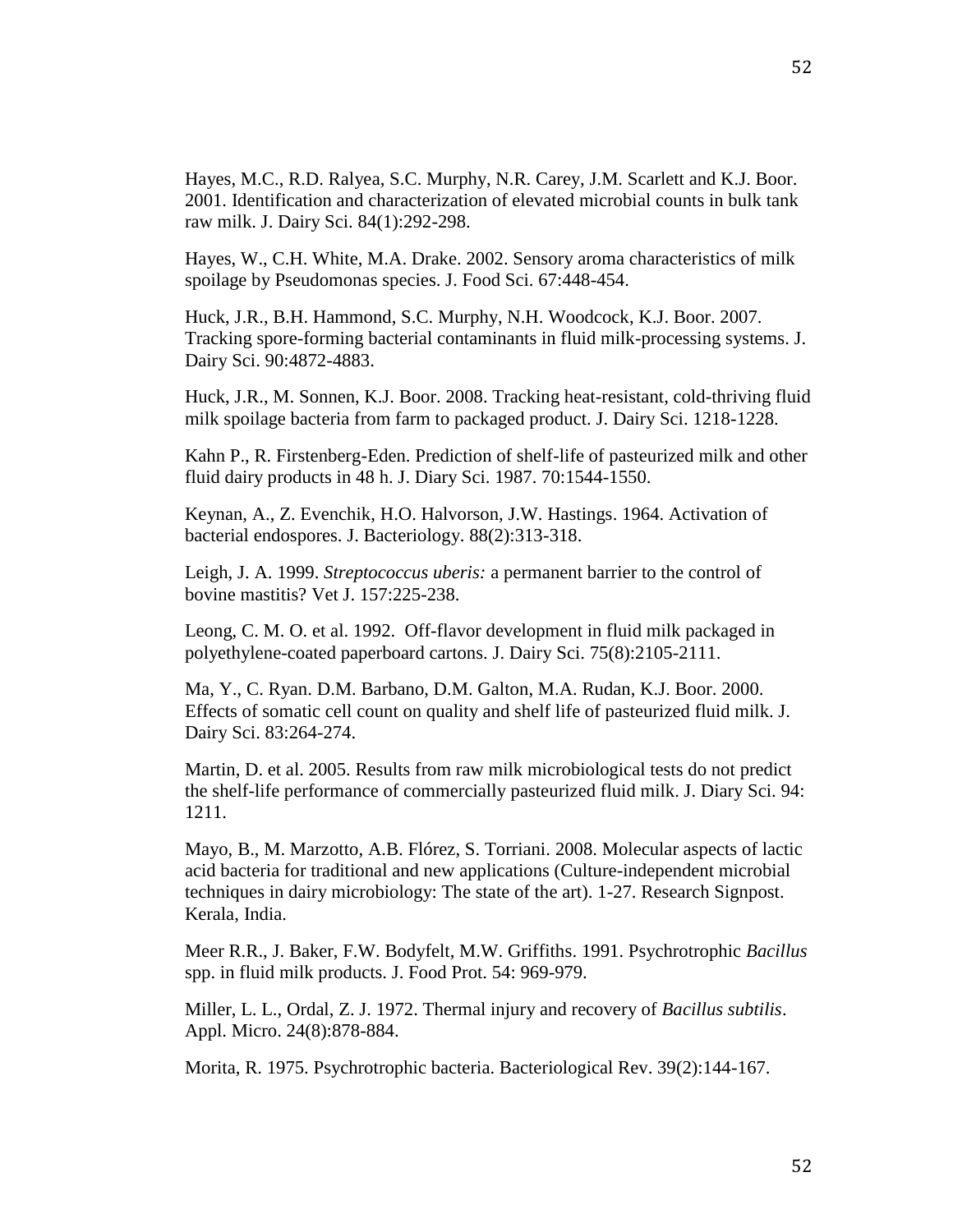Moore J.E., B. McIlhatton, A. Shaw, P.G. Murphy, J.S Elborn. Occurrence of Burkholderia cepacia in Foods and Waters: Clinical Implications for Patients with Cystic Fibrosis. Journal of Food Protection. 64(7):1076-1078.

Moysiadi, T., et al. 2004. Effect of light transmittance and oxygen permeability of various packaging materials on keeping quality of low fat pasteurized milk: chemical and sensorial aspects. Int. Dairy J. 15(5);429-436.

Nakano, Y. et al. 2010. Prediction of plausible bacterial composition based on terminal restriction fragment length polymorphisms using a Monte Carlo method. Microb. Ecol. 60:364-372.

Nörnberg, M. F., R.S.C. Friedrich, R.D.N. Weiss, E. Tondo, A. Brandelli. 2010. Proteolytic activity among psychrotrophic bacteria isolated from refrigerated raw milk.

National Agricultural Statistics Service. 2012. Milk Cows and Milk Production. United States Department of Agriculture. 10(11):3

O'Mahony, M. 1992. Understanding discrimination tests: A user-friendly treatment of response bias, rating and ranking R-index tests and their relationship to signal detection. Journal of Sensory Studies. 7. 1-47

O'Mahony, M. M. Susumu, I. Rie. 1993. A theoretical note on difference tests: Models, paradoxes and congnitive strategies. Journal of Sensory Studies. 9. 247- 272.

O'Mahony, M. 1995. Who told you the triangle test was simple?. Journal of Food Quality and Preference. 6. 227-238.

Politis, I., K.F. Ng-Kwai-Hang. 1988. Association between somatic cell count of milk and cheese-yielding capacity. J. Dairy Sci. 71:1720-1727.

Ranieri, M.L., K.J. Boor. 2009. Short communication: Bacterial ecology of hightemperature short-time pasteurized milk processed in the United States. J. Dairy Sci. 92:4833-4840

Rysstad, G., et al. 1998. Sensory and chemical quality of UHT-milk stored in paperboard cartons with different oxygen and light barriers. Food Addit Contam. 15(1);112-22.

Schröder, J.A. (1984). Origins and levels of post pasteurization contamination of milk in the dairy and their effects on keeping quality. J. Dairy Res. 51: 59-67.

Smith, L. K., J.S. Hogan. 2008. Environmental mastitis: know your opponent. National Mastitis Council. Regional meeting proceedings.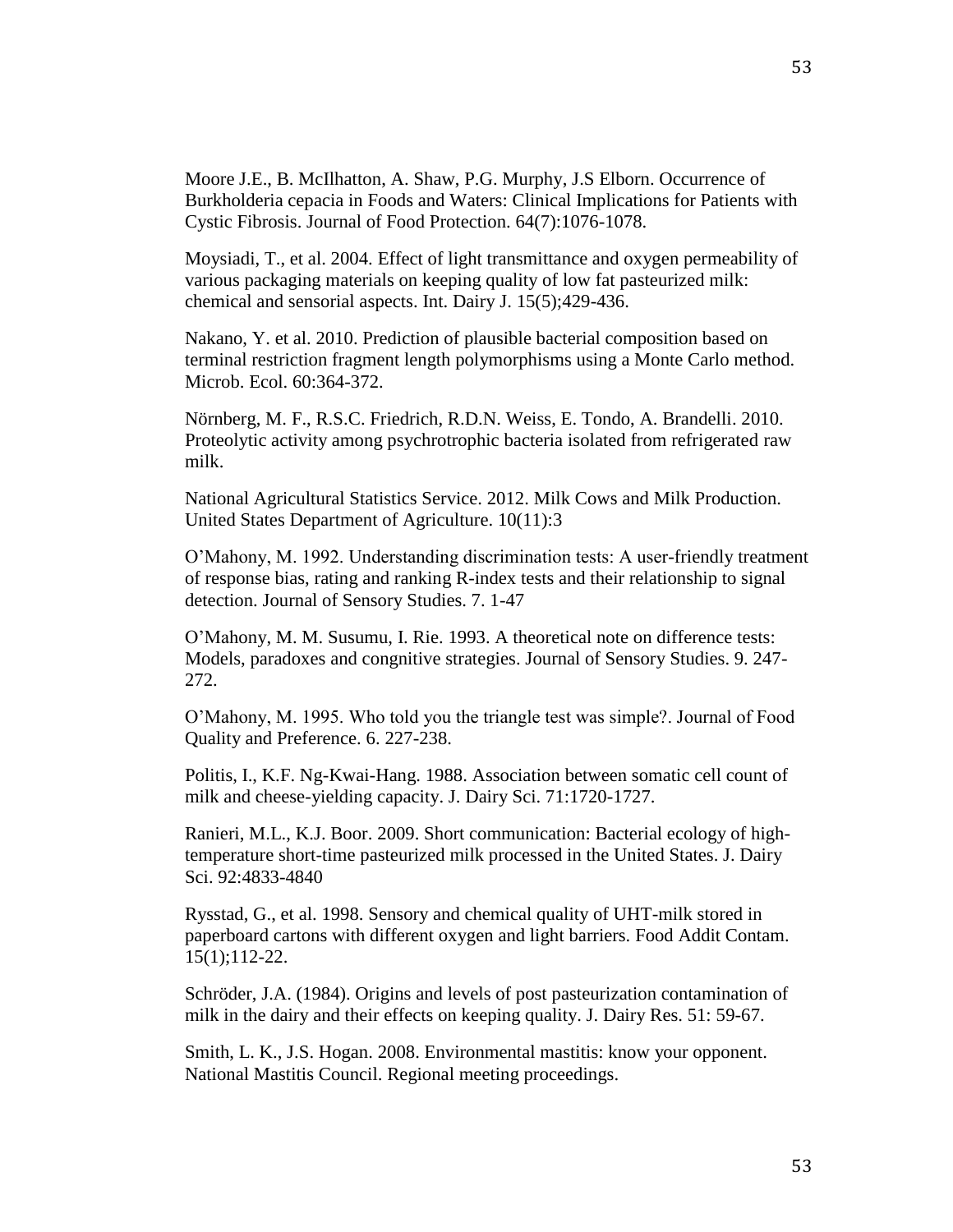Ternstrom A. et al. 1993. Classification of spoilage flora of raw and pasteurized bovine milk, with special reference to *Pseudomonas* and *Bacillus.* J. of Applied Bacteriology. 75:25-34.

Tetra Pak. 1995. Dairy processing handbook. Teknotext AB ed. Tetra Pak Processing Systems AB. Lund, Sweden.

Timmons J. S. et al. 2001. Relationships among dietary roasted soybeans, milk components, and spontaneous oxidized flavor of milk. J. of Dairy Sci. 84(11); 2440-2449.

Vasilla, T., E. Badeka, E. Kondyli, I. Savvaidis, M.G. Kontomitas. 2002. Chemical and microbiological changes in fluid milk as affected by packaging conditions. International Dairy J. 12(9);715-722.

Webster, J. B., S.E. Duncan, J.E. Marcy, S.F. O'Keefe 2009. Controlling light oxidation flavor in milk by blocking riboflavin excitation wavelengths by interference. Journal of Food Sci. 74(9); 390-398.

Wehr, M. H., J.F. Frank. 2004. Standard methods for the examination of dairy products. American Public Health Association.  $17<sup>th</sup>$  edition: 151-156.

White, C. H. 1993. Rapid methods for the estimation and prediction of shelf-life of milk and dairy products. J. Diary Sci. 76(10): 3126-3132.